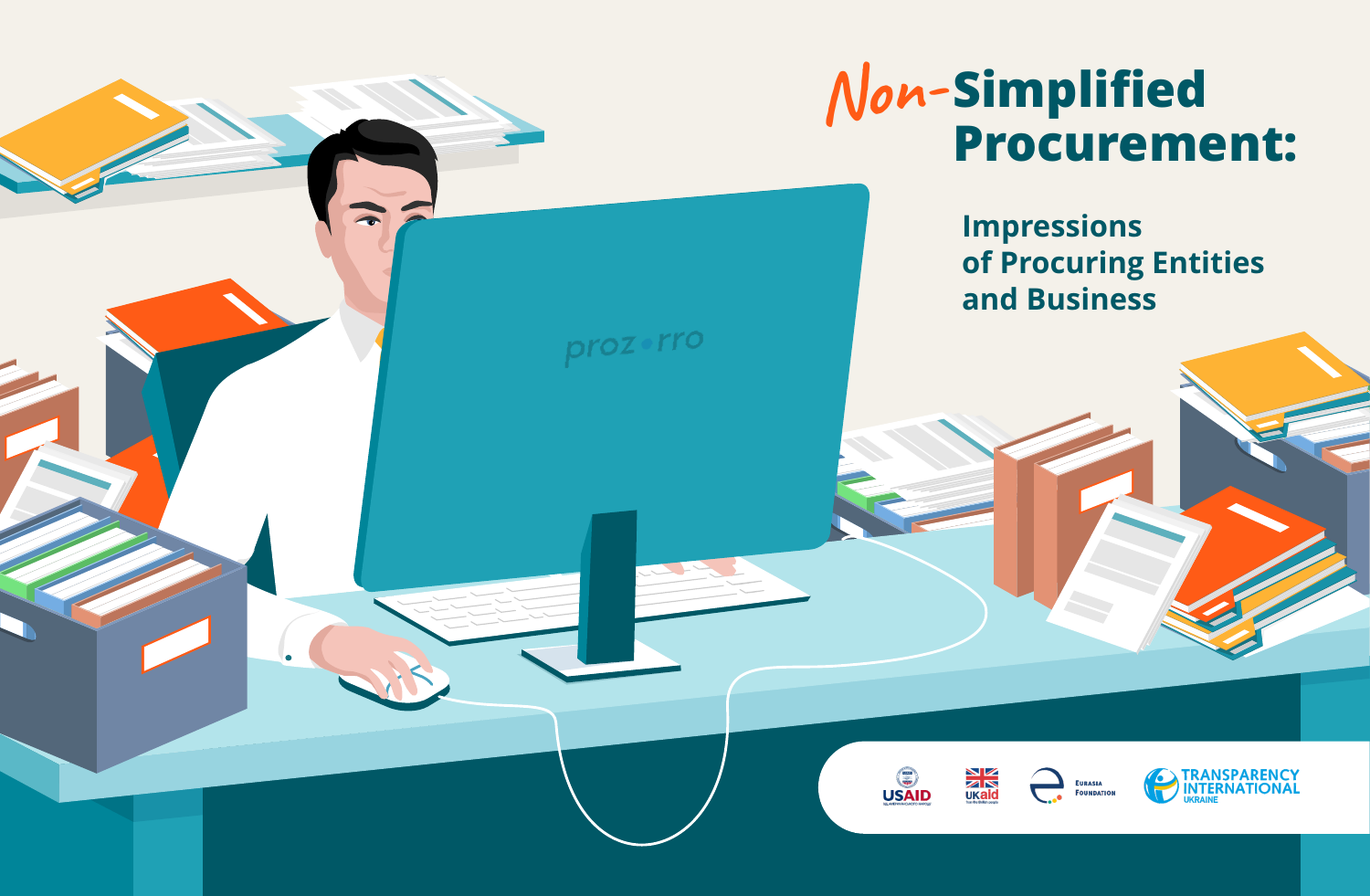$AI$  ITHOR $\cdot$ Artem Davydenko

#### TEAM:

Yurii Hermashev, Artem Davydenko, Valeriia Zalevska, Khrystyna Zelinska, Ivan Lakhtionov, Oleksandr Orlov, Serhii Pavliuk, Lesia Padalka, Yaroslav Pylypenko, Kateryna Rusina, and Anastasiia **Ferents** 

EDITED BY: Mariana Doboni

DESIGN: Kateryna Kysla



The report has been prepared by Transparency International Ukraine's innovation projects program within the USAID / UK aid project "Transparency and Accountability in Public Administration and Services / TAPAS." The views expressed herein do not necessarily reflect the position of the leadership or the Board of Transparency International Ukraine. The data and sources used in the report may change after its publication.

Dissemination of the report for non-commercial purposes is encouraged.

We have verified the accuracy of the information in the report. We believe it accurate as of December 2020. However, Transparency International Ukraine shall not be responsible for the consequences of its use for another purpose or in another context.

This report was made possible by the support of the Eurasia Foundation, funded by the US Government through the United States Agency for International Development (USAID) and the UK Government through UK aid. The contents of this publication are the sole responsibility of Transparency International Ukraine and do not necessarily reflect the views of USAID, the U.S. Government, the U.K. Government or Eurasia Foundation.

We are thankful to everyone who contributed to this study. We are particularly grateful to procuring entities and business representatives who agreed to be interviewed and participated in the online survey. Special thanks to the representatives of the electronic platforms Zakupki.prom.ua, SmartTender, E-Tender and Derzhakupivli.online, who agreed to help us with the survey.

Transparency International Ukraine 37–41 Sichovykh Striltsiv Street, 5th floor Kyiv, Ukraine, 04053 tel.: +38 044 360 52 42 website: ti-ukraine.org e-mail: office@ti-ukraine.org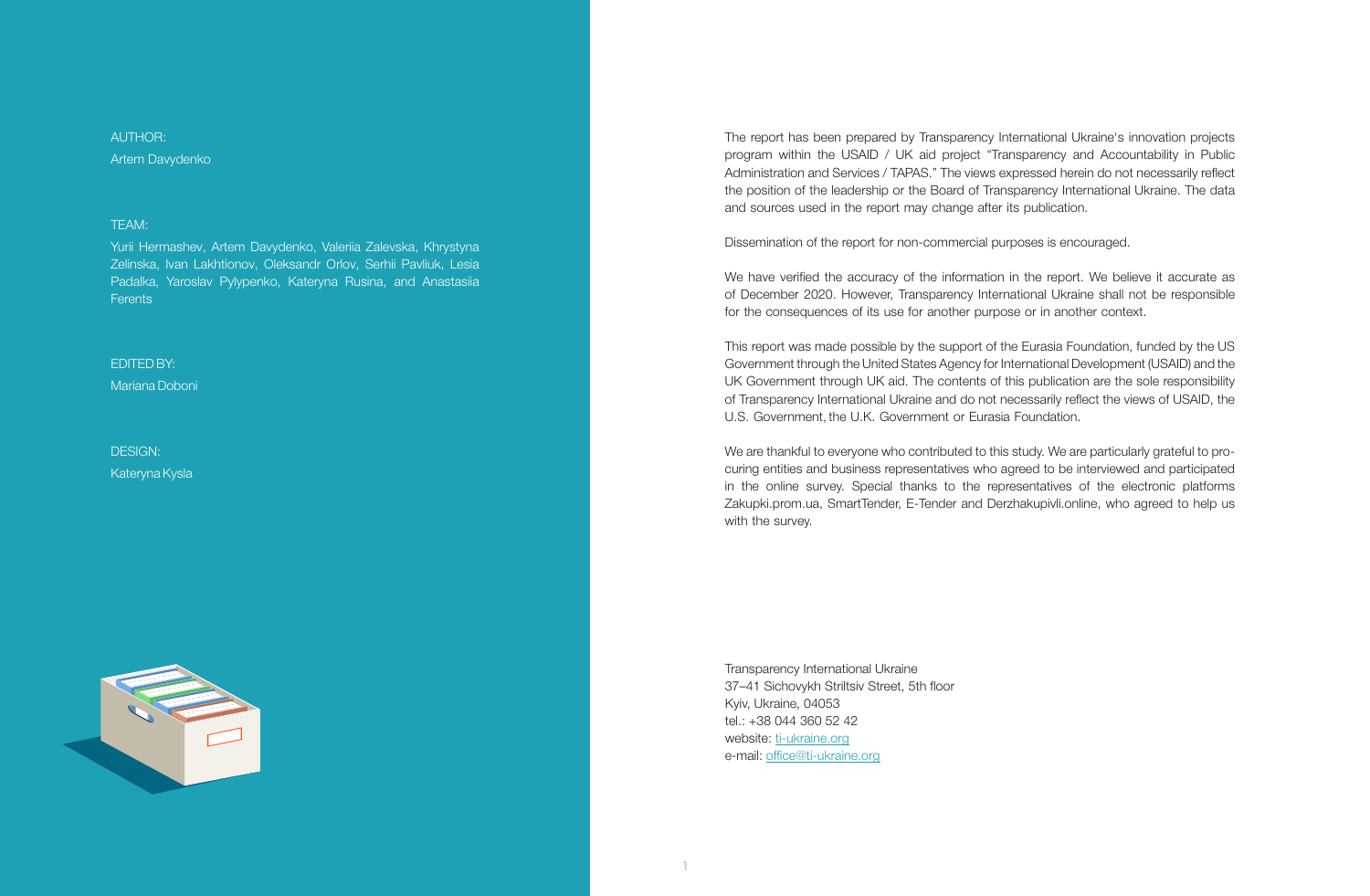

#### **THE STUDY HAS BEEN PREPARED BY THE DOZORRO TEAM**

DOZORRO — is a project of civil society organization Transparency International Ukraine which aims to ensure fair play in public procurement.

The project team has created and administers the dozorro.org monitoring portal, as well as the public and professional BI modules, BI Prozorro. In addition, DOZORRO is developing the DOZORRO community, a network of civil society organizations which monitor public procurement and report violations to supervisory and law enforcement agencies.

Our other studies can be found in the section Research Public Procurement on Transparency International Ukraine's website: bit.ly/DOZORRO-research

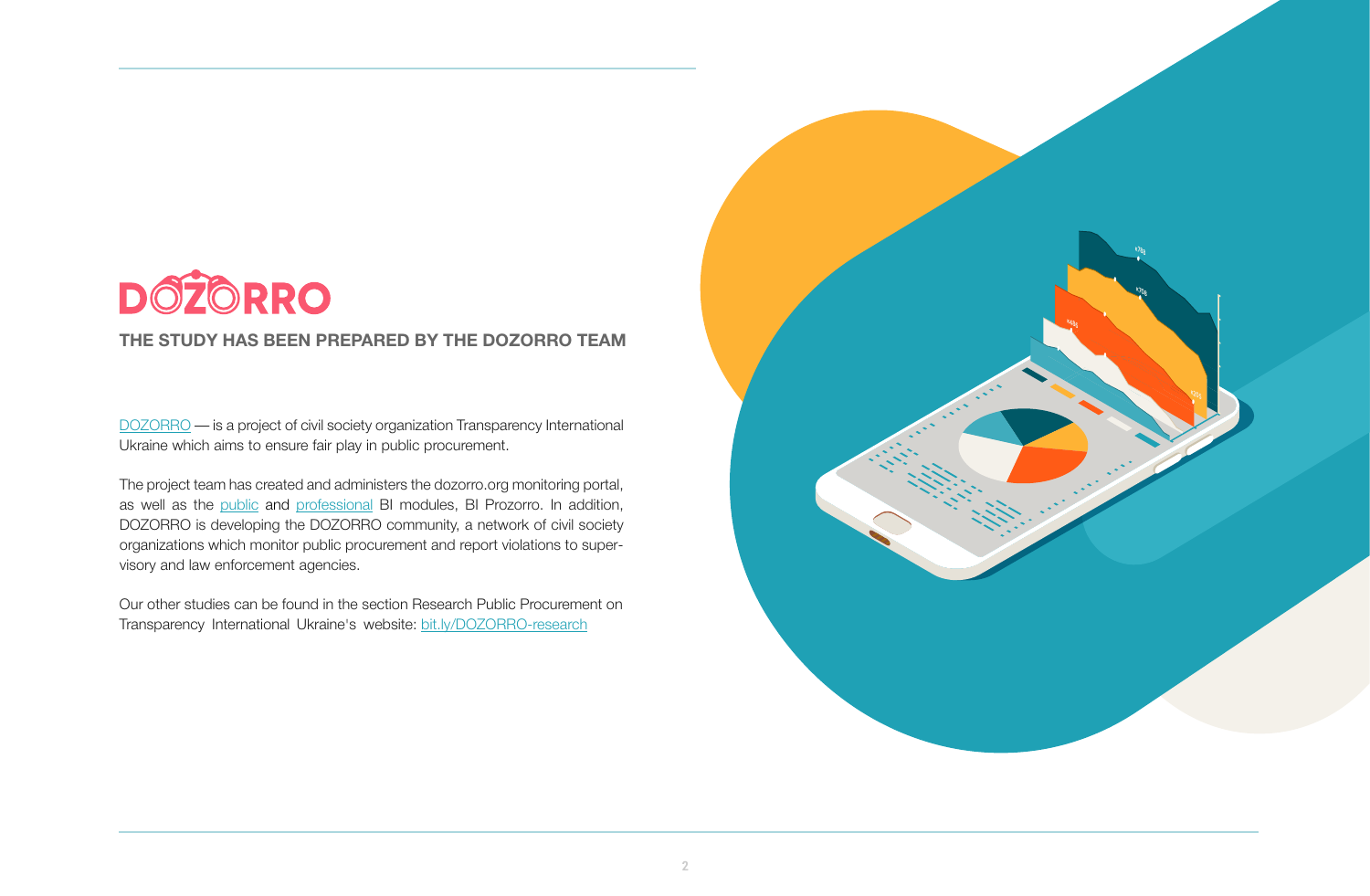# **CONTENTS**

- **TERMS AND ABBREVIATIONS 04**
- **INTRODUCTION 05**
- **SECTION 1.** General information about simplified procurement **06**
- **17 SECTION 2.** Survey of procuring entities and businesses in Prozorro
- **31 SECTION 3. Statistics**
- **62 CONCLUSIONS:** short version
- **63 CONCLUSIONS:** long version
- **APPENDIX 1.** Some inconsistencies in the Law and implementation **65** in Prozorro regarding simplified procurement
- *APPENDIX 2. Full name of CPV codes*

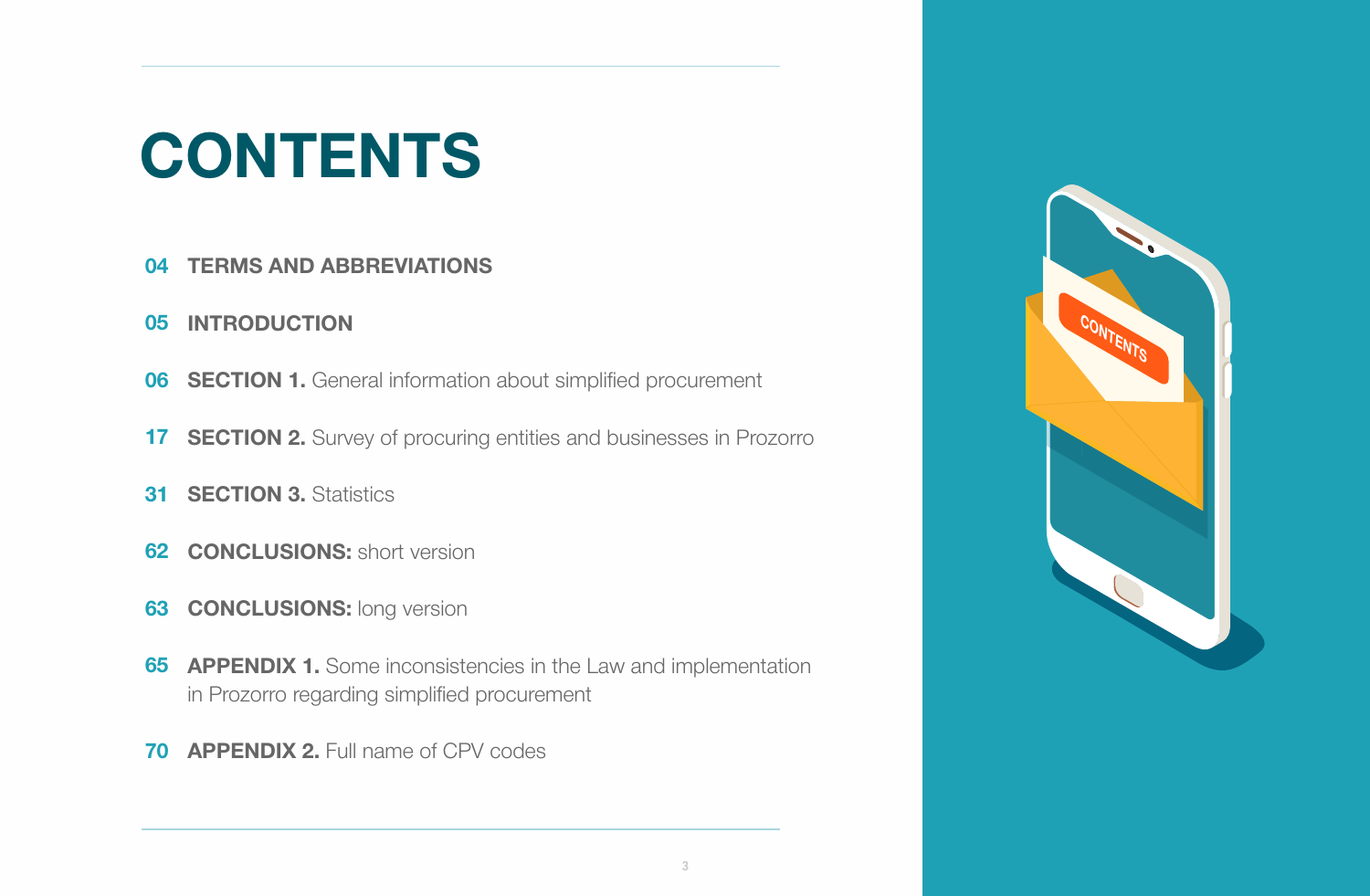

### **TERMS AND ABBREVIATIONS**

| <b>SAS</b>        | the State Audit Service of Ukraine                                                                                                                            |
|-------------------|---------------------------------------------------------------------------------------------------------------------------------------------------------------|
| The Law           | The Law of Ukraine "On Public Procurement" of December 25.<br>2015, No. 922 (version in effect since April 19, 2020)                                          |
| <b>QES</b>        | qualified electronic signature                                                                                                                                |
| <b>AMCU Board</b> | Permanent Administrative Board for Consideration of<br>Complaints on Violations of Public Procurement Legislation<br>of the Antimonopoly Committee of Ukraine |
| MEDT              | the Ministry for the Development of Economy, Trade, and<br>Agriculture of Ukraine                                                                             |
| TD                | tender documentation                                                                                                                                          |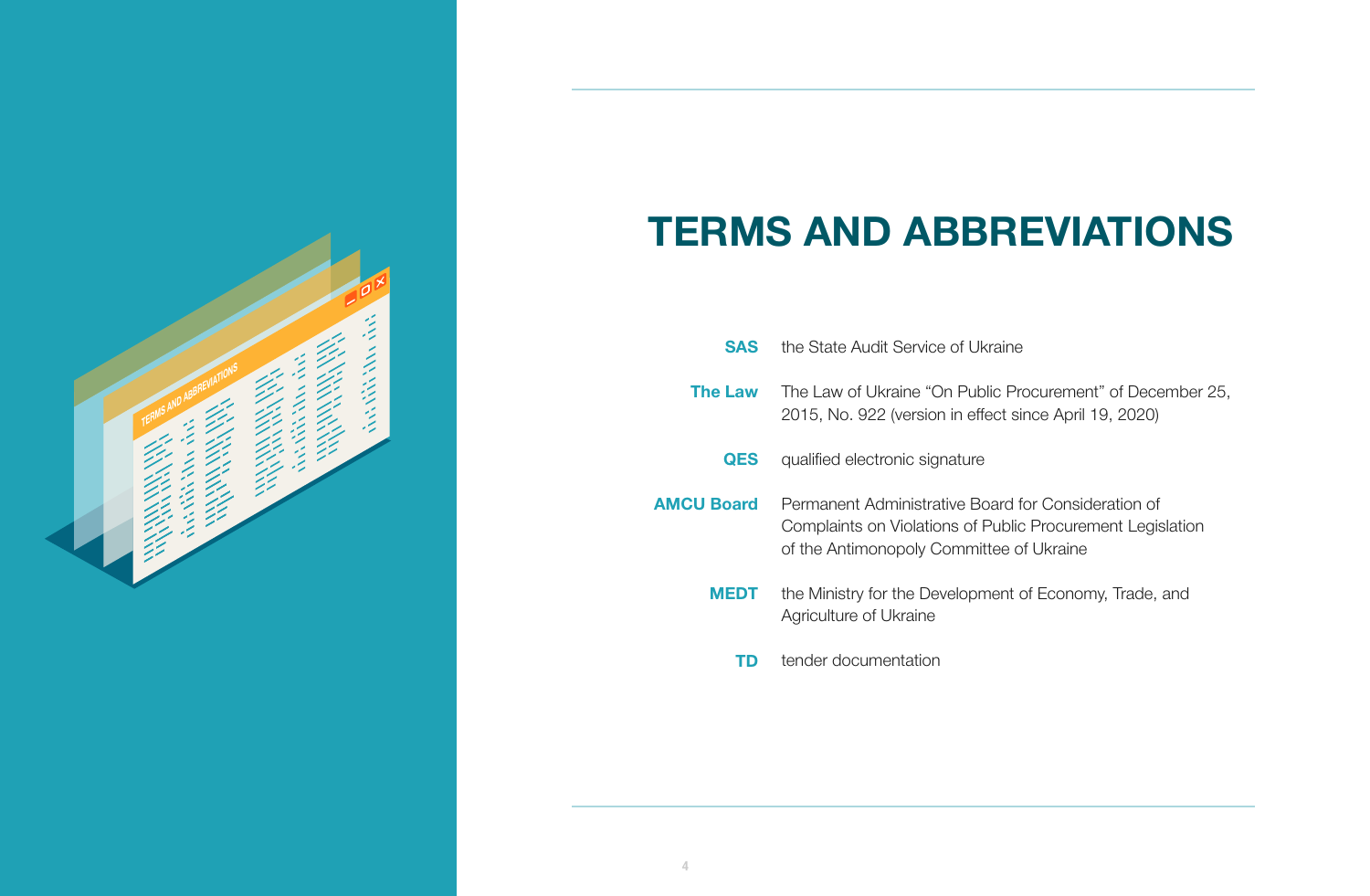## **INTRODUCTION**

On April 19, 2020, a new type of procurement was added to Prozorro—simplified procurement. Now all procuring entities that used direct contracts or pre-threshold procurement for purchases with an expected value of UAH 50,000 to 200,000 for goods and services and up to UAH 1.5 million for works are obliged to hold auctions. 1

This innovation is designed to cast light on many purchases and create new opportunities for businesses to participate in public procurement.<sup>2</sup> Since these purchases are for relatively low amounts, they have much lower requirements compared to open bidding. Hence the name, simplified procurement.

In short, the difference between simplified procurement and open bidding can be described by three "less":

- џ *less time:* stages in simplified procurement last for fewer days, and the procurement itself is completed much faster than open bidding;
- fewer documents: both the customer and the bidder should generally prepare fewer documents to participate in / conduct the procurement;
- fewer restrictions: the procuring entities have more freedom of action and do not need to regularly indicate such phrases as "or equivalent," and their decisions cannot be disputed with the Permanent Administrative Board for Consideration of Complaints on Violations of Public Procurement Legislation of the Antimonopoly Committee of Ukraine (hereinafter — AMCU Board). As for the price offers of the participants, for example, the mechanism of abnormally low price does not work.

As of December 2020, simplified purchases in Prozorro have been functioning for almost eight months. Therefore, the main question we ask in this study is: have we managed to achieve the goals declared by the developers of the relevant bill and make these purchases really simple, accountable and competitive?

To accomplish this, in Section 1 we explain what simplified procurement is, what stages it consists of and how it differs from open bidding.

In Section 2, we present the results of our interviews with participants and procuring entities, as well as the results of an online survey. We asked respondents to share their experiences of conducting and participating in simplified procurement and analyzed their responses and assessments.

Section 3 contains statistics with specific indicators:

- how long simplified procurement lasts on average compared to open bidding;
- how often participants are disqualified;
- how different the competition in simplified procurement is to open bidding, etc.

In Appendix 1, we have collected the inaccuracies in the regulation of simplified procurement which the relevant law contains as of December 2020.

This study will primarily be useful for:

- џ members of the Committee of the Verkhovna Rada of Ukraine on Economic Development, as its results may form the basis of relevant legislative initiatives;
- Public Procurement Department of the Ministry for the Development of Economy, Trade, and Agriculture of Ukraine (hereinafter MEDT) and SE Prozorro, as it will help make decisions on changes in the system of simplified procurement based on analytical data.

<sup>1.</sup> For monopoly procuring entities the threshold is UAH 1 million for goods and services and UAH 5 million for works.

<sup>2</sup>. If the procuring entity has signed a direct agreement, you can see the fact of its conclusion on Prozorro, information on the contractor, and read the agreement itself. Introducing simplified procurement allowed businesses to participate in this procurement as well. An outside observer can study the price proposals, requirements for the subject of procurement, the number and legality of disqualifications, the quality of the customer's answers, the grounds for his decision to determine the winner, etc.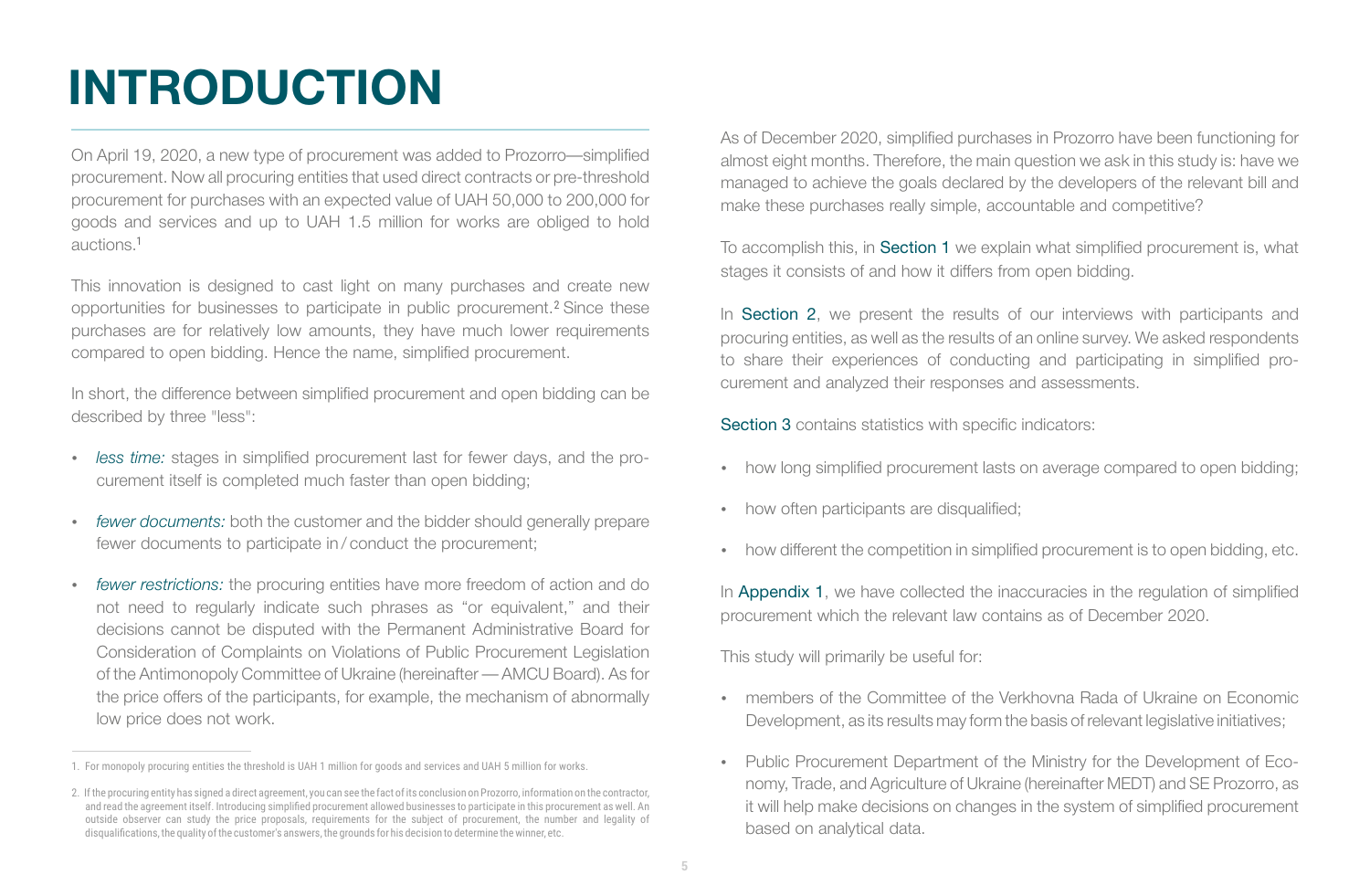## SECTION 1

### **GENERAL INFORMATION ABOUT SIMPLIFIED PROCUREMENT**

#### Concept of simplified procurement

Under the Law of Ukraine "On Public Procurement" of December 25, 2015, No. 922 (hereinafter Law) simplified procurement is

*...purchase of goods, works and services by a procuring entity whose cost is equal to or exceeds UAH 50,000 but is lower than UAH 200,000 for goods and services or lower than UAH 1.5 million for works (1 and 5 million respectively for so-called monopolist procuring entities).* 3

#### Introduction of simplified procurement

The term "simplified procurement" first appeared in the Law as amended on April 19, 2020.

Before April 19, there were three ways for a procuring entity to conduct procurement for a pre-threshold amount exceeding UAH 50,000:

- through the electronic catalog Prozorro-market;
- through a direct contract with the supplier, uploading a report to Prozorro;
- by conducting competitive sub-threshold procurement.

After April 19, 2020, the procuring entity will have to choose whether they want to do it:

- through the electronic catalog Prozorro-market;<sup>4</sup>
- by conducting competitive simplified procurement;

• or by signing a direct contract after two unsuccessful simplified tenders due to the absence of participants or for other reasons under Art. 3, part 7, clause 1 of the Law. 5

Simplified procurement has become mandatory for use in a certain range of expected value, while competitive sub-threshold procurement until April 19, 2020, could be used by the procuring entity at its own initiative.

#### Reasons for introducing the mechanism

The initiators of the draft law explained their decision to introduce simplified procurement through four reasons:

- 1) procuring entities neglect the right to use Prozorro for competitive selection of suppliers and enter into direct agreements, which is not always economically reasonable;
- 2) Prozorro procurement is a prerequisite for the development of small and medium-sized businesses;
- 3) "pre-threshold procurement" accounts for 85% of the total number of tenders. At the same time, 69% of "pre-threshold purchases" take place without the use of Prozorro, and procuring entities negotiate with "friendly" suppliers, which reduces competition;
- 4) "pre-threshold procurement" without the use of Prozorro does not provide opportunities for public control over the spending of budget funds.<sup>6</sup>

In fact, these reasons can be summarized by the need to better control procurement, develop business and save budget funds.

<sup>3.</sup> Art. 1: bit.ly/3nkOv9t

<sup>4.</sup> As of November 2020, Prozorro-Market operates in test mode, and the procurement can actually be done only for amounts up to UAH 50,000

<sup>5.</sup> Under Art. 3, part 7, clause 1 of the Law

<sup>6.</sup>ііDraft Law of Ukraine "On Amendments to the Law of Ukraine "On Public Procurement' and Certain Other Legislative Acts of Ukraine to Improve Public Procurement" of August 29, 2019, No. 1076: bit.ly/31wvZPb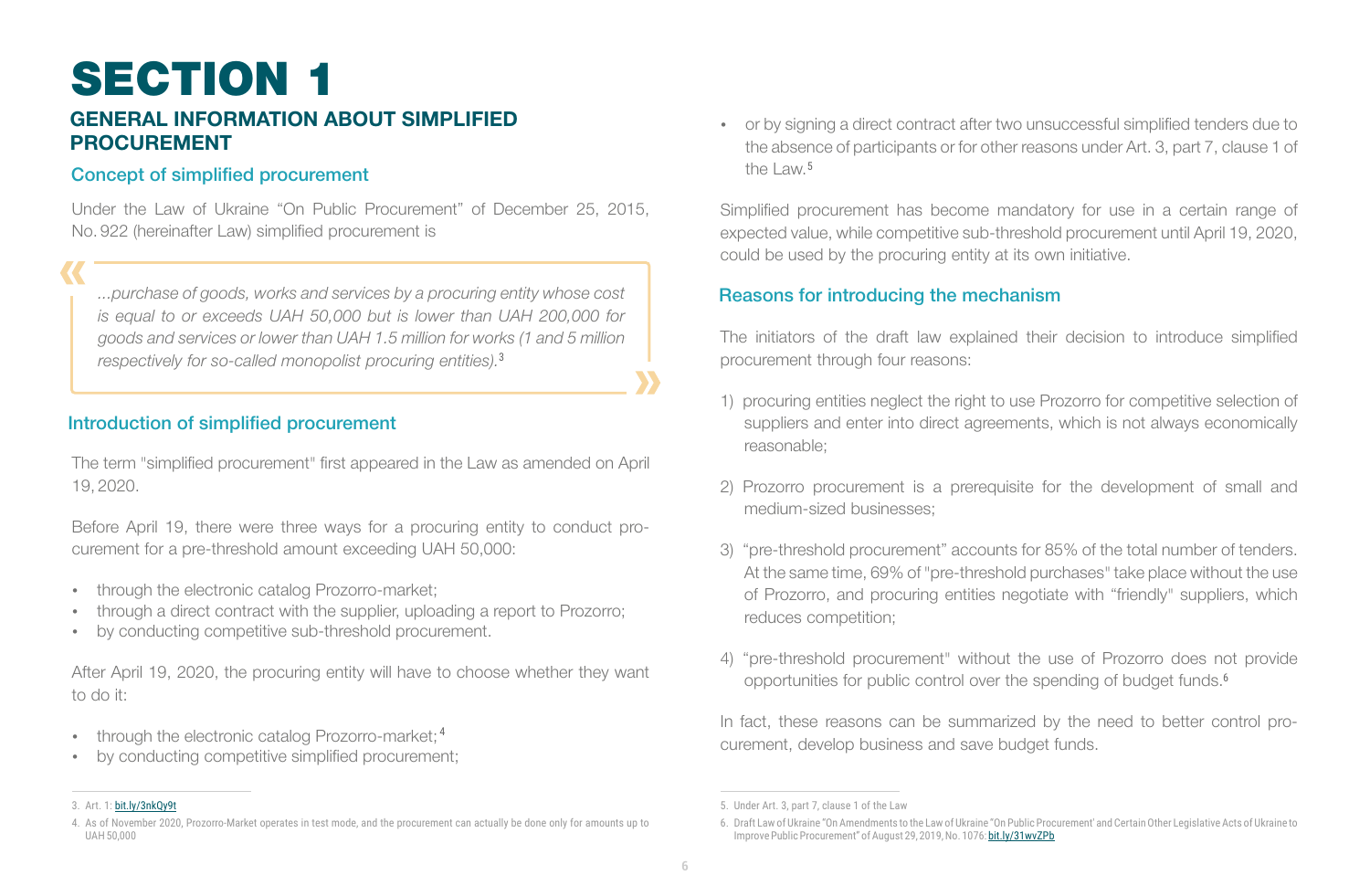#### Stages of simplified procurement

Note that the requirements for the timing of individual stages of simplified procurement as of December 2020 can be interpreted differently. In this section, we use the deadlines provided by the official explanation of the MEDT. However, we should note that the letters from the MEDT<sup>7</sup> do not establish laws but rather have a recommendatory, informative nature.

The law stipulates that simplified procurement consists of seven successive stages. They are listed in Article 14, part 2 of the Law:

1) Publication of the simplified tender announcement:

The procuring entity publishes the announcement of a simplified tender and the draft procurement contract no later than six working days before the deadline for submission of bids.

The submission deadline is established by the procuring entity itself.

2) Specification of information published by the procuring entity in the simplified tender announcement.

At this stage, bidders have the right to ask the procuring entity for clarification of the information in the announcement or in the requirements to the procurement item, or to request the removal of a violation. Within one working day from the date of publication of such a request, the procuring entity is obliged to provide clarifications or make changes to the announcement or requirements.

If the procuring entity has made the decision to make changes to the tender announcement, the bid submission deadline is extended for at least two working days.

There is, however, no unanimous view of whether requirements to the procurement item constitute part of the tender announcement as per the Law or not. This is important because it affects whether or not the deadline should be extended in the event of changes to the requirements.

The stage of clarification cannot be shorter than three working days.

3) Submission of bids.

Participants submit proposals by filling out electronic forms and uploading the necessary documents to Prozorro. At this stage, participants cannot send requests and questions to the procuring entity, as opposed to the way it works in open bidding. Procuring entities, on the other hand, cannot make changes to the announcement and requirements to the procurement item.

The time limit for clarifying information and submitting proposals together cannot be less than six working days.

4) Electronic auction.

Prozorro automatically determines the date and time of the electronic auction. Similarly, Prozorro automatically evaluates proposals based on criteria and methodologies defined in advance by the procuring entity.

If only one bid is submitted, the purchase automatically proceeds to the bid review stage;

5) Consideration of the bid for compliance with the announcement and requirements to the procurement item.

The procuring entity considers the most cost-effective bid for no more than five working days from the day of identifying the most cost-effective bid.

In case of rejection of the most cost-effective offer, the procuring entity considers the offer of the next participant;

6) Award and signing a contract.

Based on the bid evaluation by the Prozorro system and consideration of the proposal by the procuring entity, the latter awards a contract and publishes a notice of intention to enter into a procurement contract.

<sup>7.</sup> bit.ly/32Govtg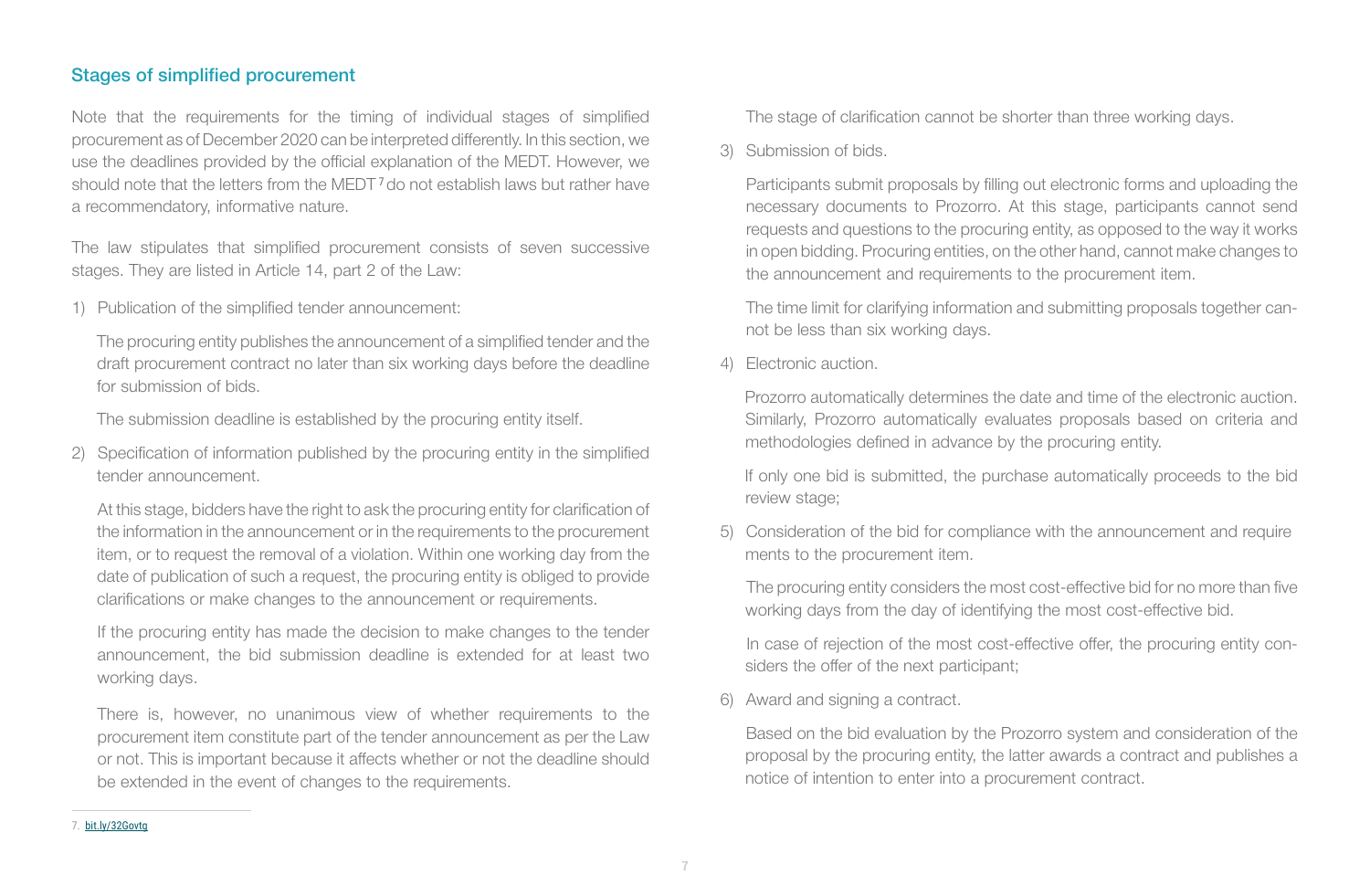The notice of intention to enter into a procurement contract shall be published by the procuring entity in Prozorro within one day from the date of the decision.

The procuring entity enters into a procurement contract no later than 20 days from the date of publication of the notice of intent to enter into the contract. At the same time, the Ministry of Economy claims<sup>8</sup> that the procuring entity can enter into a contract at any time, starting from this day. The Law stipulates that in order to ensure an appeal, a procurement contract may not be concluded earlier than in 10 days (there is no appeal in simplified procurement).

The procuring entity must publish a signed agreement in Prozorro within three working days from the day of its conclusion.

7) Publishing a report on the results of procurement.

The report on the results of the procurement is automatically generated by the system and published within one day after the publication of the contract by the procuring entity.

#### Differences in simplified procurement and open bidding

During the study period, simplified procurement and open bidding were the most common types of competitive procurement. They accounted for 79% of all competitive lots (according to the Prozorro BI module, see Section 3 for details). Starting from April 19, 2020, in addition to open bidding, simplified procurement<sup>s</sup> has become regulated by the Law, and the processes of the two are very similar.

We decided to compare how the Law regulates simplified procurement and open bidding by highlighting the differences. This is also important because sometimes, participants and procuring entities are not fully aware of the difference and may make the wrong decisions. For example, they may expect that the anomalously low price mechanism will flag something, or that the procuring entity will also consider equivalents, if this is not explicitly specified in the announcement.



<sup>9.</sup> Pre-threshold procurement from UAH 50,000 is regulated by the order of SE Prozorro No. 10 "On Approval of the Guidelines on the Procedure of the Use of the Electronic Procurement System with Value Lower than the Value Established by Article 2, part 1, para. two and three of the Law of Ukraine 'On Public Procurement": bit.ly/2UqAfM4. As of December 2020, this order regulates pre-threshold procurement in the amount of up to UAH 50,000

8. bit.ly/32Govtg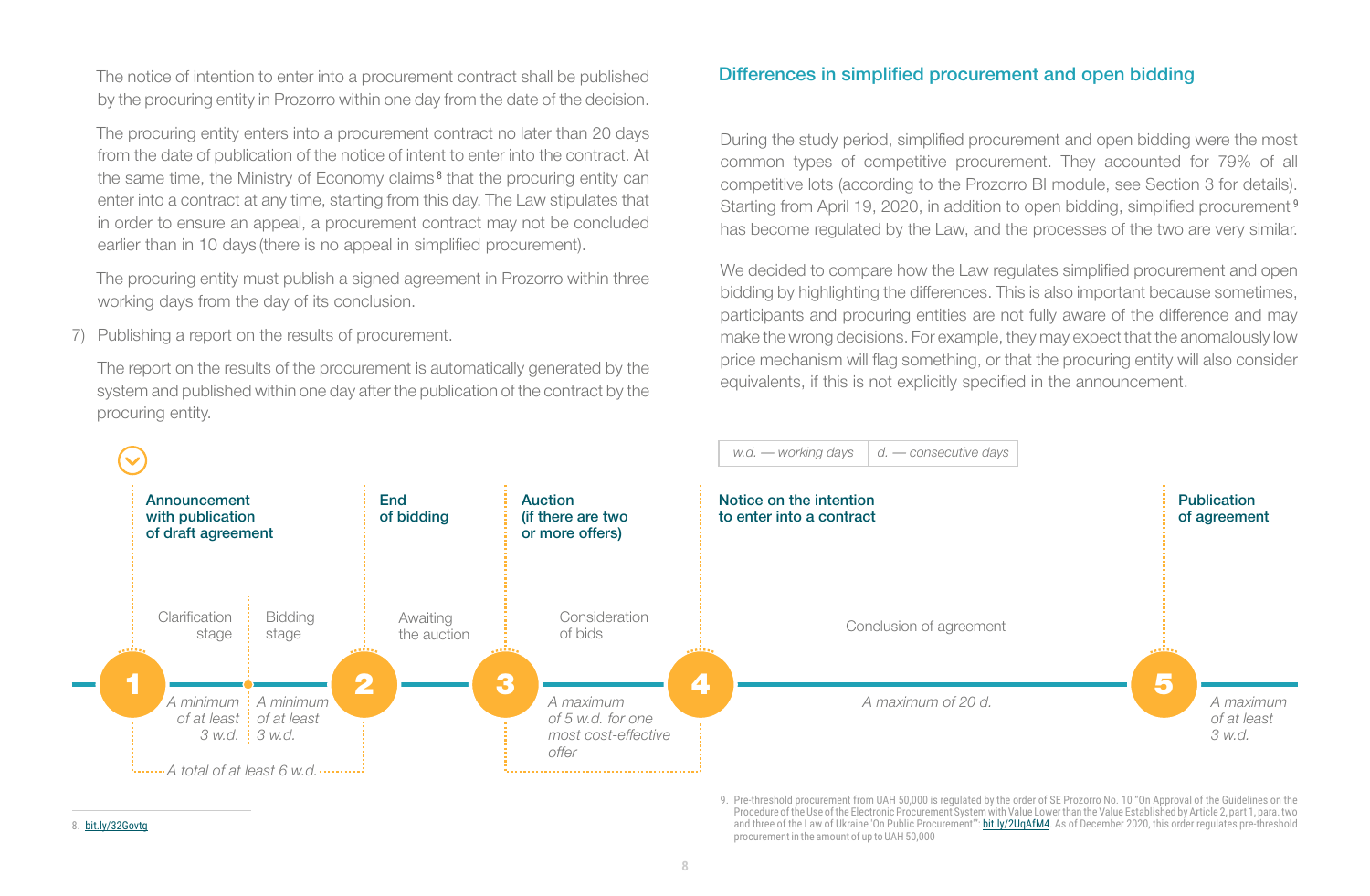|                                                               | <b>Open bidding</b>                                                                                                                                                                                                                                                                                                                                                                                                                           | <b>Simplified procurement</b>                                                                                                                                                                                                 |
|---------------------------------------------------------------|-----------------------------------------------------------------------------------------------------------------------------------------------------------------------------------------------------------------------------------------------------------------------------------------------------------------------------------------------------------------------------------------------------------------------------------------------|-------------------------------------------------------------------------------------------------------------------------------------------------------------------------------------------------------------------------------|
|                                                               | Terms of use                                                                                                                                                                                                                                                                                                                                                                                                                                  |                                                                                                                                                                                                                               |
| Requirement of at least two bids                              | At least two bids must be submitted for the open bidding.<br>If one bid is submitted, the purchase will not take place.                                                                                                                                                                                                                                                                                                                       | For simplified procurement to take place, at least two<br>bids must be submitted.<br>If one proposal is submitted, Prozorro automatically<br>proceeds to its consideration after the deadline for<br>submission of proposals. |
|                                                               | <b>Procurement announcement</b>                                                                                                                                                                                                                                                                                                                                                                                                               |                                                                                                                                                                                                                               |
| Information on the characteristics of the procurement<br>item | The tender documentation contains: 10<br>• information on the technical, qualitative and other<br>characteristics of the procurement item;<br>• a list of criteria and methods of evaluation of proposals<br>with indication of specific weight of criteria;<br>the amount, type, period and conditions of granting,<br>return and non-return of the security payment for the<br>performance of the procurement contract;<br>bidding deadline | All the same information is published in the announce-<br>ment of the simplified procurement (and in the require-<br>ments to the subject of procurement).                                                                    |
| Deadline for submission of bids                               | Cannot be shorter than 15 days from the moment of the<br>open bidding announcement.                                                                                                                                                                                                                                                                                                                                                           | The total duration of the clarification stage and the<br>bidding stage cannot be shorter than 6 working days<br>since the publication of the tender announcement.                                                             |
| The requirement to indicate the language(s) of the bid(s)     | The procuring entity must indicate the language in which<br>tenders must be prepared.                                                                                                                                                                                                                                                                                                                                                         | No provision.                                                                                                                                                                                                                 |
| Security payment for contract implementation                  | The procuring entity may provide for the type and period<br>of security payment for contract implementation, as well<br>as the terms of its return and non-return.                                                                                                                                                                                                                                                                            | No provision.<br>(the procuring entity can determine only the amount and<br>terms of the security payment).                                                                                                                   |
| The use of non-price criteria                                 | If a mathematical formula is used to calculate the adjus-<br>ted price, the procuring entity indicates it in the announ-<br>cement.                                                                                                                                                                                                                                                                                                           | No provision.<br>However, the procuring entity can specify a list of criteria<br>and methods of evaluation of proposals with indication<br>of specific weight of criteria.                                                    |

10. For more details see Art. 22 of the Law: bit.ly/3nvPI9R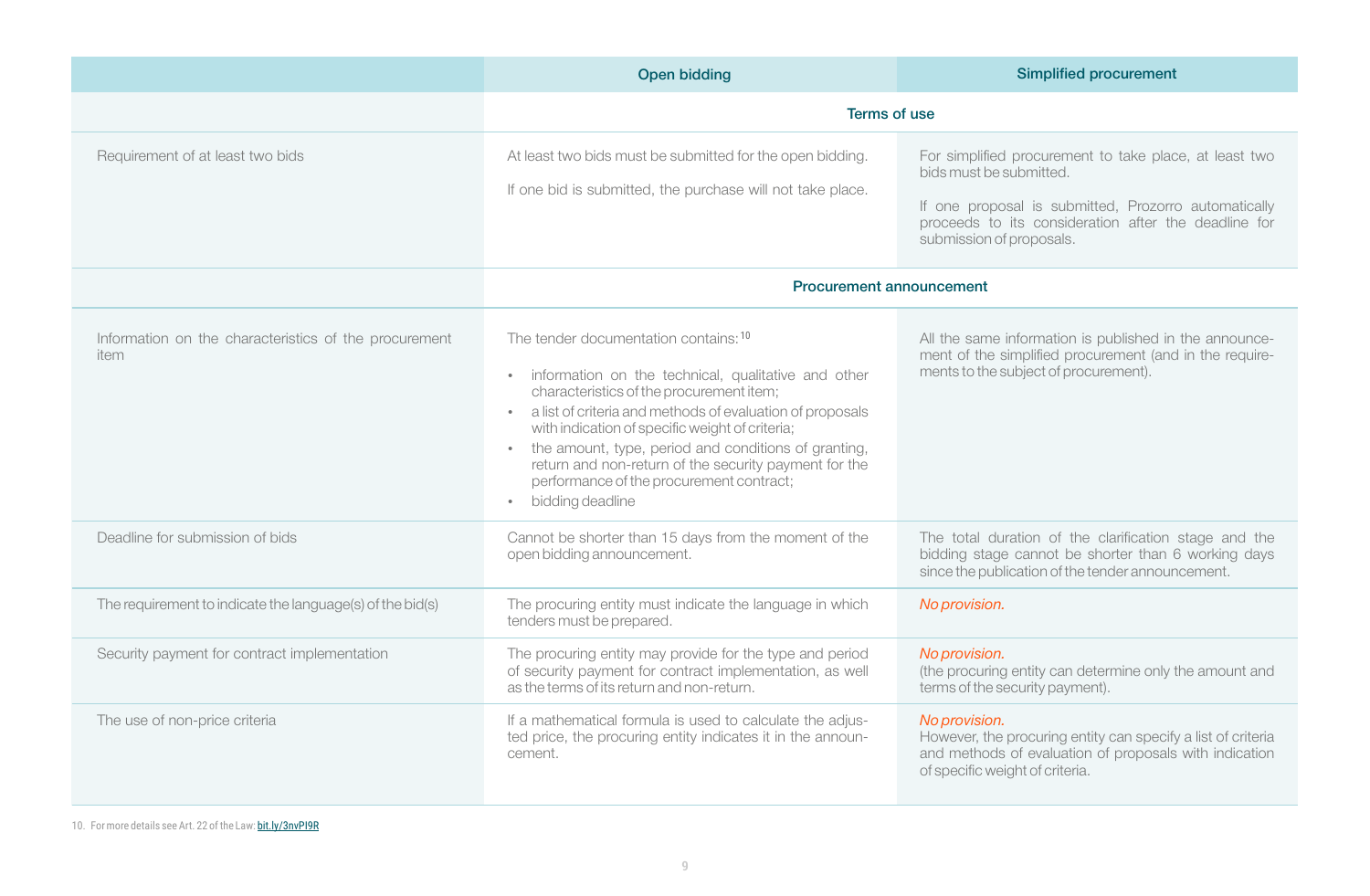|                                                                                                                                                  | Open bidding                                                                                                                                                                                                                                                                                                                                                                                                                                                                                                                                                                                                                                                                                                                                                                                                                                                                                                                                                                                                                                                                                                                                                                                                                                                                                                                           | <b>Simplified procurement</b>                                                                                                                                                                                                                                                                                                                                                                                                                                                                                                               |
|--------------------------------------------------------------------------------------------------------------------------------------------------|----------------------------------------------------------------------------------------------------------------------------------------------------------------------------------------------------------------------------------------------------------------------------------------------------------------------------------------------------------------------------------------------------------------------------------------------------------------------------------------------------------------------------------------------------------------------------------------------------------------------------------------------------------------------------------------------------------------------------------------------------------------------------------------------------------------------------------------------------------------------------------------------------------------------------------------------------------------------------------------------------------------------------------------------------------------------------------------------------------------------------------------------------------------------------------------------------------------------------------------------------------------------------------------------------------------------------------------|---------------------------------------------------------------------------------------------------------------------------------------------------------------------------------------------------------------------------------------------------------------------------------------------------------------------------------------------------------------------------------------------------------------------------------------------------------------------------------------------------------------------------------------------|
|                                                                                                                                                  | Tender documentation in open bidding / announcement and requirements of simplified procurement                                                                                                                                                                                                                                                                                                                                                                                                                                                                                                                                                                                                                                                                                                                                                                                                                                                                                                                                                                                                                                                                                                                                                                                                                                         |                                                                                                                                                                                                                                                                                                                                                                                                                                                                                                                                             |
| Documentary confirmation of public information                                                                                                   | The tender documentation cannot contain requirements<br>to the documentary confirmation of information about the<br>compliance with the tender documentation if such<br>information is public, published in the open data format<br>and/or if it is contained in unified open public registers<br>with free access.                                                                                                                                                                                                                                                                                                                                                                                                                                                                                                                                                                                                                                                                                                                                                                                                                                                                                                                                                                                                                    | No provision.                                                                                                                                                                                                                                                                                                                                                                                                                                                                                                                               |
| Information indicated in the tender documentation of<br>open bidding but absent as a requirement to the an-<br>nouncement on a simplified tender | The tender documentation must contain:<br>instruction on the preparation tender proposals;<br>one or more qualification criteria in accordance with<br>Article 16 of the Law, the grounds established by<br>Article 17 of the Law, and information on the method<br>of confirming the compliance of participants with the<br>established criteria and requirements;<br>technical specification;<br>information on markings, test reports or certificates (if<br>necessary);<br>a draft procurement contract with a mandatory<br>indication of the procedure for changing its terms<br>(simplified procurement announcement, however,<br>does contain a draft contract);<br>a description of the components of the life cycle if this<br>criterion is applied;<br>validity period of the tender proposal;<br>the currency in which the price of the tender offer<br>must be indicated:<br>the language of bids;<br>$\bullet$<br>among other things, the type, period and terms of<br>return and non-return of the security payment for the<br>execution of the contract;<br>contact details of procuring entity officials who can<br>$\bullet$<br>communicate with participants;<br>• the requirement for the bidder to indicate information<br>about each subcontractor / co-contractor;<br>description and examples of formal errors. | No provision.<br>Importantly, the procuring entity can include all this<br>information in the simplified procurement announcement<br>at its own initiative because the law provides a non-<br>exhaustive list of requirements to the announcement.<br>What makes it different from the draft contract is that<br>the Law does not require the procuring entity to publish it<br>with mandatory indication of the procedure of changes<br>of its terms.<br>The procurement agreement is concluded as prescribed<br>by Article 41 of the Law. |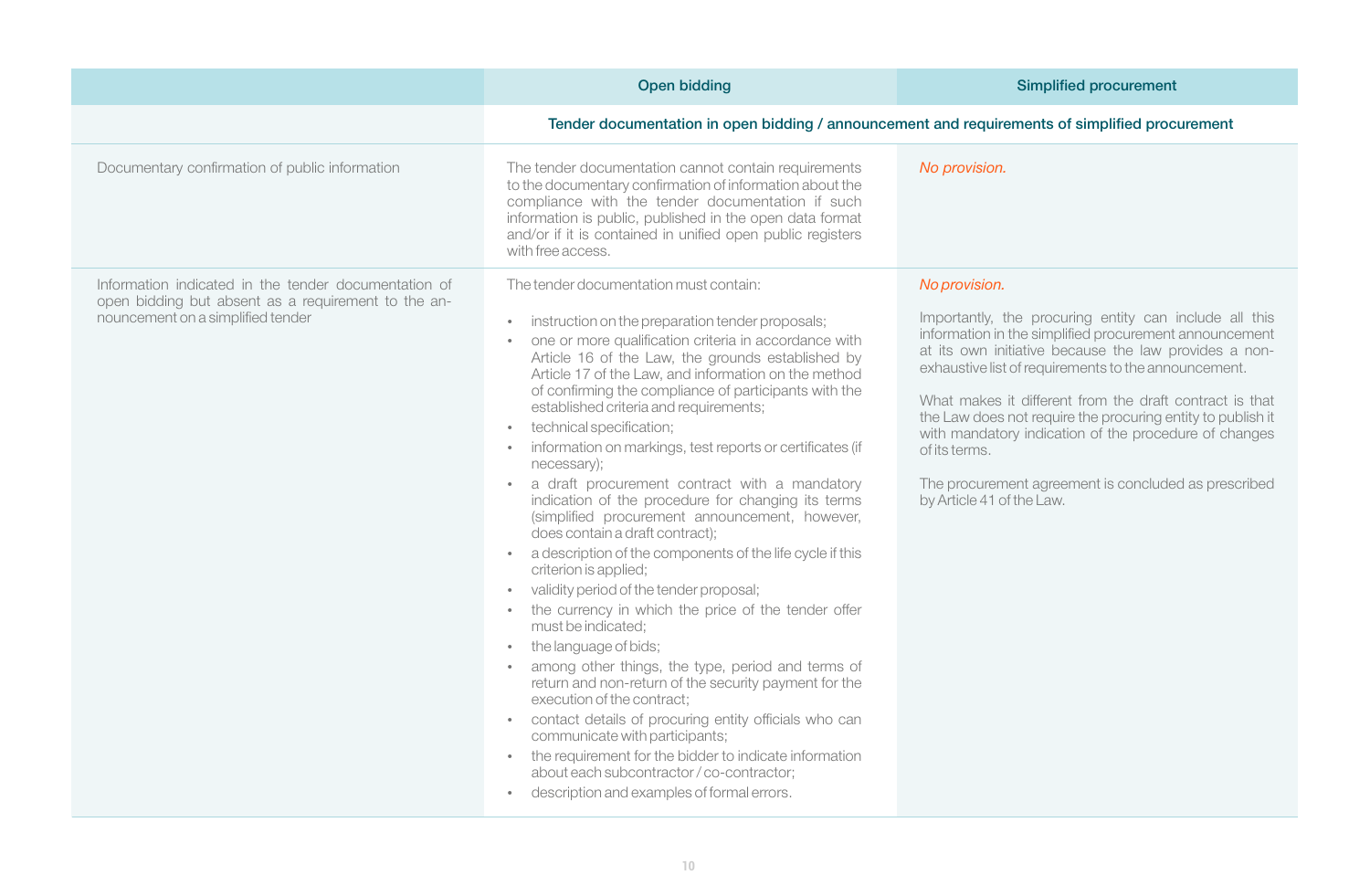|                                                                                                         | Open bidding                                                                                                                                                                                                                                                             | Simplified procurement                                                                                                                                                                                                                                                                                                                                            |
|---------------------------------------------------------------------------------------------------------|--------------------------------------------------------------------------------------------------------------------------------------------------------------------------------------------------------------------------------------------------------------------------|-------------------------------------------------------------------------------------------------------------------------------------------------------------------------------------------------------------------------------------------------------------------------------------------------------------------------------------------------------------------|
| Requirement to certify documents submitted with a qu-<br>alified electronic signature (hereinafter-QES) | Procuring entities are prohibited from demanding that<br>participants certify the documents submitted as part of<br>the tender bid with the seal and signature of the<br>authorized person if such documents are provided in<br>electronic form via Prozorro with a QES. | There is no similar provision for simplified<br>procurement.<br>However, Article 12, part 8 of the Law prohibits procu-<br>ring entities from demanding information filed during<br>procurement / simplified procurement procedures in<br>paper form.                                                                                                             |
|                                                                                                         | Technical specifications and other means of proving compliance                                                                                                                                                                                                           |                                                                                                                                                                                                                                                                                                                                                                   |
| Technical specifications and other means of proving<br>compliance                                       | In establishing the requirements for the procurement<br>item, procuring entities are limited by the provisions of<br>Article 23 of the Law.                                                                                                                              | Procuring entities are not restricted by the provisions of<br>Article 23 of the Law in establishing the requirements for<br>the procurement item.<br>In particular, procuring entities are not obliged to use the<br>phrasing "or equivalent" when they refer to standard<br>characteristics, technical regulations, specific brands,<br>ways of production, etc. |
|                                                                                                         | <b>Providing clarifications</b>                                                                                                                                                                                                                                          |                                                                                                                                                                                                                                                                                                                                                                   |
| Period for clarifications                                                                               | The clarification period closes ten days before the<br>deadline for submission of bids.                                                                                                                                                                                  | The procuring entity defines the clarification period<br>independently. It cannot be less than three working days.                                                                                                                                                                                                                                                |
| Who requests clarification                                                                              | All individuals and legal entities can request clarification.                                                                                                                                                                                                            | The participants of simplified procurement can request<br>clarification.                                                                                                                                                                                                                                                                                          |
| What can the clarification be about                                                                     | Bidders ask for clarification concerning the tender do-<br>cumentation and / or violations during the procurement.                                                                                                                                                       | Bidders request clarification of the tender announcement<br>and/or requirements for the procurement item and/or<br>with the requirement to eliminate a violation in procure-<br>ment.                                                                                                                                                                             |
| Period to provide clarifications                                                                        | Within three working days.                                                                                                                                                                                                                                               | Within one working day.                                                                                                                                                                                                                                                                                                                                           |
| Actions of the procuring entity during this period                                                      | The procuring entity must provide a clarification within<br>three working days and publish it on Prozorro.                                                                                                                                                               | The procuring entity is obliged to provide a clarification by<br>publishing it on Prozorro and/or making changes to the<br>announcement and/or requirements for the procurement<br>item within one working day.                                                                                                                                                   |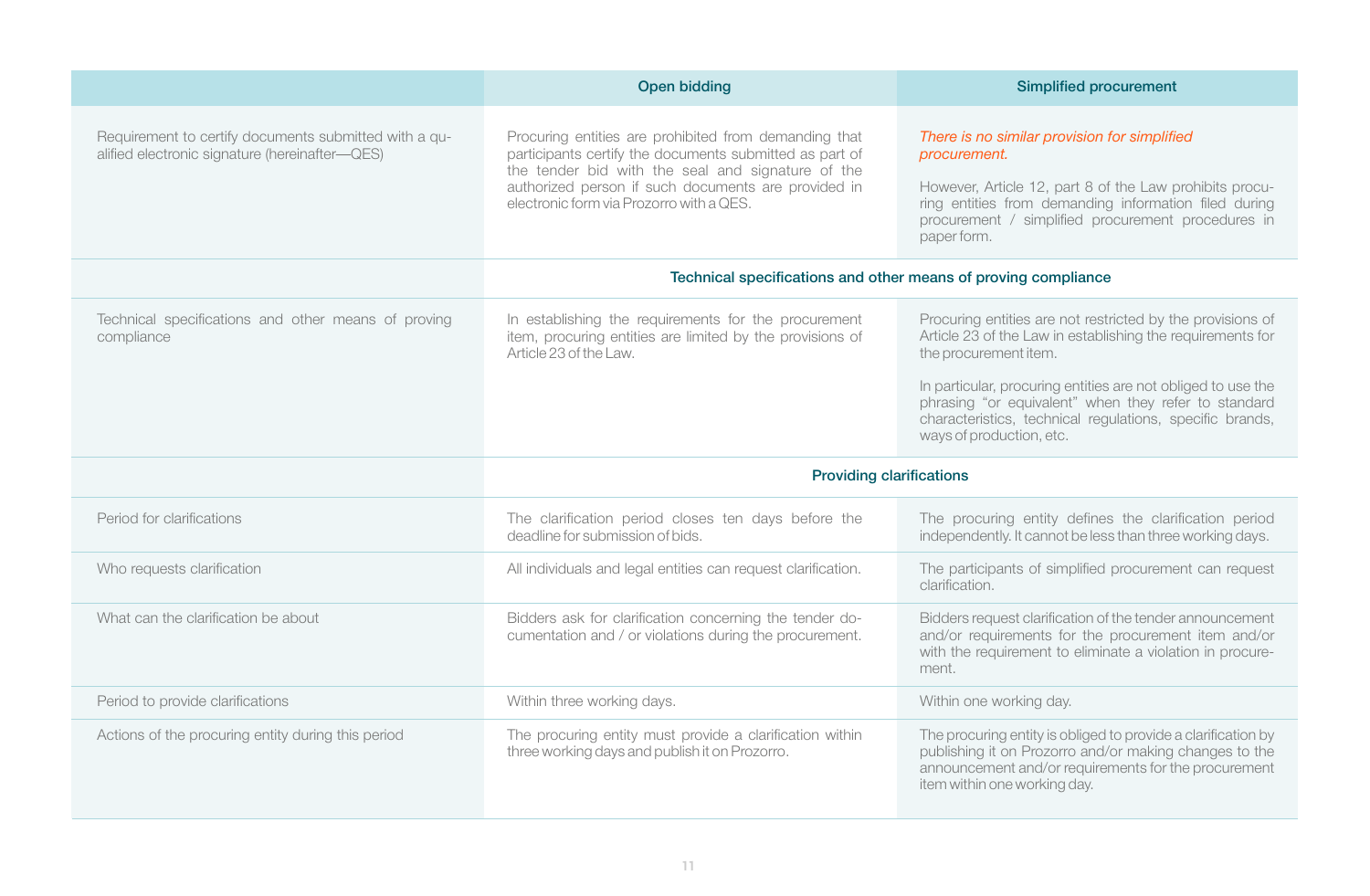|                                                                 | <b>Open bidding</b>                                                                                                                                                                                      | <b>Simplified procurement</b>                                                                                                                                                                                                                                                                                                                                                                                                  |
|-----------------------------------------------------------------|----------------------------------------------------------------------------------------------------------------------------------------------------------------------------------------------------------|--------------------------------------------------------------------------------------------------------------------------------------------------------------------------------------------------------------------------------------------------------------------------------------------------------------------------------------------------------------------------------------------------------------------------------|
| Grounds for amendments                                          | Request for clarification from a natural or legal person, own<br>initiative, conclusion of the State Audit Service of Ukraine,<br>decision of the AMCU Board                                             | Request for clarification from the participants of the<br>simplified procurement, own initiative.                                                                                                                                                                                                                                                                                                                              |
| Changes based on clarifications and suggestions                 | Changes to the tender documentation may be made during<br>the submission period.                                                                                                                         | The procuring entity may make changes before the start<br>of the bidding period.                                                                                                                                                                                                                                                                                                                                               |
| Extension of the period of bid submission in case of<br>changes | In the event of changes, the bid submission deadline is<br>extended in a way that it lasts at least seven days after the<br>changes.                                                                     | In the event of changes to the announcement the bid<br>submission deadline is extended by at least two working<br>days. However, the Law does not clearly define whether<br>the requirements for the procurement item are part of the<br>announcement or not. This is important because it<br>stipulates whether the submission deadline should be<br>extended by two working days if changes are made to the<br>requirements. |
| Announcement of changes                                         | The new version of the tender documentation is published<br>in addition to the initial version. The list of changes is<br>published separately.                                                          | Changes are published in the form of a new version.                                                                                                                                                                                                                                                                                                                                                                            |
| Late submission clarifications                                  | In case if the clarification is filed late, the Prozorro system<br>automatically suspends the tender.                                                                                                    | No provision.                                                                                                                                                                                                                                                                                                                                                                                                                  |
|                                                                 | Security payment for a bid                                                                                                                                                                               |                                                                                                                                                                                                                                                                                                                                                                                                                                |
|                                                                 | No differences                                                                                                                                                                                           |                                                                                                                                                                                                                                                                                                                                                                                                                                |
|                                                                 | Procedure for submission of bids / proposals                                                                                                                                                             |                                                                                                                                                                                                                                                                                                                                                                                                                                |
| Period for submission of bids / proposals                       | Tender proposals are submitted from the moment of pub-<br>lication of the procurement notice.                                                                                                            | Bids are submitted after the end of the clarification pe-<br>riod.                                                                                                                                                                                                                                                                                                                                                             |
| Content of the tender proposal / bid                            | The tender proposal contains information on the bidder's<br>compliance with the qualification criteria, presence /<br>absence of grounds set forth in Article 17 of the Law and<br>tender documentation. | The proposal must contain documents confirming com-<br>pliance with the requirements specified by the procuring<br>entity.                                                                                                                                                                                                                                                                                                     |
| Validity period of the tender proposal / bid                    | Tender proposals remain valid for the period specified in<br>the tender documentation, but not less than 90 days from<br>the date of the deadline for submission of tender proposals.                    | No provision.                                                                                                                                                                                                                                                                                                                                                                                                                  |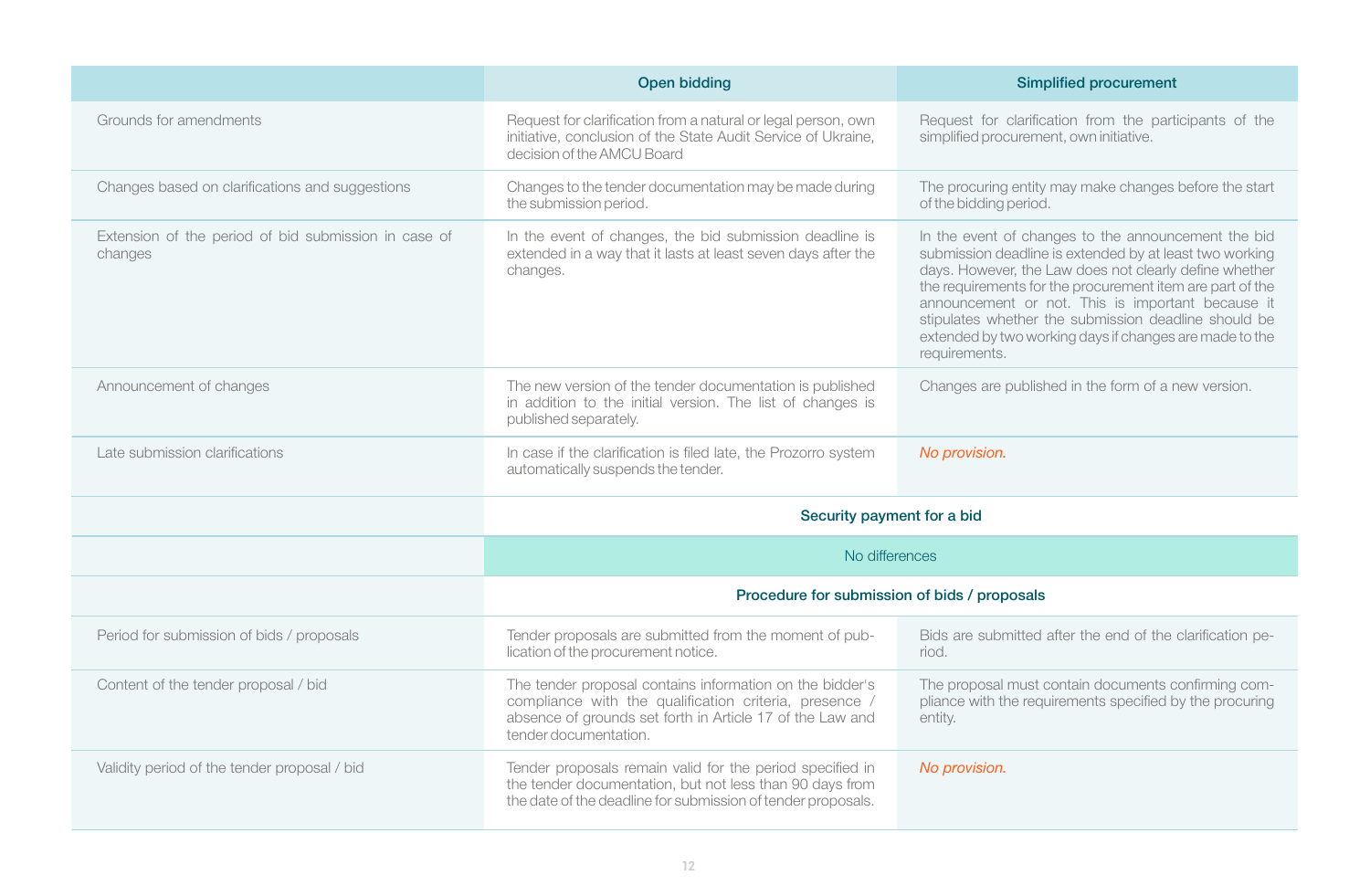|                                                                     | <b>Open bidding</b>                                                                                                                                                                                                                                                                                                                    | <b>Simplified procurement</b>                                                        |
|---------------------------------------------------------------------|----------------------------------------------------------------------------------------------------------------------------------------------------------------------------------------------------------------------------------------------------------------------------------------------------------------------------------------|--------------------------------------------------------------------------------------|
|                                                                     | Security payment for contract implementation                                                                                                                                                                                                                                                                                           |                                                                                      |
|                                                                     | No differences                                                                                                                                                                                                                                                                                                                         |                                                                                      |
|                                                                     | Disclosure of tender proposals / bids                                                                                                                                                                                                                                                                                                  |                                                                                      |
|                                                                     | No differences                                                                                                                                                                                                                                                                                                                         |                                                                                      |
|                                                                     | Consideration and evaluation of tender proposals / bids                                                                                                                                                                                                                                                                                |                                                                                      |
| Consideration of bids without an auction                            | Tender proposals are considered only after the auction.                                                                                                                                                                                                                                                                                | Bids may be considered without an auction if only one<br>participant has made a bid. |
| Abnormally low price                                                | In open bidding, the abnormally low price mechanism is<br>used.                                                                                                                                                                                                                                                                        | The abnormally low price mechanism is not used.                                      |
| False information                                                   | If there is evidence of significant false information from the<br>participant, the procuring entity rejects the tender proposal.                                                                                                                                                                                                       | No provision.                                                                        |
| Extension of the consideration period of tender proposals<br>/ bids | The procuring entity can reasonably extend the period up to<br>20 working days. In case of extension, the procuring entity<br>shall publish the notice in Prozorro within one day from the<br>date of the decision.                                                                                                                    | No provision.                                                                        |
| Rejection of participant if false information is identified         | In case of receiving reliable information about the winner's<br>non-compliance with the requirements of the qualification<br>criteria or the grounds set forth in Part 1 of Article 17 of the<br>Law or the fact of the winner providing inaccurate<br>information, the procuring entity rejects the tender offer of<br>such a bidder. | No provision.                                                                        |
| Requirement to eliminate inconsistencies                            | If the procuring entity finds discrepancies during the<br>consideration of the tender proposal, it shall place a notice<br>with the requirement to eliminate such discrepancies within<br>a period of not less than two working days before the<br>expiration of the term of consideration of tender proposals.                        | No provision.                                                                        |
|                                                                     | <b>Electronic auction</b>                                                                                                                                                                                                                                                                                                              |                                                                                      |
|                                                                     | No differences                                                                                                                                                                                                                                                                                                                         |                                                                                      |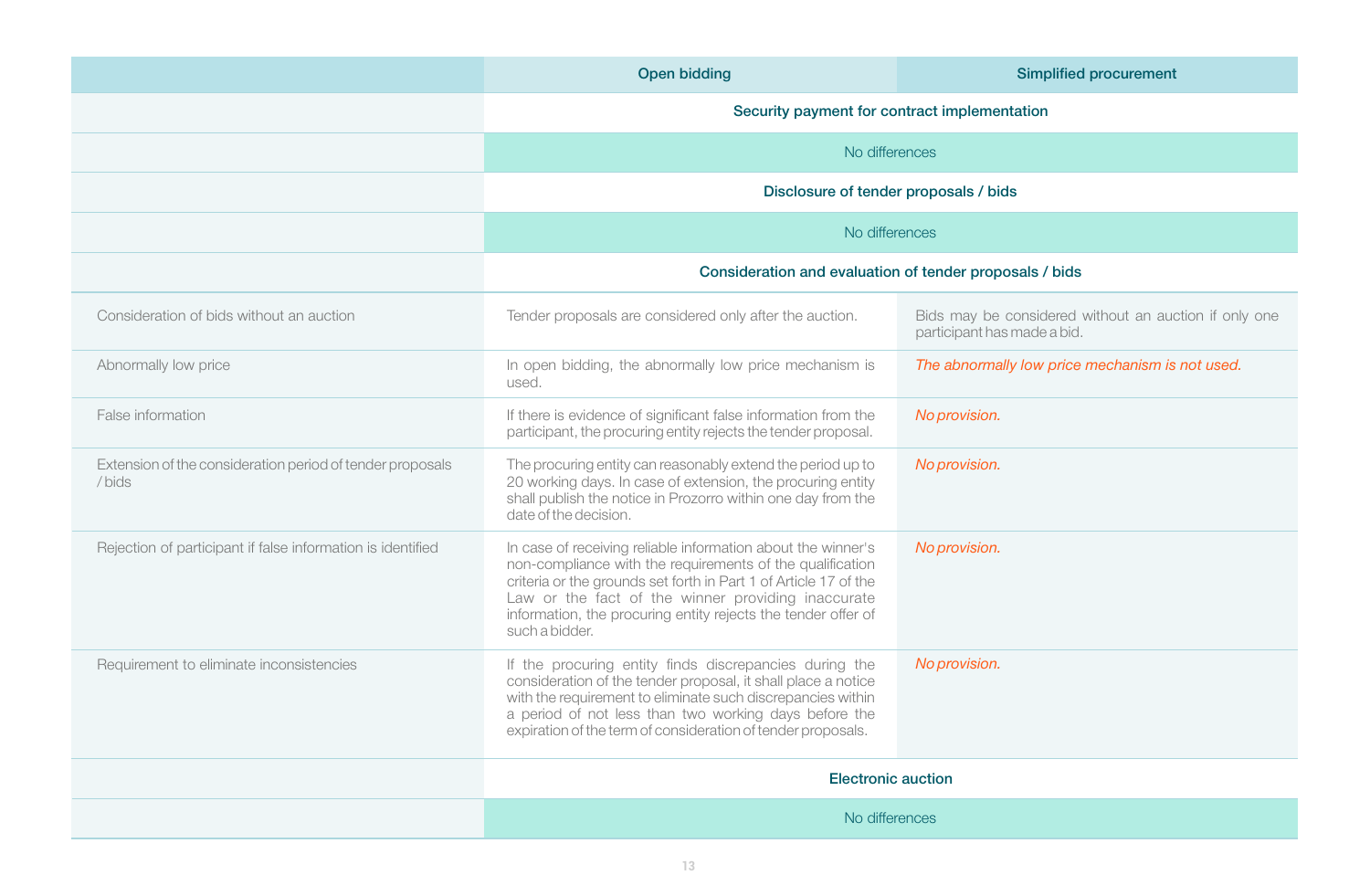|                                                                                      | Open bidding                                                                                                                                                                                                                                                                                                                                                                                                                                                                                                                                                                                                                                                                                                                                                                                                                                                                                                                                                                                                                                                                                                                                                                                                                                                                                                                                                                                                       | Simplified procurement                                                                                                                                                    |
|--------------------------------------------------------------------------------------|--------------------------------------------------------------------------------------------------------------------------------------------------------------------------------------------------------------------------------------------------------------------------------------------------------------------------------------------------------------------------------------------------------------------------------------------------------------------------------------------------------------------------------------------------------------------------------------------------------------------------------------------------------------------------------------------------------------------------------------------------------------------------------------------------------------------------------------------------------------------------------------------------------------------------------------------------------------------------------------------------------------------------------------------------------------------------------------------------------------------------------------------------------------------------------------------------------------------------------------------------------------------------------------------------------------------------------------------------------------------------------------------------------------------|---------------------------------------------------------------------------------------------------------------------------------------------------------------------------|
|                                                                                      | Rejection of tender proposals                                                                                                                                                                                                                                                                                                                                                                                                                                                                                                                                                                                                                                                                                                                                                                                                                                                                                                                                                                                                                                                                                                                                                                                                                                                                                                                                                                                      |                                                                                                                                                                           |
| Time for the procuring entity to respond on the reason<br>for rejection              | No later than five days from the date of receipt of the re-<br>quest.                                                                                                                                                                                                                                                                                                                                                                                                                                                                                                                                                                                                                                                                                                                                                                                                                                                                                                                                                                                                                                                                                                                                                                                                                                                                                                                                              | No later than three working days from the date of receipt<br>of the request.                                                                                              |
| Grounds for rejection provided in open bidding, but not<br>in simplified procurement | Grounds for rejection include the following:<br>the participant does not meet the qualification criteria in<br>accordance with Article 16 of the Law and / or the<br>existing grounds established by part 1 of Article 17 of<br>the Law:<br>the participant does not comply with the requirements<br>of Article 22, part 3, clause 1 of the Law;<br>the bidder indicated inaccurate information in the<br>tender proposal;<br>security of the tender proposal is not in line with the<br>requirements specified in the tender documentation by<br>the procuring entity;<br>the bidder did not correct the inaccuracies identified by<br>the procuring entity after the disclosure of tender<br>proposals:<br>the participant did not provide a justification for the<br>abnormally low price;<br>the participant has identified information as confidential<br>while it cannot be characterized as such;<br>the participant's tender proposal is in a different<br>language than required by the tender documentation;<br>the validity period of the participant's tender proposal<br>has expired;<br>the winner did not confirm the absence of grounds set<br>forth by Article 17 of the Law;<br>the winner failed to provide a copy of a license or other<br>permit under Article 41, part 2 of the Law;<br>the winner failed to provide the security payment for<br>contract implementation if it was required. | These reasons are not grounds for rejection of par-<br>ticipants in simplified procurement.                                                                               |
| Grounds for rejection provided in simplified procurement,<br>but not in open bidding | No provision.                                                                                                                                                                                                                                                                                                                                                                                                                                                                                                                                                                                                                                                                                                                                                                                                                                                                                                                                                                                                                                                                                                                                                                                                                                                                                                                                                                                                      | Within one year prior to the date of publication of the<br>simplified procurement notice, the bidder refused to sign<br>the procurement contract more than twice with the |

**14**

procuring entity conducting such simplified procurement.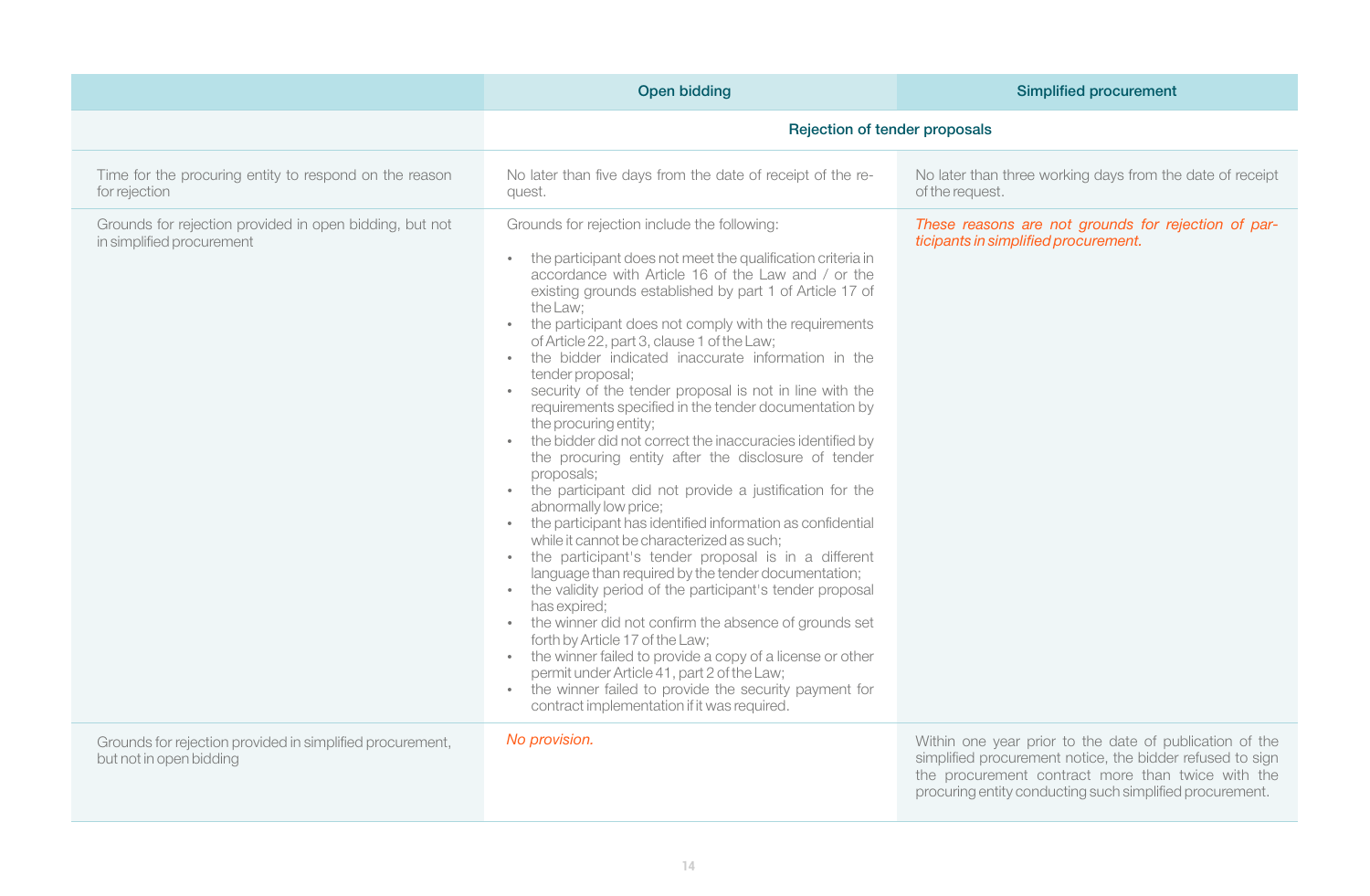|                                                                               | Open bidding                                                                                                                                                                                                                                                                                | <b>Simplified procurement</b>                                                                                                                |
|-------------------------------------------------------------------------------|---------------------------------------------------------------------------------------------------------------------------------------------------------------------------------------------------------------------------------------------------------------------------------------------|----------------------------------------------------------------------------------------------------------------------------------------------|
| Explanation of the grounds for rejection                                      | Along with the information about the rejection, the pro-<br>curing entity also explains the reasons for this rejection with<br>reference to the relevant provisions of the Law and the<br>terms of the tender documentation which are not met by<br>the tender proposal and/or participant. | No provision.<br>However, the participant may request that the procuring<br>entity explain the grounds for rejection.                        |
| Who receives the information on the rejection of a tender<br>proposal/bid     | The information is sent to the participant / winner of the<br>procedure.                                                                                                                                                                                                                    | The information is sent to the participant                                                                                                   |
|                                                                               | Tender cancellation or recognition of the tender as invalid                                                                                                                                                                                                                                 |                                                                                                                                              |
| Cancellation of procurement to eliminate violations                           | If the procuring entity cancels the tender because a public<br>procurement violation cannot be eliminated, this procuring<br>entity must describe these violations.                                                                                                                         | No provision.                                                                                                                                |
| Automatic cancellation of a tender <sup>11</sup>                              | If fewer than two tender proposals are submitted (and all<br>participants have been rejected).                                                                                                                                                                                              | If there are no proposals (the procurement still takes place<br>with one proposal).                                                          |
| Recognition of a tender as invalid                                            | The procuring entity has the right to recognize the tender<br>invalid due to force majeure circumstances or due to a<br>reduction of expenditures.                                                                                                                                          | The procuring entity can cancel simplified procurement in<br>case of a reduction of expenditures.                                            |
| Cancellation notice                                                           | In case of cancellation of the tender, the procuring entity<br>publishes the grounds for such a decision.                                                                                                                                                                                   | In case of cancellation of the simplified procurement, the<br>procuring entity publishes a notice of cancellation of the<br>purchase.        |
| Information on automatic cancellation                                         | Cancellation information is published automatically.                                                                                                                                                                                                                                        | The notice on procurement cancellation is automatically<br>published by the Prozorro system within one day of its<br>automatic cancellation. |
|                                                                               | Decision on the intention to enter into a procurement contract                                                                                                                                                                                                                              |                                                                                                                                              |
| Extension of the period for signing the agreement                             | If justifiably necessary, the term for concluding the contract<br>may be extended for up to 60 days.                                                                                                                                                                                        | No provision.                                                                                                                                |
| Appeal of the notice on the intention to enter into a<br>procurement contract | Participant can dispute the notice on the intention to enter<br>into a procurement contract.                                                                                                                                                                                                | The law does not envisage the possibility of contesting<br>simplified procurement.                                                           |
|                                                                               | Report on procurement results                                                                                                                                                                                                                                                               |                                                                                                                                              |
|                                                                               | No differences                                                                                                                                                                                                                                                                              |                                                                                                                                              |

11. This applies to no-lot / one-lot tenders or to a separate lot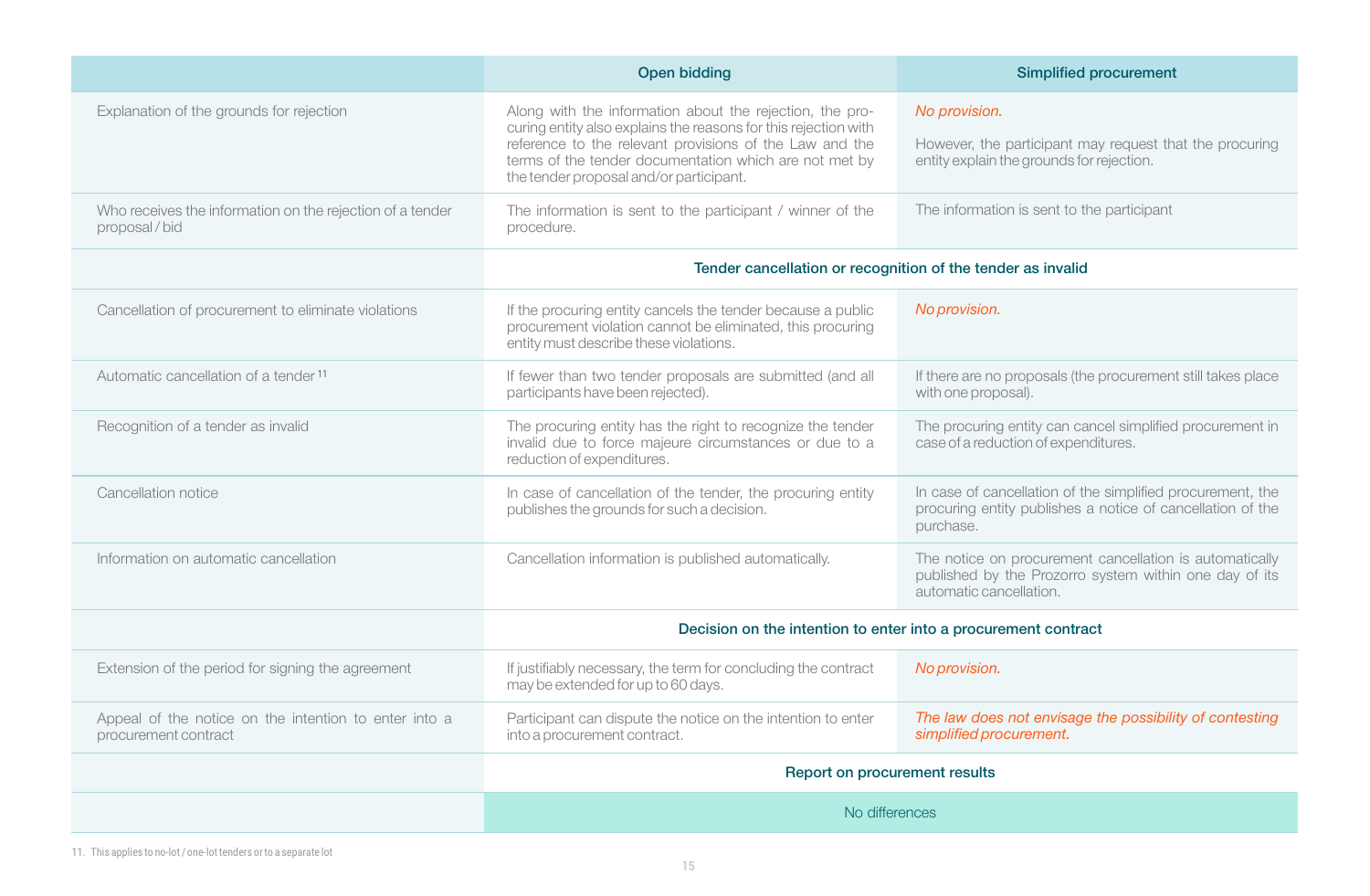|                                                                                                   | Open bidding                                                                                                                                                                                                                                                                | Simplified procurement                                                                                                                                                          |
|---------------------------------------------------------------------------------------------------|-----------------------------------------------------------------------------------------------------------------------------------------------------------------------------------------------------------------------------------------------------------------------------|---------------------------------------------------------------------------------------------------------------------------------------------------------------------------------|
|                                                                                                   | Protection of the rights and interests of the participant                                                                                                                                                                                                                   |                                                                                                                                                                                 |
|                                                                                                   | In order to protect their rights, the participant may<br>approach the procuring entity, the appellate body and the<br>court.                                                                                                                                                | In order to protect their rights, the participant may<br>approach the procuring entity, the supervisory body or the<br>court.                                                   |
|                                                                                                   | Violation of procurement legislation                                                                                                                                                                                                                                        |                                                                                                                                                                                 |
| Article 164-14 of the Code of Ukraine on Administrative<br><b>Offenses</b>                        | Of the 20 violations provided for in Article 164-14 of the<br>Code of Administrative Offenses, 18 may pertain to pro-<br>curing entities involved in open bidding.                                                                                                          | Of the 20 violations provided for in Article 164-14 of the<br>Code of Administrative Offenses, 8 may pertain procuring<br>entities involved in simplified procurement.          |
| Bodies that can draw up a protocol under Article 164-14<br>of the Code of Administrative Offenses | State Audit Service within procurement monitoring, pro-<br>curement verification, inspection (audit) or state financial<br>audit.<br>The Accounting Chamber of Ukraine within its own control<br>measures.                                                                  | State Audit Service within procurement verification, ins-<br>pection (audit) or state financial audit.<br>The Accounting Chamber of Ukraine within its own control<br>measures. |
| Disputing with the AMCU Board                                                                     | Participants may file a complaint about discriminatory<br>conditions in the tender documentation, illegal award or<br>disqualification of the participant, illegal (non-) admission<br>of the participant to the auction or illegal choice of the<br>procurement procedure. | There is no possibility to file a complaint with the AMCU<br>Board.                                                                                                             |

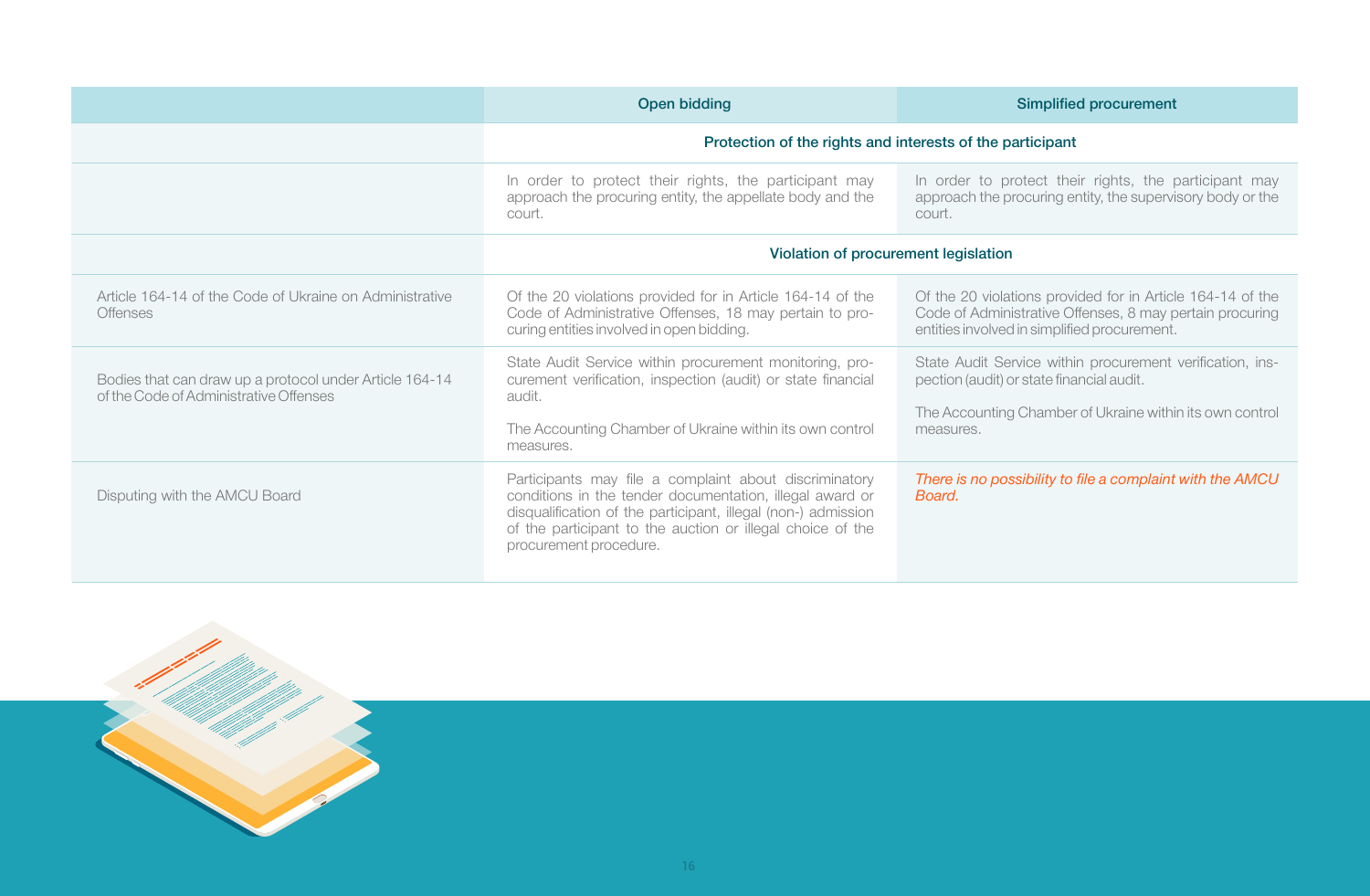## SECTION 2

### **SURVEY OF PROCURING ENTITIES AND BUSINESSES IN PROZORRO**

We decided to ask procuring entities and companies what they think of simplified procurement. To do this, we first conducted a series of interviews, and then based on them organized online surveys in cooperation with four electronic platforms—Zakupki.prom.ua, SmartTender, E-Tender and Derzhzakupivli.online.

#### INTERVIEWS WITH PROCURING ENTITIES AND BUSINESS

We interviewed five procuring entities, five bidders, and a lawyer who advises participants. We asked them what they believe to be the shortcomings and advantages of simplified procurement.

Below are the opinions of our interviewees. Note that these are subjective opinions of individual respondents which are not representative. That is, it cannot be said that they are shared by all procuring entities and participants in Prozorro.

#### Procuring entities:

- the time between the need arising and the conclusion of the contract has increased. If we compare competitive pre-threshold procurement before April 19, 2020, and simplified procurement, the former was faster and more convenient;
- the procuring entity may not have enough time for individual stages while conducting several simplified tenders at the same time;
- џ other procuring entities, conversely, believe that the stages are too long and the deadlines can be reduced or combined (proposals could also be submitted during the clarification stage);

there is no clear understanding of time requirements. In particular, the deadline for signing the agreement after the award. Experts have different opinions on this, which all boil down to three main options: the next day, in three days, and in 10 days.

This leads to the situation that some procuring entities try to set maximum deadlines to avoid making mistakes. This in turn delays simplified procurement and may bring its duration closer to open bidding.

The respondents also proposed to specify in the Law that Article 33, part 5 concerns only procurement procedures ("…in order to ensure the right to contest… the procurement contract cannot be concluded earlier than 10 days");

- procurement of certain goods through simplified procurement can be economically disadvantageous if you look at the time needed to organize it and the resulting savings. This mainly applies to the purchase of goods for small amounts, which could previously be purchased faster and for a lower adjusted price<sup>12</sup> by signing a direct contract;
- it is necessary to introduce responsibility in simplified procurement, as there must be effective control over the use of budget funds. Although the amounts and deadlines are smaller in simplified procurement compared to open bidding, participants pay for participation and should be able to protect their interests. In addition, some participants do not distinguish between different types of procurement in Prozorro.<sup>13</sup> If the participants are discriminated against in simplified procurement, this may reduce their willingness to participate in Prozorro in general.

<sup>12.</sup> The cost of the procurement item itself and the resources necessary for procurement

<sup>13.</sup> This was also observed in the survey. In his comment, one of the participants complained that the mechanism of abnormally low<br>price does not work in simplified procurement: "... Is the abnormally low price mechanism a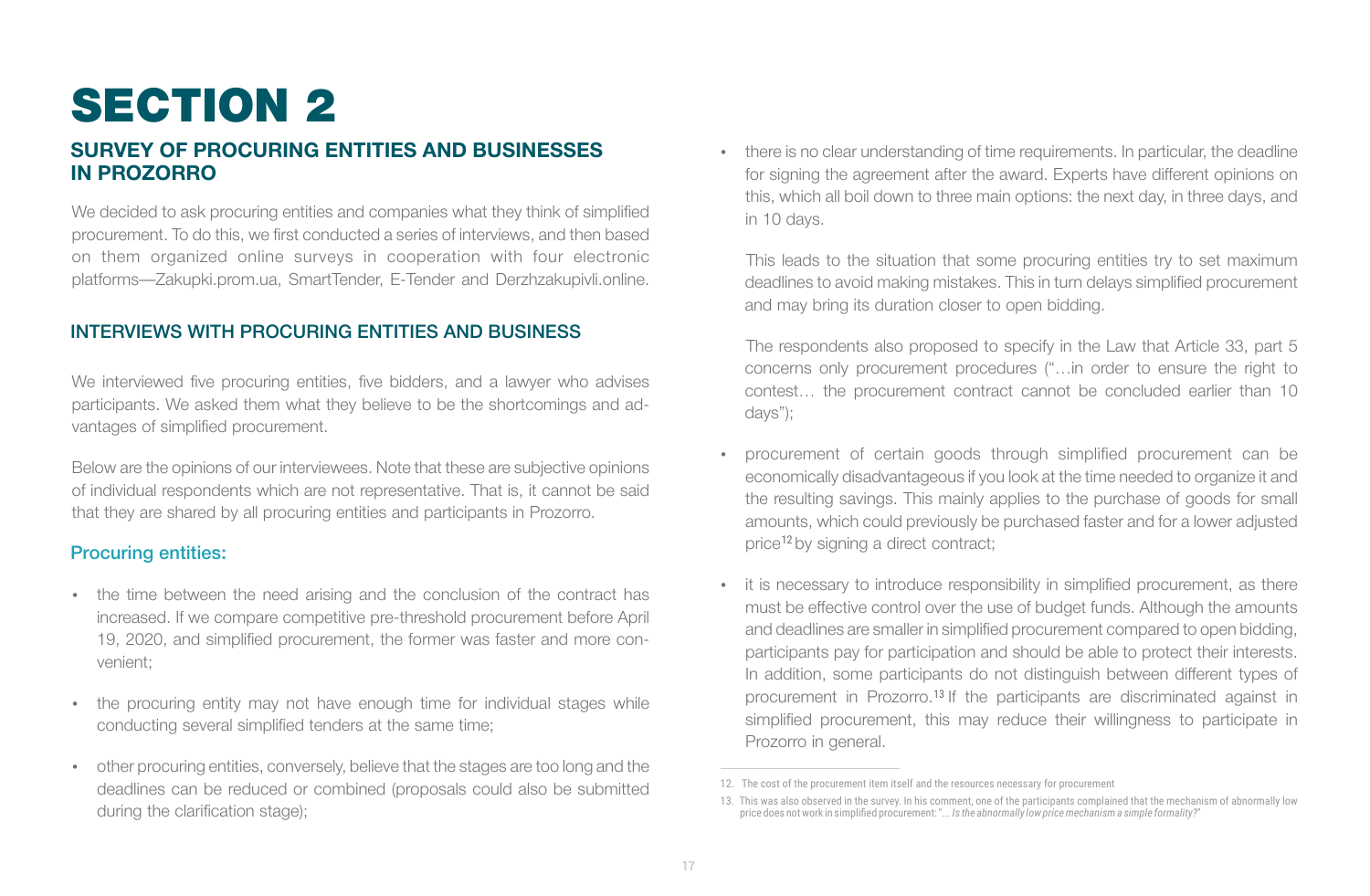#### Participants:

- the advantage of simplified procurement over direct contracts is the obligation to announce this procurement in Prozorro. Compared to open bidding, the advantages are simpler tender documentation and shorter deadlines which allow supplying the goods and, consequently, receiving the funds faster after the moment of contract conclusion;
- as for the shortcomings, the respondents most often mentioned the lack of appeals in simplified procurement. At the same time, some participants claim that they often encounter discrimination in announcements, requirements for procurement items and decisions made by procuring entities. For example, they may be required to provide the extract from the Unified State Register of Legal Entities, Individual Entrepreneurs and Public Associations, and after the participant has provided it, reject the bid on the grounds that there is no extract.

It has already been noted that appealing simplified procurement makes sense only if it takes place much faster than in open bidding. Otherwise, it invalidates the very idea of simplified procurement, which is also about the speed (there were cases when due to appeals open bidding announced in April ended almost six months later in September).

Writing demands to the procuring entity is not always effective, because the procuring entity may refuse to make changes or agree to make changes but still upload the previous version of the document. Respondents also pointed to the ineffectiveness of appeals to the governing body of the procuring entity.

Few participants try to defend their rights in court, especially if the amounts are less than UAH 200–300 thousand. Analyzing the court decisions in the relevant register, we found only one case of appeal against disqualification in the simplified procurement.<sup>14</sup> As a result, the court did not satisfy the participant's claim.

To reduce their costs, individual participants can maintain a so-called blacklist of procuring entities. It includes procuring entities not worth the time and effort that goes into procurement.

- lack of opportunity to use the practice of the AMCU Board and adjust actions in simplified procurement accordingly;
- џ procuring entities sometimes violate the deadlines set by law. For example, they may consider a participant's proposal late or publish a certain document late;
- some procuring entities avoid open bidding. For example, they organize a simplified tender with an expected cost for works amounting to UAH 1,499,999;
- fewer restrictions for procuring entities compared to open bidding. For example, procuring entities may indicate a specific brand in a simplified purchase announcement without the wording "or equivalent";
- some procuring entities require many documents (e.g. certificates). According to respondents, this is not the norm for simplified procurement, while it may be justified for open bidding. In some cases, procuring entities copy all the requirements from similar open bidding and transfer them to a simplified purchase, forcing the bidder to prepare a large package of documents, but in less time.

If the supplier can sell a wide range of goods in Prozorro, it is easier for them to refuse to participate in risky simplified procurement. They can compensate for the lack of profit under this nomenclature by participating in, and winning, other simplified tenders. At the same time, a business that sells a small range of goods is less flexible and may have to participate in procurement even when there is a high risk of a discriminatory decision by the procuring entity, or the procuring entity requires a large package of documents.

<sup>14.</sup> bit.ly/2IAJYMU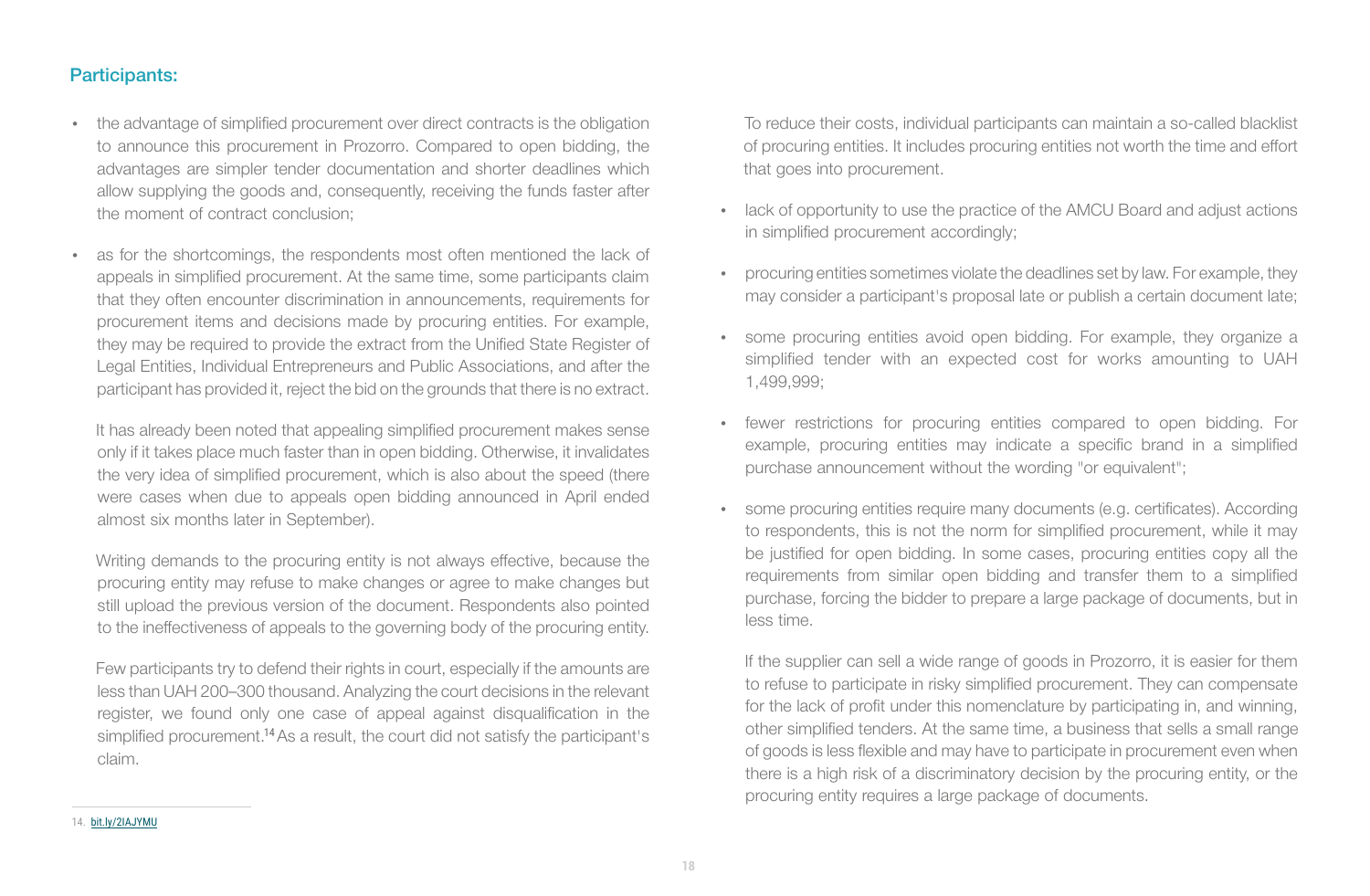The respondents proposed to limit the procuring entity in what documents it may require from the participant in the case of procurement of goods. It was noted that such restrictions should not be introduced in the procurement of services and works;

- some procuring entities demand to provide product samples. The practice of the AMCU Board shows that failure to provide a product sample cannot be a ground for rejection in open bidding. However, since simplified procurement cannot be challenged, certain procuring entities demand this and reject bidders if samples are not provided;
- some procuring entities demand that the winner provide the documents in a paper form. 15

#### ONLINE SURVEY

To confirm or disprove some of the simplified procurement issues we learned about during the interview, we conducted an online survey and asked eight questions to participants and eight questions to procuring entities.

**Disclaimer:** Our online survey cannot be considered representative. We cannot claim that the opinion of our respondents is shared by all procuring entities and participants in Prozorro.

In total, we received responses from 865 procuring entities and 636 business representatives in Prozorro.<sup>16</sup> Most respondents had little experience in organizing / participating in simplified procurement: up to 20 simplified tenders for 67% of both procuring entities and participants.

The majority previously participated in / organized both pre-threshold procurement (from UAH 50,000) and open bidding. 69% of participants and 53% of procuring entities had such experience.

#### Satisfaction with the experience of organizing / participating in simplified procurement

Procuring entities tend to evaluate their experience with simplified procurement more positively (62.6%), while business was more restrained (49.8%). 38.5% of participants and one in five procuring entity representatives (19.6%) are dissatisfied with their experience in simplified procurement.

At the same time, when asked about satisfaction, both participants and procuring entities tended to answer "Mostly satisfied" and "Mostly dissatisfied" and were less prone to extremes such as "Very satisfied" and "Completely dissatisfied."

#### How satisfied are you with your experience of conducting / participating in simplified procurement (after April 19, 2020)?



**Conclusion:** Procuring entities are more satisfied with simplified procurement than participants (62.6% vs. 49.8%). Business representatives were less hesitant in this question (i.e. answered "I don't know") and indicated their dissatisfaction much more often (38.5% vs. 19.6%).

<sup>15.</sup> See last paragraph of Annex 2 to the tender announcement UA-2020-09-30-001182-a

<sup>16. 0.9%</sup> come from the category "Other." In this category, respondents mostly indicated "Both procuring entity and participant." However, there were also options such as "Consultant," "Procurement officer," "Authorized official."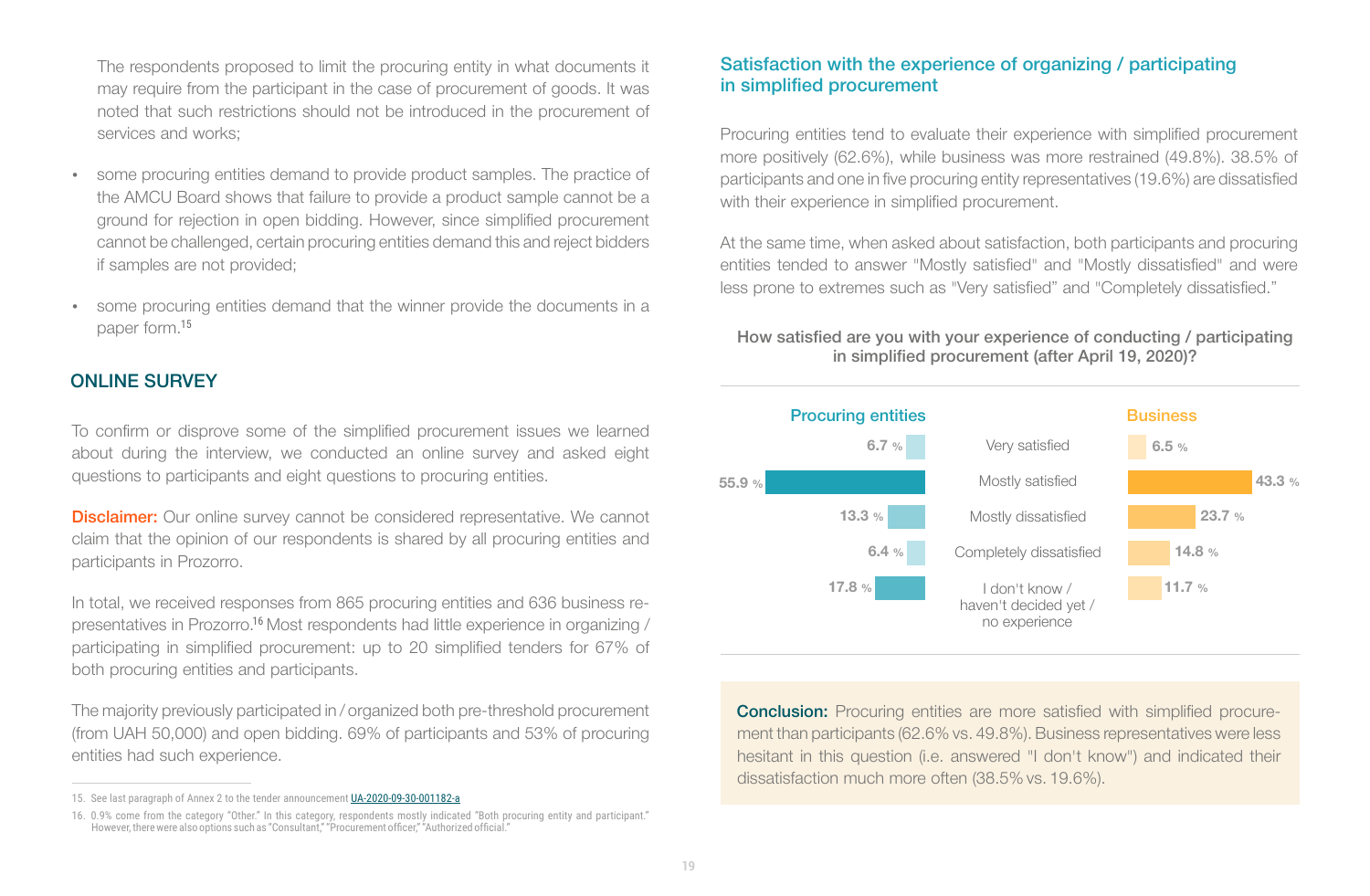#### Assessment of whether the Law sufficiently regulates simplified procurement

During the interview, some procuring entities and businesses pointed out inaccuracies in the law. To understand how widespread this opinion is, we added a question to the survey.

One in three respondents from both groups were not ready to either confirm or disprove this idea. This can be explained by little experience of both conducting and participating in simplified procurement (66% of procuring entities and 60% of participants without experience in simplified procurement were not ready to answer). However, that is it in terms of common characteristics of both groups.

Almost half (47%) of all businesses are convinced that the legislation either does not regulate certain issues at all or regulates them insufficiently. Among procuring entities, this opinion is shared by 30% of respondents, which is also a lot.

38% of customers and twice as few participants in terms of percentage (19%) said that the legislation sufficiently regulates simplified procurement.

We did not find that the number of experiences with simplified purchases made influenced the opinion of procuring entities on this issue. 34% of procuring entities with experience from 1 to 100 simplified tenders claim the presence of "gaps" in the legislation, and 39% disagree.

We noticed the opposite trend in the answers of the participants: the more times the business participated in simplified procurement, the more it was inclined to think about the presence of gaps in the legislation. This opinion was shared by:

- 47.4% of participants among those who had up to 20 experiences with simplified procurement;
- $54.8\%$  from 21 to 100 experiences;
- 59.4% more than 100 participations.

Opinions differ: some believe that the legislation does not regulate certain rules and procedures for simplified procurement (or regulates them weakly), and this complicates participation, while others believe that the legislation is sufficient.

Please rate which of the statements you agree with more.



We found interesting connections between respondents' satisfaction and their opinion on how well simplified procurement is regulated by law.

Procuring entities who are satisfied with the legislation on simplified procurement are more satisfied with simplified procurement in general. However, sufficient regulation of simplified procurement seems to have less of an impact on business satisfaction with simplified procurement. Thus, we can assume that this factor is more important for satisfaction of procuring entities.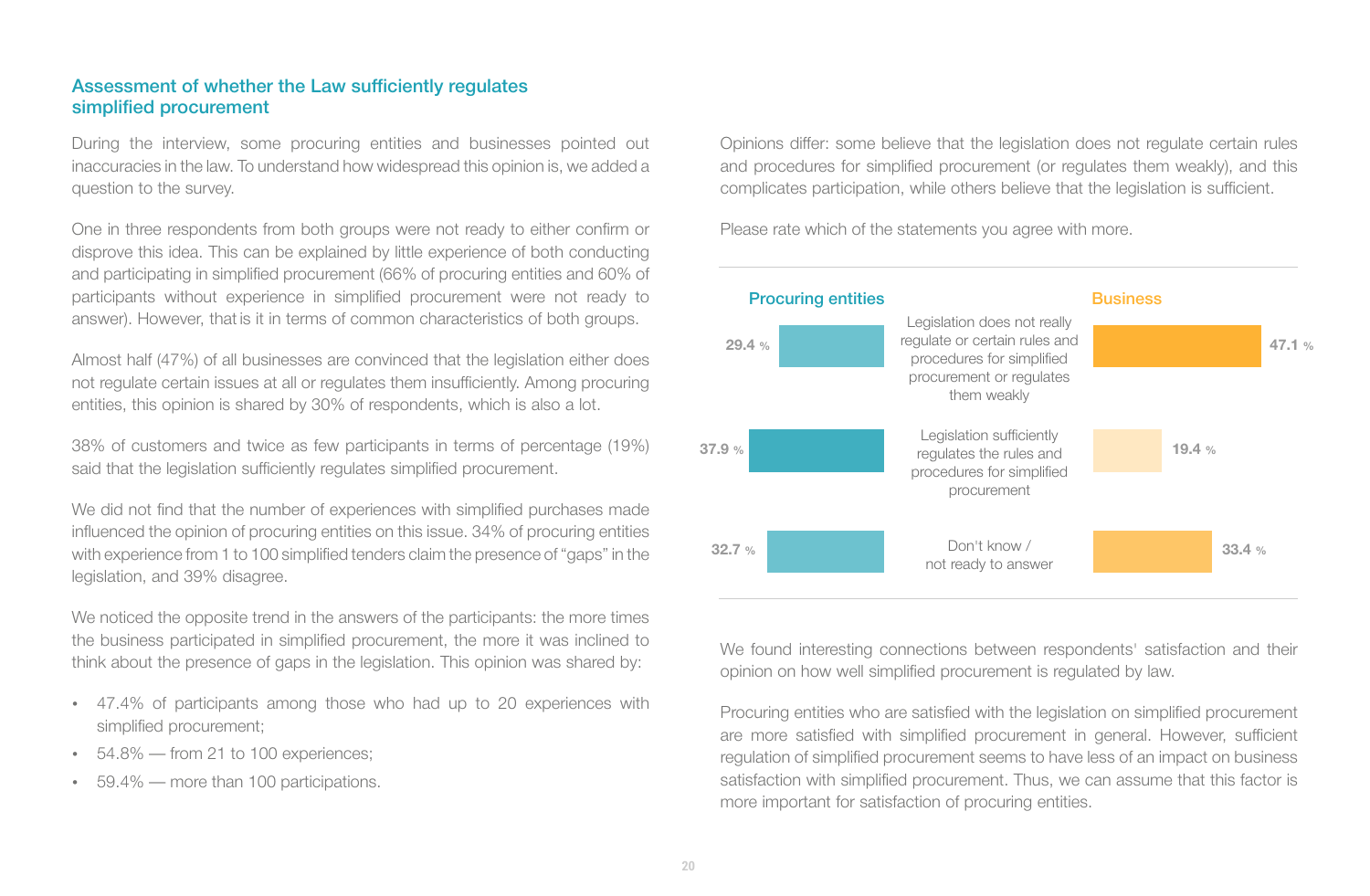Share of participants / procuring entities of each group by level of satisfaction who believe that the Law sufficiently regulates simplified procurement



Level of satisfaction with simplified procurement

**Conclusion:** Business representatives are more likely to believe that the Law has blind spots than procuring entities (47% vs. 29%). Such an opinion is probably more typical of experienced participants. Therefore, it is possible that over time the number of participants with this position will increase.

At the same time, for procuring entities, satisfaction with the legislative regulation of simplified procurement is more important than for participants, and has a greater impact on their overall satisfaction with this type of procurement.

#### "Blind spots" in the legislation on simplified procurement: the view of procuring entities

Respondents who believe that there are "blind spots" in the legislation could share specific examples. At the same time, quite often instead they left comments on the shortcomings of simplified procurement and the entire public procurement system in general. We took such comments into account as well. 257 procuring entities left a detailed answer, and we divided their comments into 372 statements.

Procuring entities that provided detailed answers most often mentioned the problem of unregulated deadlines for simplified procurement (it could be found in almost one in three statements). For the most part, respondents did not understand the requirements for:

- identification of the bid submission deadline:
- the deadline for signing the procurement contract.

The problem of inaccuracies in the Law or the unresolved nature of certain issues is closely related to the issue of setting deadlines, but not always. Respondents also meant problems connected with:

- requirements for the publication of additional agreements;
- the concept of urgent need:
- "scattering" of rules on simplified procurement throughout the Law;
- requirements for the list of documents to be submitted by the participant;
- lack of a list of formal errors, etc.

During both the interview and the survey, some procuring entities complained that simplified procurement was too time-consuming and could almost take as much time as open bidding. The urgency of this problem was especially emphasized in the case of "urgent" purchases, which cannot be foreseen in advance. For example, here are three quotes: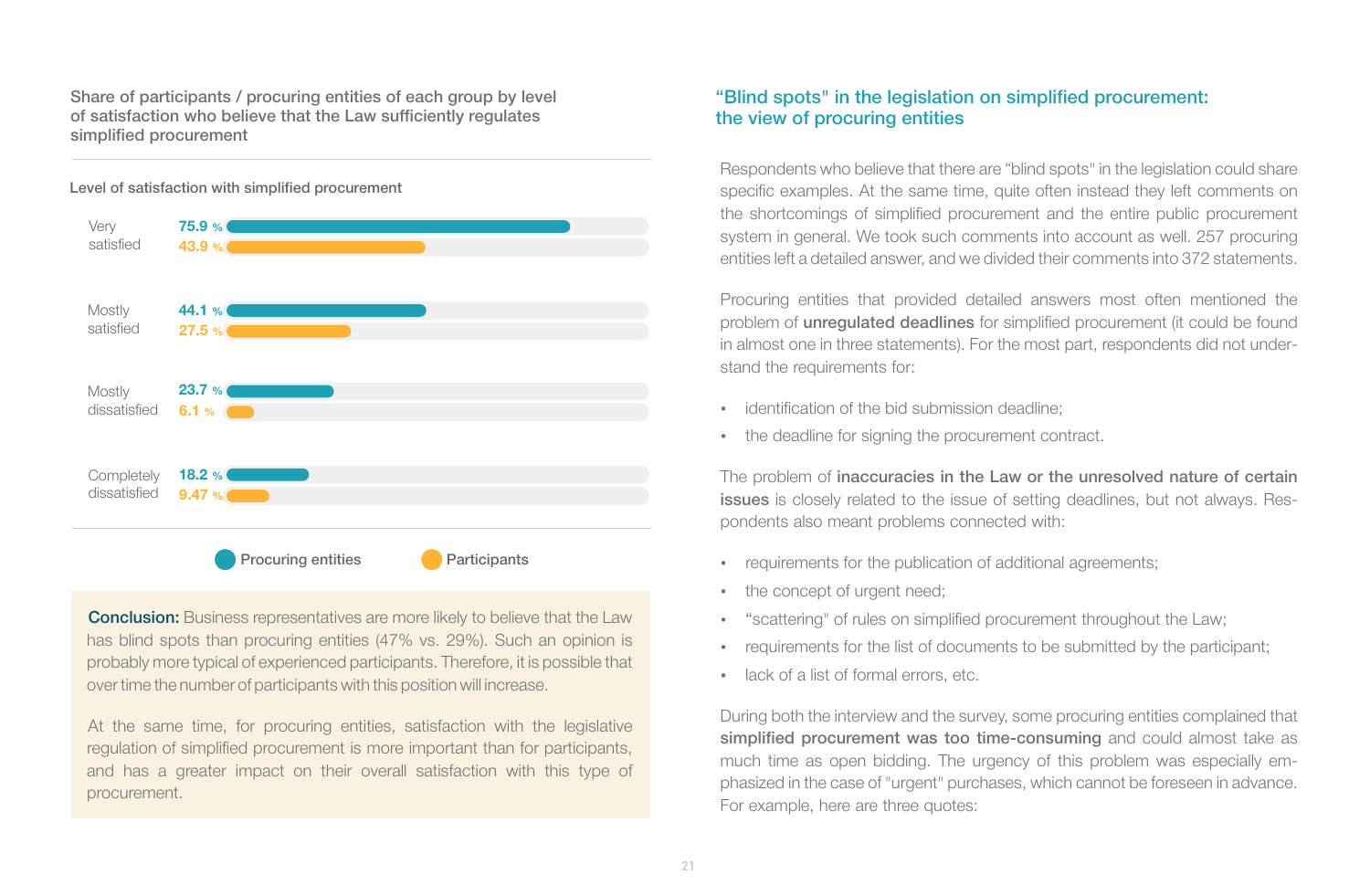*The timing of procurement is close to open bidding, which creates inconvenience.*

*It takes two weeks to purchase food for patients, while you can do it in 7 days like in pre-threshold procurement.*

*Maintenance repairs can be done through simplified procurement, but what about real urgent repairs? You have to wait 2 or 4 weeks for a simplified purchase and sit without water or heating.*

The comment group entitled "Contesting simplified tenders" mostly includes complaints about platforms blocking the opportunity to publish the agreement within two days<sup>17</sup> after the publication of the notice of intention.

*The period of appeals after the auction in 2 (3) days does not allow to conclude the contract at once (the system does not let it through), while the Law does not regulate this.*

In addition, it was noted that it is impractical to wait 10 days from the date of the notice of intention to enter into a contract, as this period is intended for the submission of appeals, which are not provided for in simplified procurement.

The need to revise the thresholds (increase them) was justified by the procuring entities mainly by the fact that few participants come to simplified procurement, & the procurement itself takes a lot of effort and time. It was proposed to increase the lower threshold for simplified procurement to UAH 100,000 150,000 200,000 and even UAH 300,000.

*The main problem is the low threshold, namely 50 thousand. It needs to be increased at least to 100,000. It is not normal that given the huge inflation, the threshold remains the same. There are a lot of tenders happening.*

*50 thousand is not enough to carry out complex procedures, including simplified procurement.*

"Fines / insecurity of the procuring entity." Procuring entities rarely gave examples of how they were not protected from unscrupulous bidders / suppliers. The most frequently mentioned cases where the ones when participants could ask questions to the procurement in the last minutes of the clarification period & thus force the procuring entity to extend this stage and stall the tender overall.

*Article 14, part 7, para. 4 gives suppliers the right to manipulate procuring entities (sending proposals for changes on the last days, thereby extending the procurement period, this is unacceptable for the budget).*

In addition, procuring entities sometimes pointed to large fines. However, it is only the State Audit Service and the Accounting Chamber of Ukraine that can fine a procuring entity. The former does not monitor simplified procurement, but may penalize the results of audits and inspections. However, these three control measures occur significantly less frequently than monitoring. Therefore, either the procuring entities confused the simplified procurement with open bidding procedures, or indeed the State Audit Service or the Accounting Chamber of Ukraine applied its control measures to one of the procuring entities.

*Anomalous fines with a salary of UAH 5,000.00 (under USD 200 — ed. note). The procuring entity is not at all protected from suppliers.*

<sup>17.</sup> Sometimes, they indicate this period as three days.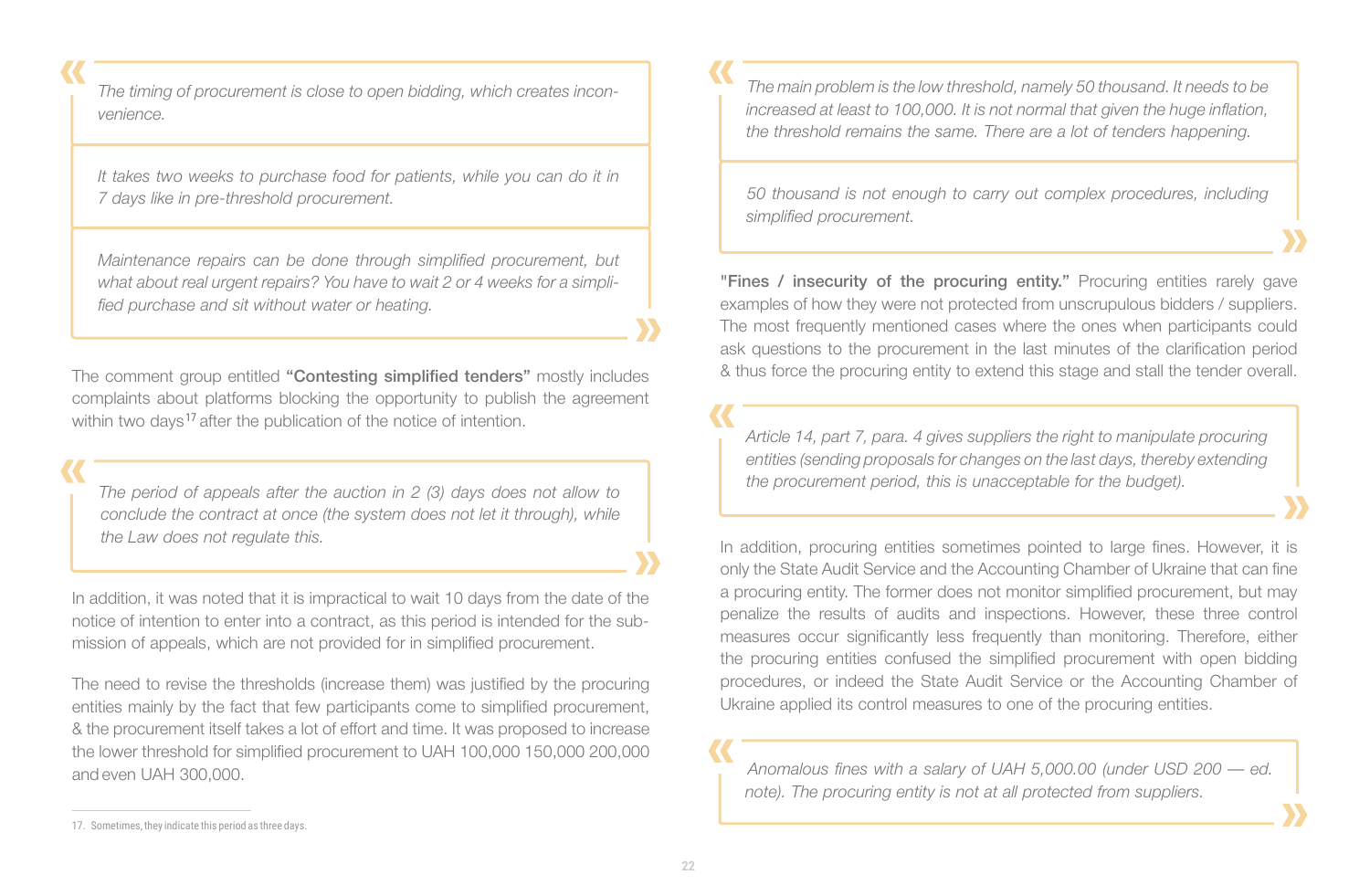**23**

We included the less frequently mentioned complaints in the "Other" category. Here are some examples:

few participants take part in simplified tenders:

*Our organization has a fairly large movement of road transport between structural units. Our issue is about car insurance. Insurers do not want to take part in simplified procurement for UAH 3,500. The car should function, not wait a month for 2 simplified tenders to take place;*

working conditions of authorized persons:

*Remuneration of the authorized person is not established by law, does not correspond to the scope of work and may be regulated by management";*

difficulties with the procurement of certain procurement items:

*Electricity purchases are highly underregulated;*

*Simplified procurement for services is not thought-through or practical;*

approved document templates:

*There are no recommended samples of documentation under the simplified procedure;*

e-catalogs:

*Every procuring entity tries to buy a product, a service or work. And it becomes about collecting a pile of paper, because 'what if there is an inspection' and they start asking questions... So, my big sincere request is this: develop Prozorro-market. Expand access. Let there be not only goods, but also services, works. And for a start, let it be up to UAH 200 thousand. This will help the procuring entity to buy what is needed in several days or even in one day.*

**Conclusion:** Procuring entities mostly complain about inaccuracies in the Law, the duration of simplified procurement, and failure to understand the time frame of simplified tenders.

In addition, it can be assumed that not all procuring entities fully understand the difference between simplified procurement and open bidding.

#### "Blind spots" in the legislation on simplified procurement: the view of business

A detailed answer to the question of what exactly is not regulated by the legislation on simplified procurement was provided by 302 participants. We singled out 407 statements from their comments.

Participants who provided detailed answers most often mentioned the problem of no option to appeal simplified procurement (almost one in three statements).

*Procuring entities independently (at their own discretion) prescribe discriminatory conditions in the tender documentation, which cannot be influenced.*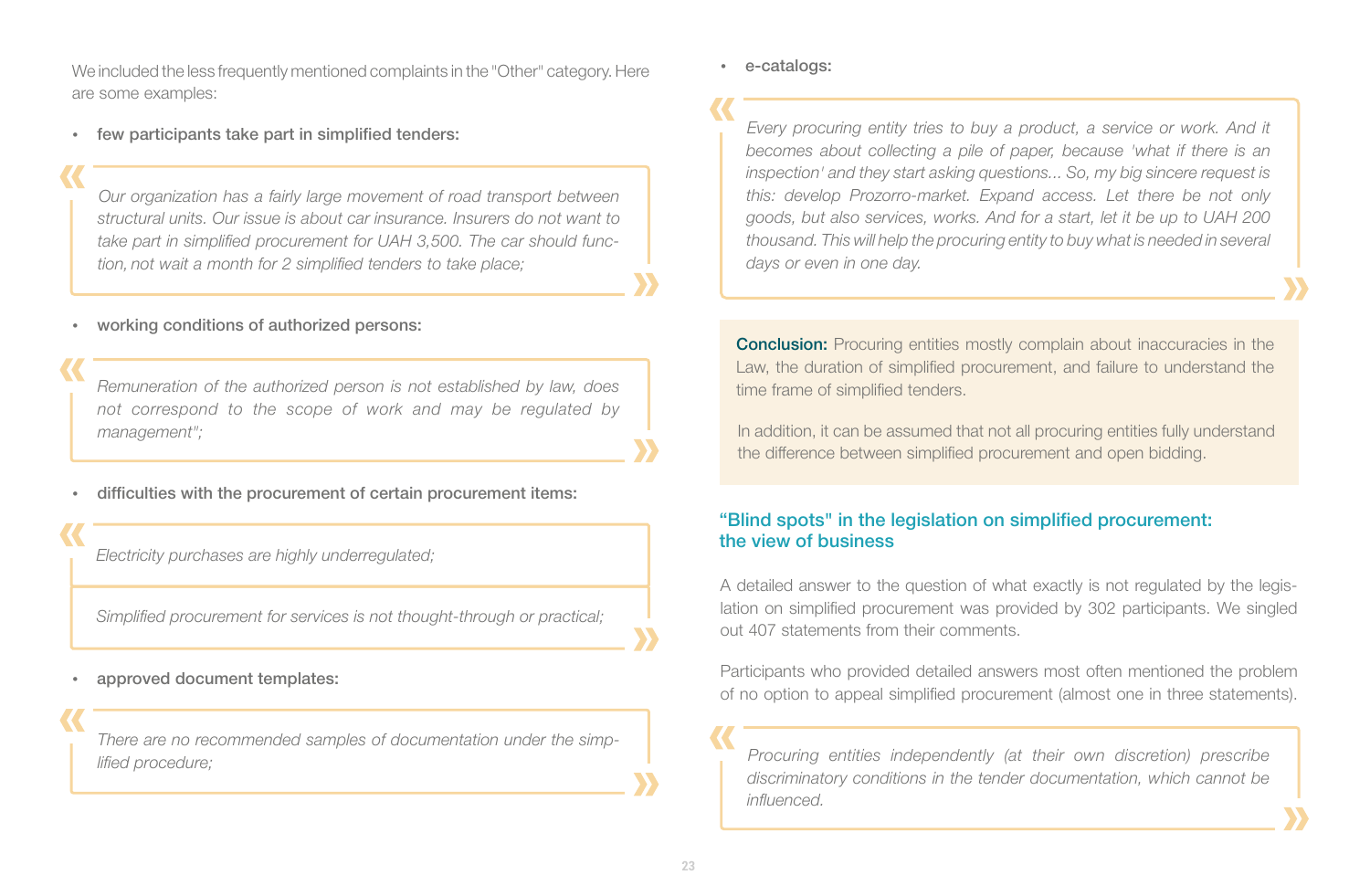*The lack of opportunity to appeal against simplified procurement leads to anarchy. Procuring entities unreasonably reject the proposals of participants they do not like. It takes too much time and effort to appeal it in court. If we are legally obliged to conduct pre-threshold procurement, pay for participation in the tender, and provide as many documents as in open bidding at the request of customers (because they write whatever they want in the announcement, and it is impossible to appeal), then it is necessary to be able to challenge such illegal actions, rather than running through bureaucratic courts.*

Almost one in five statements dealt with a related topic—business complained about discrimination and collusion.

*The procuring entity demands 'similar experience' at its own discretion. For example: when performing overhaul of premises, they require a similar contract for the performance of such work in medical institutions. What is the difference between performing work on the premises of medical institutions or educational institutions?*

*The requirements are not regulated, so procuring entities demand all kinds of nonsense in the announcement. For example, 'The review or extract from the USR dated only after the date of the announcement,' or 'The review must contain the name, subject, EDRPOU code, address, manager,' and a bunch of other details that will inevitably cause your disqualification, because you have a comma in the wrong place.*

Participants mentioned that in terms of shorter deadlines, procuring entities often require too many documents.

*Illegal requirements of the procuring entity regarding the tender documentation (for example, the requirement to have a license where the complexity of the work does not require such a document). In half the cases, procuring entities do not respond to the participants' demands.*

*The procuring entity prescribes the same package of documents as in open bidding in the qualification requirements.*

As in the case of procuring entities, the participants also pointed out *inaccuracies* in the Law or unresolved issues.

*It is unclear when the articles of the Law apply, which makes the Law more complicated and easier to misinterpret.*

*Procuring entities have gone off the charts. Public authorities must clearly define what documentation is required to participate in the tender. Otherwise, it will soon come to the point that you will need to provide information on how many women I am married to and whether they are happy with me. Sounds like a joke, but it's true. And there is nowhere to complain.*

From the comments made by the business, you can assume that not all of them know that in simplified procurement, the procuring entity has the right to omit the phrasing "or equivalent." Some others probably knew about it, but complained about the abuse of this right.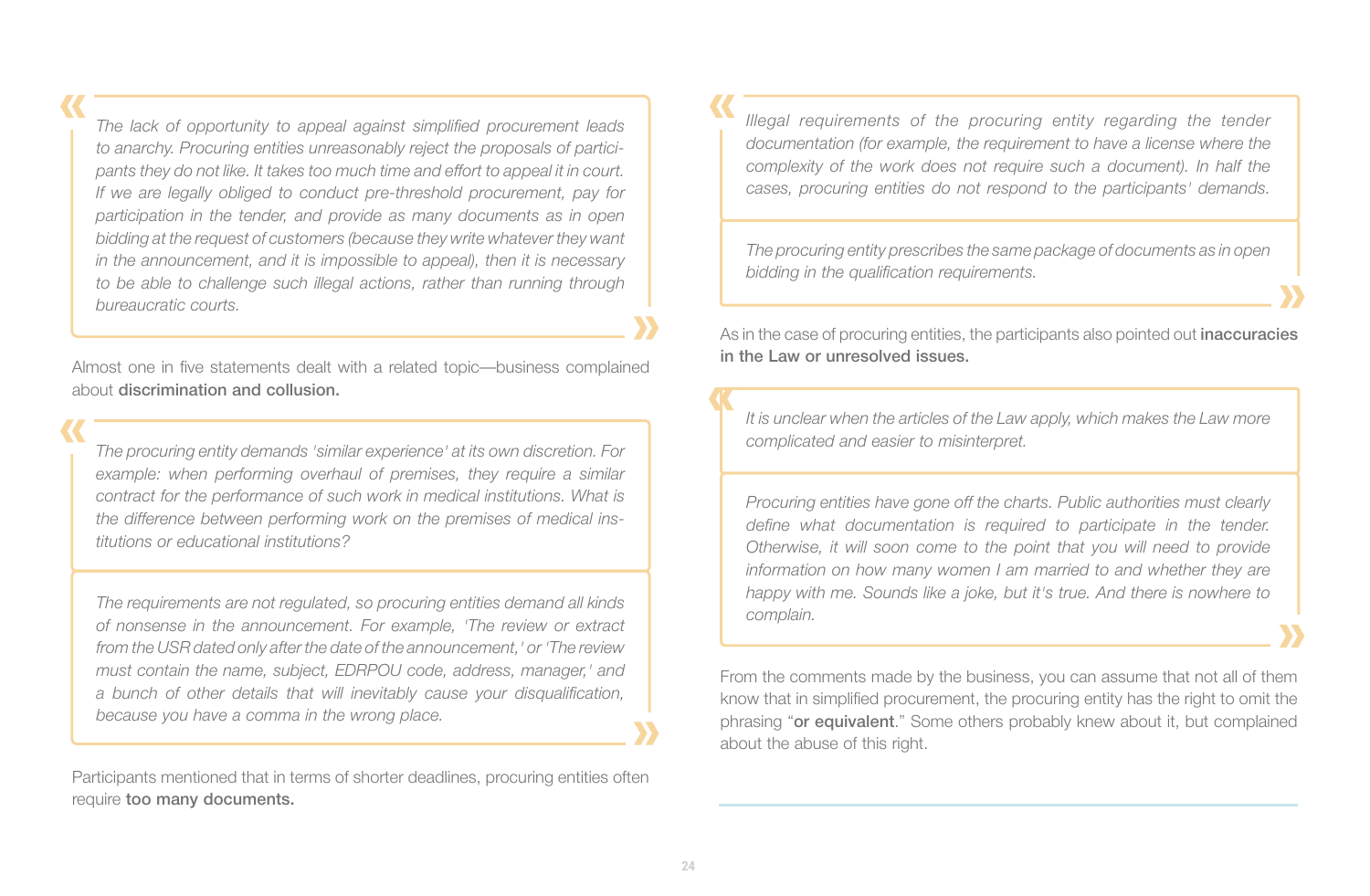*Procuring entities often ask for specific brands and indicate that they are not considering equivalents.*

Less mentioned comments ended up in the category "Other." In particular, complaints about dumping of participants and the lack of a mechanism of abnormally low prices, the inability to amend the offer after the auction, inconsistencies in requirements of procuring entities, failure of procuring entities to respond to questions and requirements of participants, too short deadlines and more.

**Conclusion:** Participants most often mentioned issues related to the impossibility of appealing simplified procurement, collusion, and discrimination.

At least in some cases, business dissatisfaction with simplified procurement and its legal regulation can be explained by lack of awareness.

#### Contesting simplified tenders

Almost 40% of respondents not only agree that appeals against simplified procurement should be introduced, but also consider this issue urgent. In general, this idea is supported by 65% of respondents. At the same time, one in four surveyed business representative opposed such a decision (and 8% were strongly against it).

Interestingly, the more experience a business has in simplified procurement, the more convinced it is of the need to introduce the appeal mechanism. Thus, we can assume that over time, support for this idea among businesses will grow.

This idea is mostly supported by businesses that previously participated only in pre-threshold procurement. It is least supported by those who never participated either in open bidding or in pre-threshold procurement.

The situation with procuring entities is entirely different. 75% of surveyed procuring entities oppose such an initiative and only 10% support it.

The procuring entities that have experience both with pre-threshold procurement and open bidding have the highest level of opposition (82%). Procuring entities without experience in either of these two types were least opposed (63%).

#### In your opinion, should the law provide for the possibility of appealing against simplified procurement?



The AMCU Board is responsible for appeals against procurement procedures. At the same time, it is overloaded with complaints, and their consideration may be postponed several times and continue well into the night.<sup>18</sup> We suggested that it would be more realistic to introduce complaints against simplified procurement if

See more in our research "How Anti-Monopoly Committee of Ukraine Works in Public Procurement: Analysis of Disputes": bit.ly/AMCU-report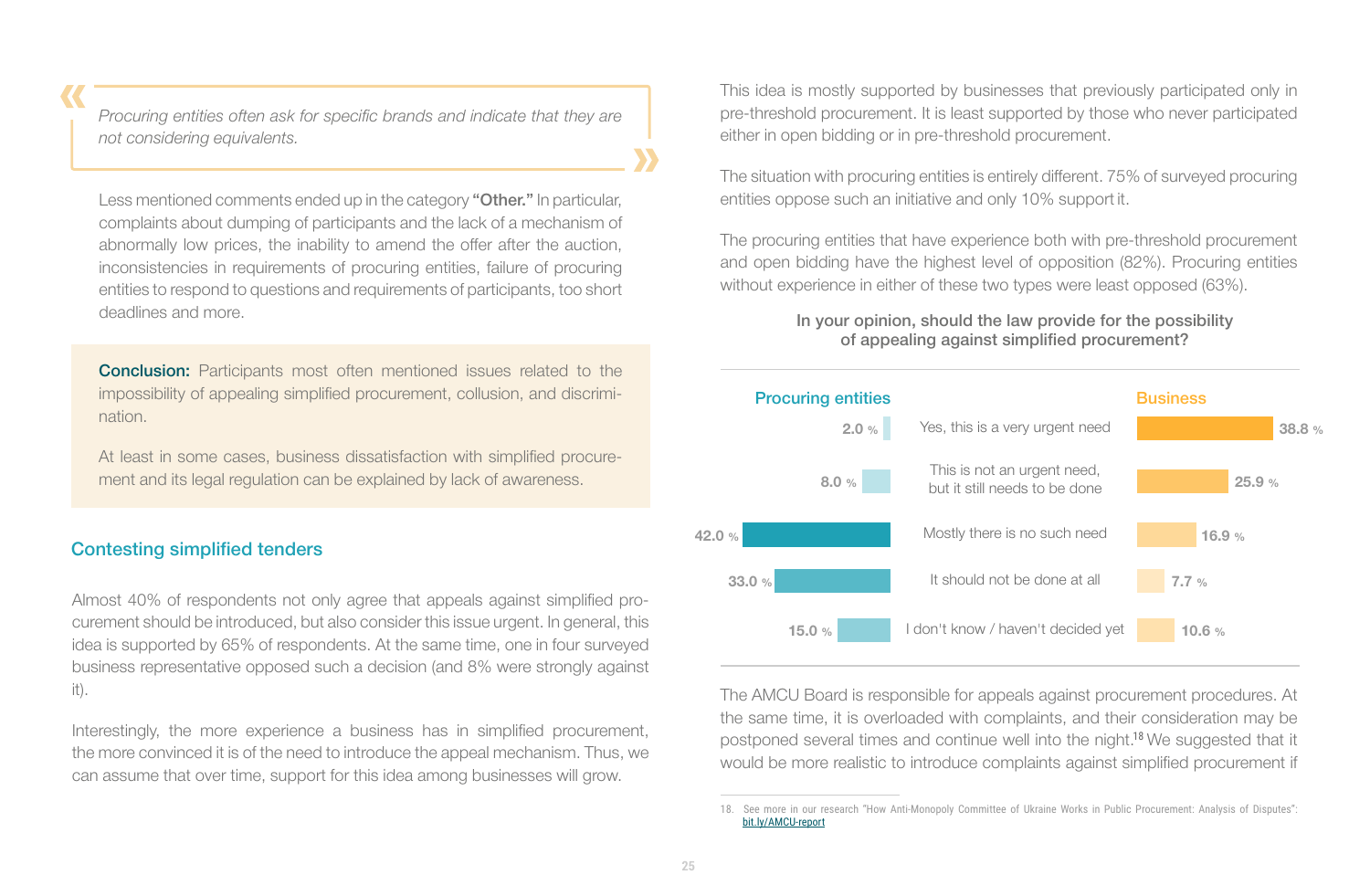the financial resources of the body of appeal were increased (be it the AMCU board or another, newly created agency). This can be done, in particular, by introducing a certain non-refundable<sup>19</sup> fee for filing a complaint, which will be credited to the special fund of the appellate body, regardless of its decision in the complaint.

We asked business representatives if they were willing to pay a certain amount for the possibility of an appeal. Only one in five participants (21%) indicated their readiness, while slightly more than half of the respondents had a negative response. Another 26% were undecided.

Are you willing to pay a certain amount of non-refundable fee to appeal against simplified procurement?



Those who supported the initiative indicated a share of the expected cost they were willing to pay. Business representatives submitted 123 proposals and indicated percentages from 0.01% to 10%.<sup>20</sup> The median value was 1%. Thus, the fee for appeals for goods and services could be in the range of UAH 500-2,000, and for works — UAH 500-15,000.<sup>21</sup>

Here are the examples of ranges:

- $\cdot$  0.1% should be read as "up to 0.1% inclusive";
- 0.5% should be read as "from 0.1% (not inclusive) up to 0.5% inclusive."



**Conclusion:** Business mostly supports introducing the option to contest simplified procurement (65% voted in favor). The greater the experience of participating in simplified procurement, the more participants tend to support this idea.

At the same time, only one in five participants would be willing to pay a certain amount for such an opportunity. This amount would most likely be 1% of the expected value of the procurement item.

Procuring entities, as might be expected, generally do not support the introduction of appeals (75% voted against it).

<sup>19</sup>.іі Introducing appeals in simplified procurement would require additional financial resources regardless of whether it will be the AMCU Board that will consider it or it will be another agency. In the situation of a budget deficit, a situation may arise where the agency will be more likely to receive these funds from the participants as the complaint fee rather than from the budget

<sup>20.</sup> When respondents indicated percentage ranges, we took into account their maximum limit

<sup>21.</sup> This amount is calculated as 1% of the lower (UAH 50 thousand) and upper (UAH 200 thousand for goods and services and UAH 1.5 million for works) thresholds of the expected value of simplified procurement for "regular" procuring entities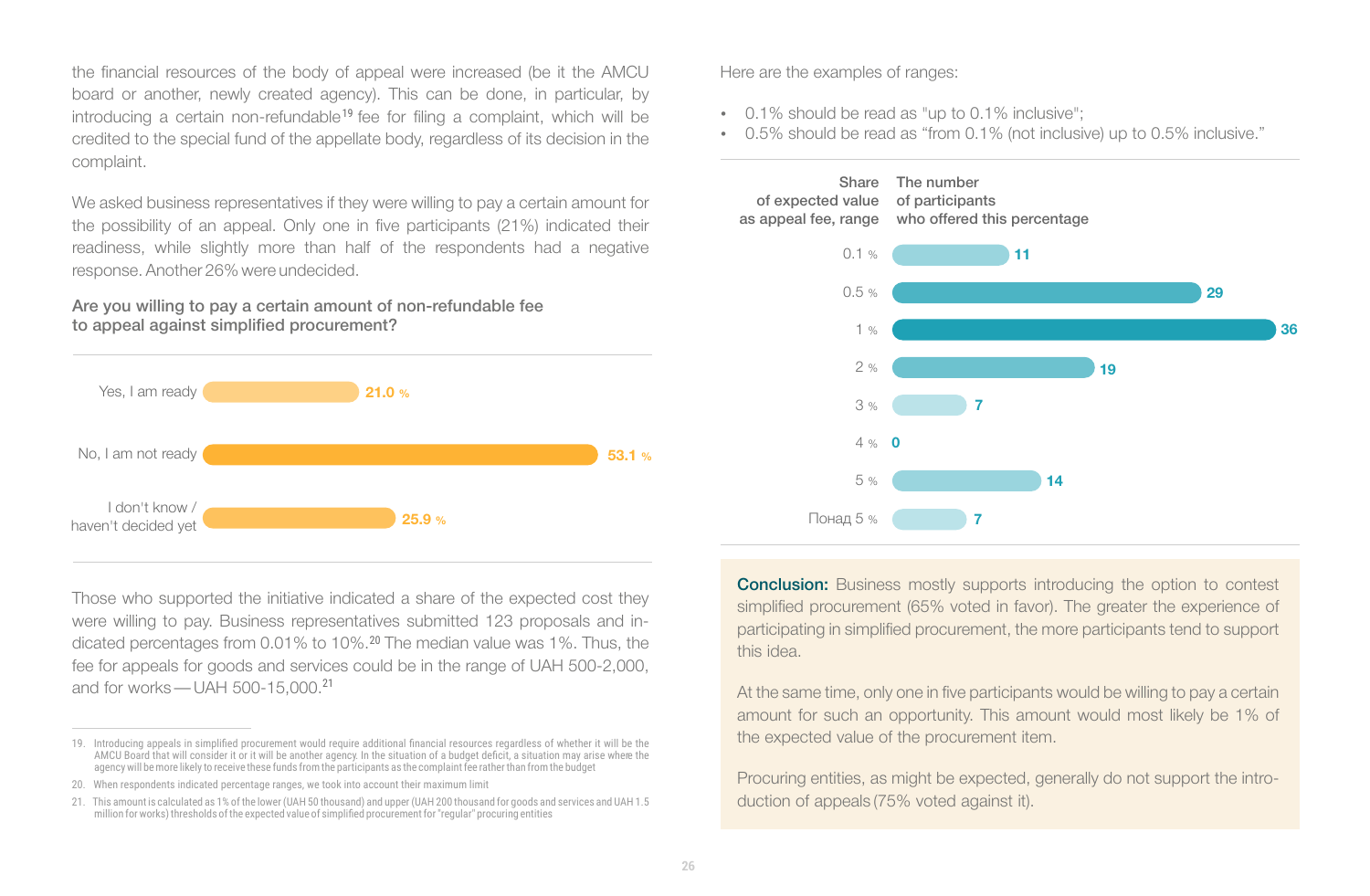During the interview, some procuring entities expressed the opinion that conducting simplified procurement in some cases may not be economically beneficial. This is particularly true of purchases with a low expected cost (e.g. UAH 50,000).

During the survey, most procuring entities disagreed with this statement. 53% said that the economic effect of simplified procurement is greater than the resources spent on these tenders. One in three (33%) disagreed.

Interestingly, simplified procurement with expected value under UAH 50,000 was still conducted by 40% of all procuring entities, and such lots accounted for 35% of all lots in simplified procurement.

Our results suggest that experience in simplified procurement is unlikely to strongly influence the position of procuring entities on this issue. However, the assessment of economic feasibility is rather influenced by the procuring entity's satisfaction with their experience in simplified procurement.

Procuring entities that are very satisfied with their experience in simplified procurement highly appreciate the savings obtained—86.2% consider these purchases to be economically justified. Those who are very dissatisfied with simplified procurement mostly consider this type of procurement to be economically unjustified (77.8%).

The assessment of the economic effect of simplified procurement may also be influenced by the procuring entity's previous experience with other types of procurement. For example, simplified procurement is considered economically impractical by:

- 29% of procuring entities with previous experience in pre-threshold procurement;
- џ 35% of procuring entities with previous experience in pre-threshold procurement and in open bidding;
- 40% of procuring entities with previous experience in open bidding.

Economic effect of simplified tenders **In the state of simplified tenders** In your opinion, are the times and funds you need for simplified procurement commensurate or not with the savings provided by simplified procurement?



**Conclusion:** half of the procuring entities still agree that the savings in simplified procurement justify the resources spent on conducting it.

However, the assessment of the economic feasibility of simplified procurement may strongly depend on the overall satisfaction of the procuring entity with their experience in this procurement. Accordingly, it may be more emotional than one might think.

The greater experience procuring entities have with open bidding, the more they tend to consider simplified procurement economically unjustified. Procuring entities with significant experience in pre-threshold procurement, on the contrary, appreciate the economic effect of simplified procurement. This may be due to the fact that more professional procuring entities mostly conduct above-threshold procurement and understand that they will get a greater economic effect from open bidding than from simplified procurement.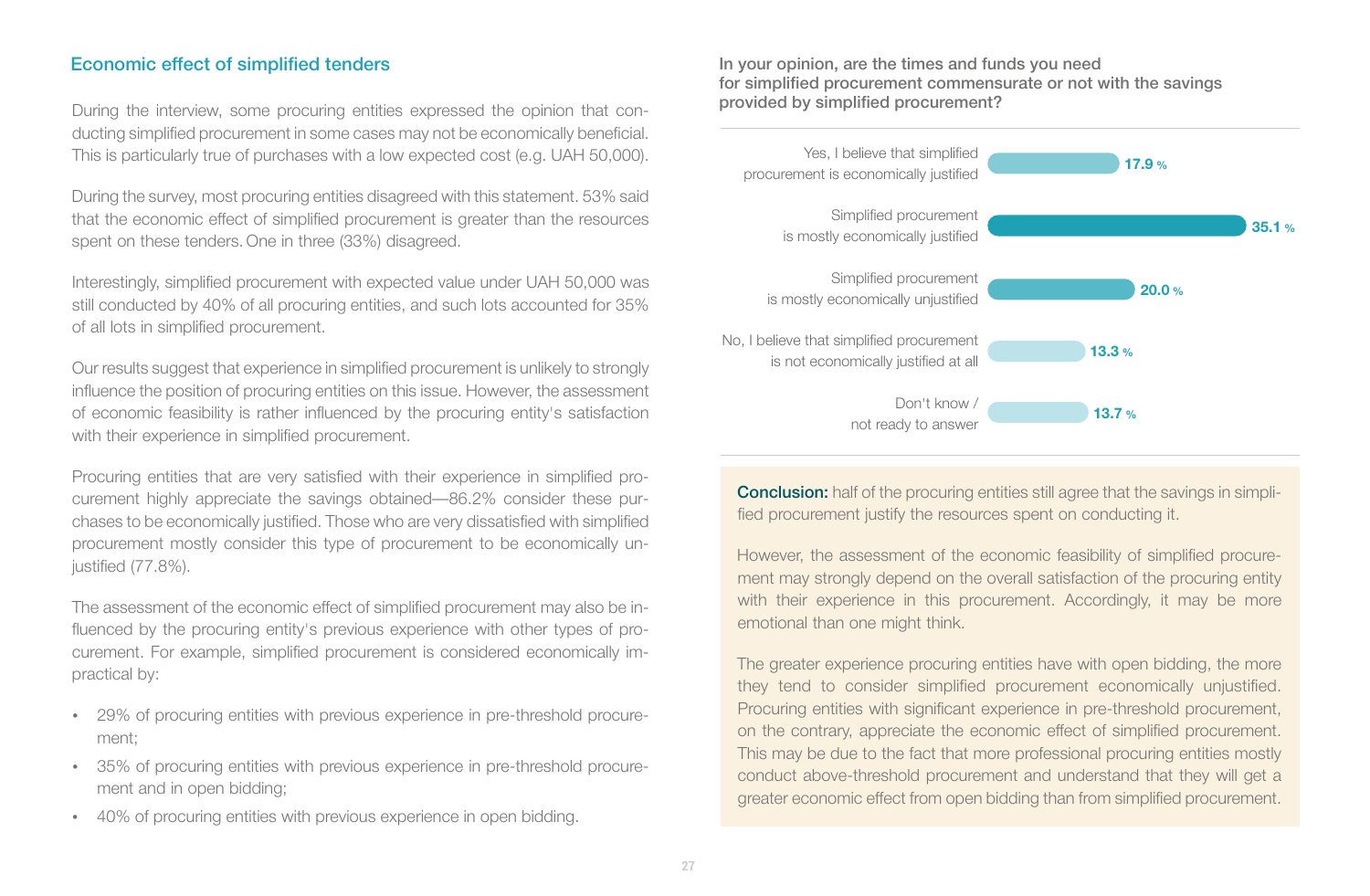One of the most frequently mentioned problems of procuring entities in simplified procurement was deadlines. Respondents mostly stated that:

- The law contains conflicting rules on the deadlines in simplified procurement:
- They do not understand the requirements for deadlines and therefore set the maximum duration of all stages;
- Certain deadlines need to be reviewed.

Just under half the surveyed procuring entities supported the deadlines in the form in which they exist in the Law as of fall 2020 (48%). Another 35% of procuring entities suggested reducing them.

Interestingly, if the procuring entity already had experience in conducting open bidding, they are more likely to support the reduction of deadlines. The initiative would be supported by ~41% of such procuring entities. Only ~3.4% would be opposed. Among procuring entities that had only organized pre-threshold procurement before, 27% would be in favor of reduction and 8% against it.

Another interesting connection is that the more procuring entities are satisfied with their experience in simplified procurement, the less they support the revision of deadlines (or vice versa—perhaps, the perceived adequacy of deadlines can affect satisfaction). If satisfaction drops, support for the idea of reducing deadlines increases sharply.



Periods in simplified procurement **Do you think** that the legislation should increase the period(s) for certain stages of simplified procurement?



**Conclusion:** about half the surveyed procuring entities did not support the idea of reconsidering deadlines in simplified procurement. At the same time, just over a third would want to reduce them.

Procuring entities that are more dissatisfied with simplified procurement tend to support the idea of reducing deadlines. It can be assumed that at least in part their dissatisfaction is due to the significant duration of these purchases.

Reducing deadlines is more supported among those procuring entities that have already participated in open bidding. This may be because they tend to think that deadlines in open bidding are too long, or because they would like to spend less time on simplified procurement in favor of open bidding.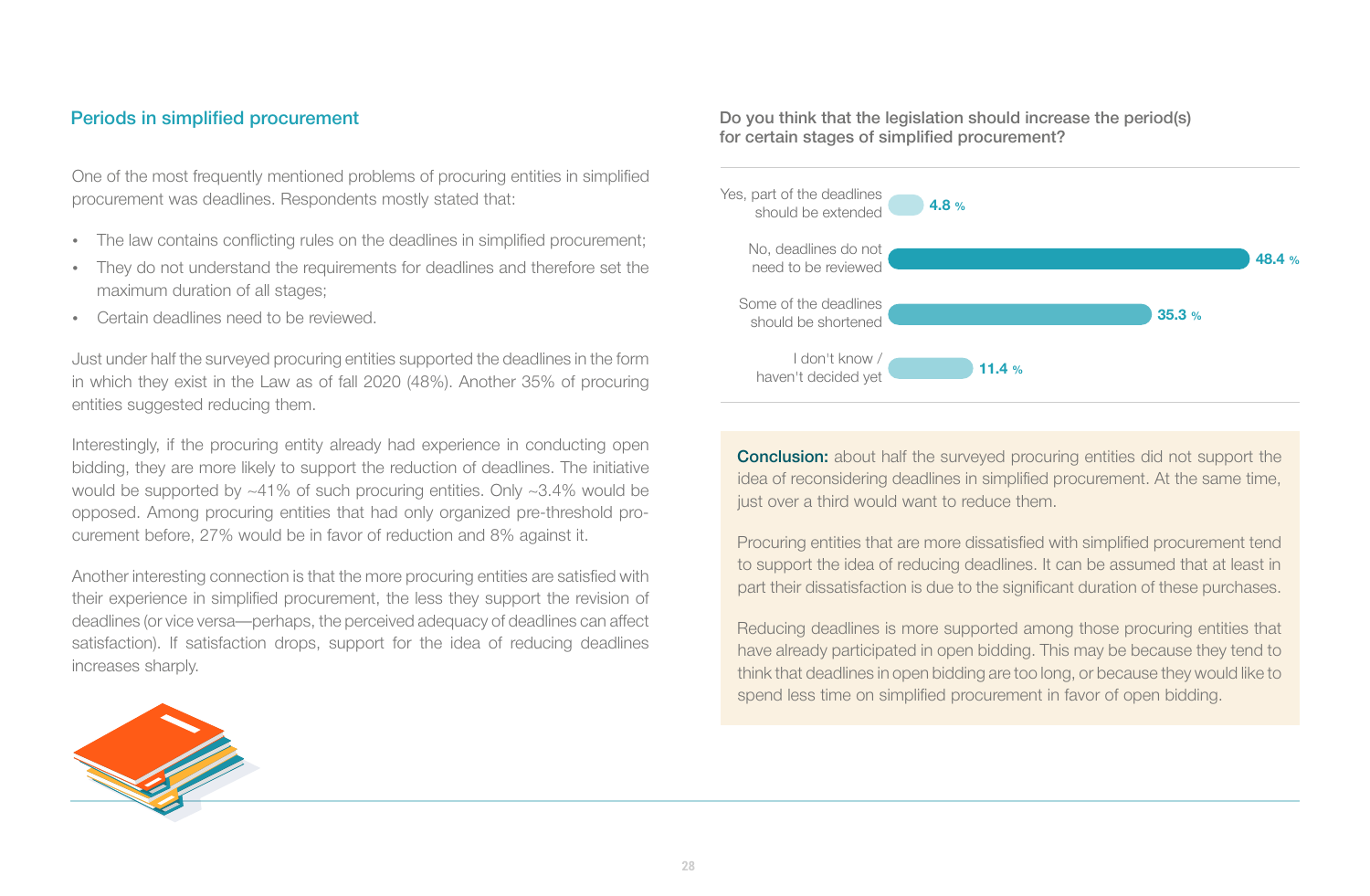#### Which deadlines should be reviewed

We have given procuring entities the opportunity to offer their version of the updated terms of simplified procurement. We categorized all the comments into two groups: those who suggested extending the deadlines and those who suggested reducing them.

Procuring entities that suggested extending the deadlines. Very few procuring entities wanted the deadlines in simplified tenders to be extended. Most suggestions supported extending deadlines for publication of the contract, the notice of intention to inter into a procurement contract, and reports on contract implementation (9 suggestions). Some procuring entities also proposed to increase the time for consideration of proposals and clarification of information by participants.

The next most popular proposal was the one to reduce the period for concluding the contract—18%. We also included comments which were about the period of disputing and deadlines for signing the contract in this group. Although bidders cannot appeal simplified procurement, this period is still regulated by law. Due to this provision, procuring entities are formally obliged to wait for at least 10 days after the award to sign the contract. The position of the Ministry of Economic Development is that procuring entities can enter into contracts immediately after the award.



Most often, procuring entities suggested reducing the time to clarify the information to:

- two working days (21 suggestions);
- two consecutive days (17 suggestions);
- one day (9 suggestions).

#### Stages of simplified procurement Number of suggestions



Procuring entities that suggested reducing the deadlines. Way more procuring entities supported reducing the deadlines. The initiative to reduce the deadlines for clarifying information and submitting proposals by participants received the greatest support. About 37% of mentions were about each of these two stages.

**9**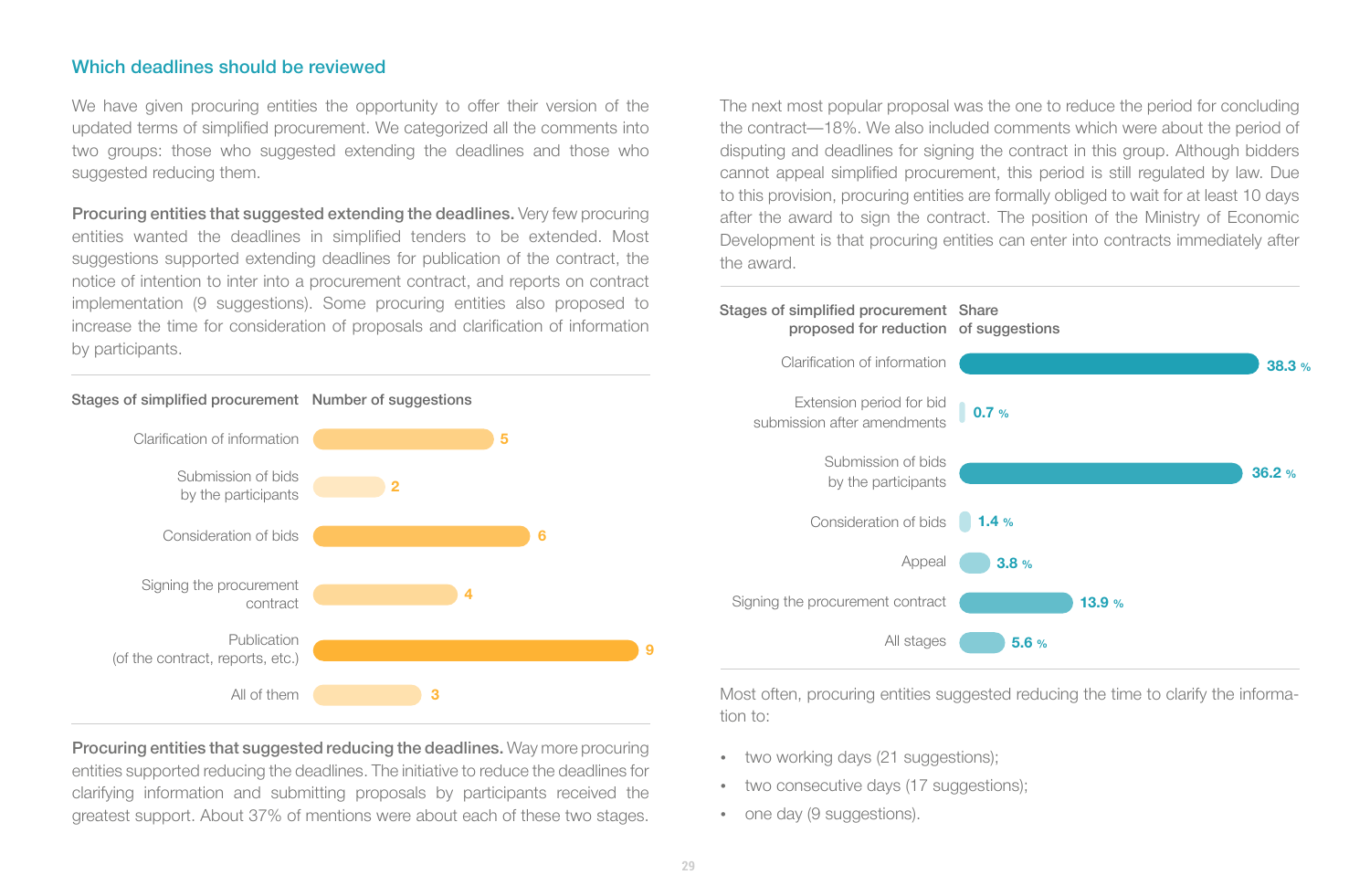Procuring entities suggested reducing the bid submission period most often to:

- three working days (17 suggestions);
- two consecutive days (11 suggestions);
- three consecutive days (8 suggestions).

Interestingly, as of December 2020, procuring entities can limit the bidding phase to three working days, based on the official explanation of the Ministry of Economic Development. 22

Procuring entities only rarely made their own suggestions about the period for signing the contract. However, four suggestions concerned three days from the date of the award, and three—one day.

**Conclusion:** procuring entities that were in favor of revising the deadlines were the most supportive of the idea of reducing the deadlines for clarifying information and submitting proposals. They proposed to reduce the clarification stage to two consecutive / working days, and bid submission to three working days or two consecutive days.

It was also proposed to reduce the time for concluding the contract.

#### Time spent on preparation for simplified procurement

The last question we asked the participants was about their time spent preparing for the auction. This question is important because during both the interviews and the survey, some business representatives complained about the high requirements for participants (especially the number of documents that need to be prepared). This is surprising, because simplified procurement should have become easier not only for procuring entities but also for participants.

As a result, 52% of respondents said that they spend either the same or more time preparing for a simplified procurement compared to open bidding. 38% of respondents said they spent less time on it.

Participants who have participated in simplified procurement at least 20 times are more likely to believe that they have begun to spend less time preparing.

#### How much time do you and your colleagues spend together preparing to participate in simplified procurement compared to open bidding?



Conclusion: although simplified procurement is meant to be faster, most participants spend as much time preparing for it as with open bidding. An explanation for this may be that particular procuring entities require the same set of documents as in open bidding.

Participants with more experience in simplified procurement tend to say that they spend less time preparing. They are likely to learn from mistakes and gain experience that reduces time. They may have already prepared a standard package of documents.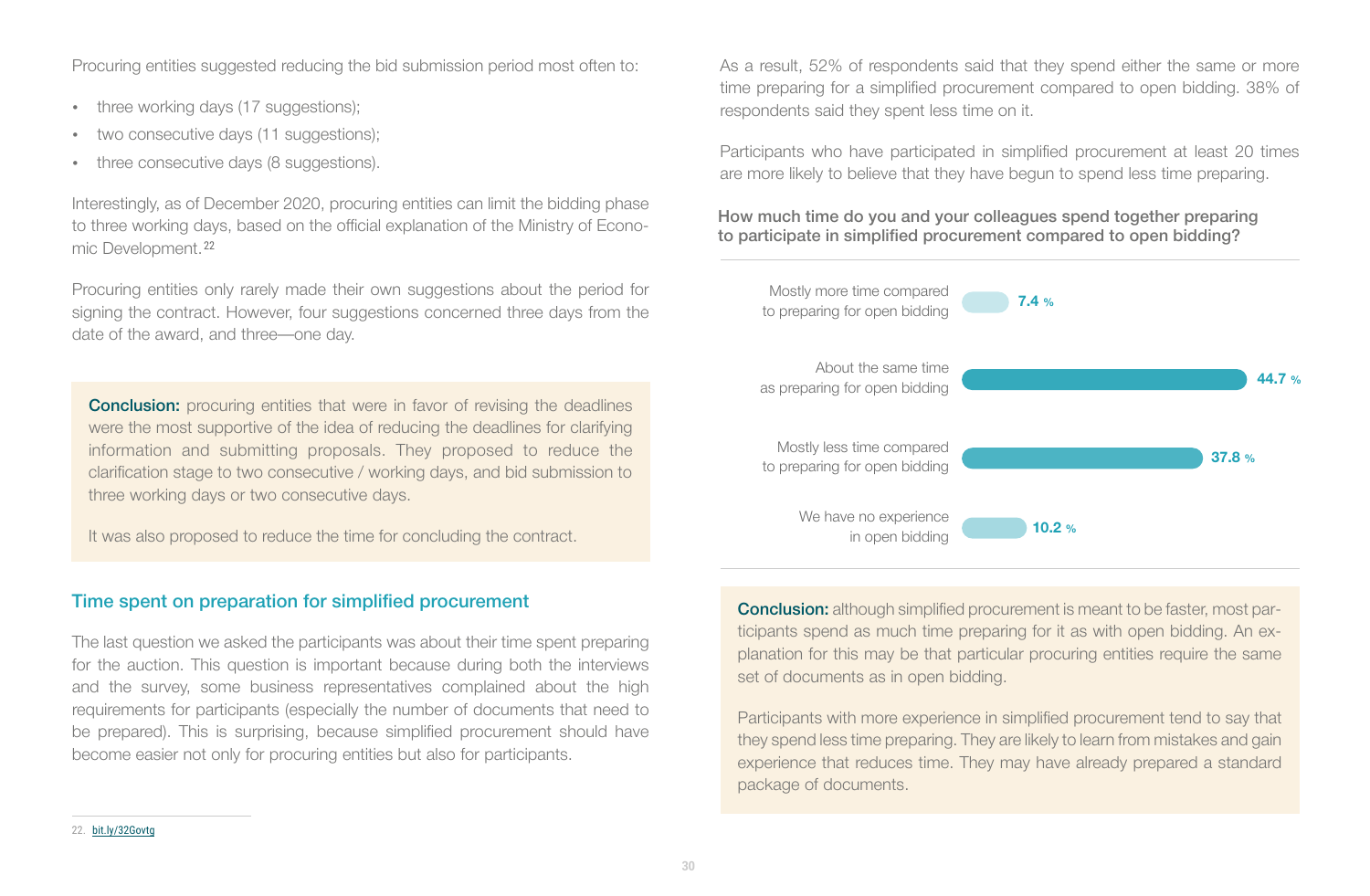

### **STATISTICS** SECTION 3

Research object: 54 978 simplified tenders, which were successfully completed during the first half of the year this kind of procurement existed from April 20 to September 20, 2020.

In the cases, when we analyzed all the simplified tenders, we clearly indicate it.

By "successful" lots in this section we mean those lots where the tender resulted in the signing of a contract.

**Data relevance:** the data are up-to-date as of January 2020.

Methodology: we used the data available in the Prozorro system. We processed them using the professional and public BI Prozorro modules and Microsoft Excel.

Research limitations: due to technical limitations, the BI Prozorro module cannot obtain information on such types of procurement as competitive dialogue and framework agreements (specifically on the stage of selection of participants). Therefore, this stage of procurement is not taken into account in our data.

**NB:** Due to rounding the percentage to tenths, the amount calculated may not match (up to tenths) the amount specified.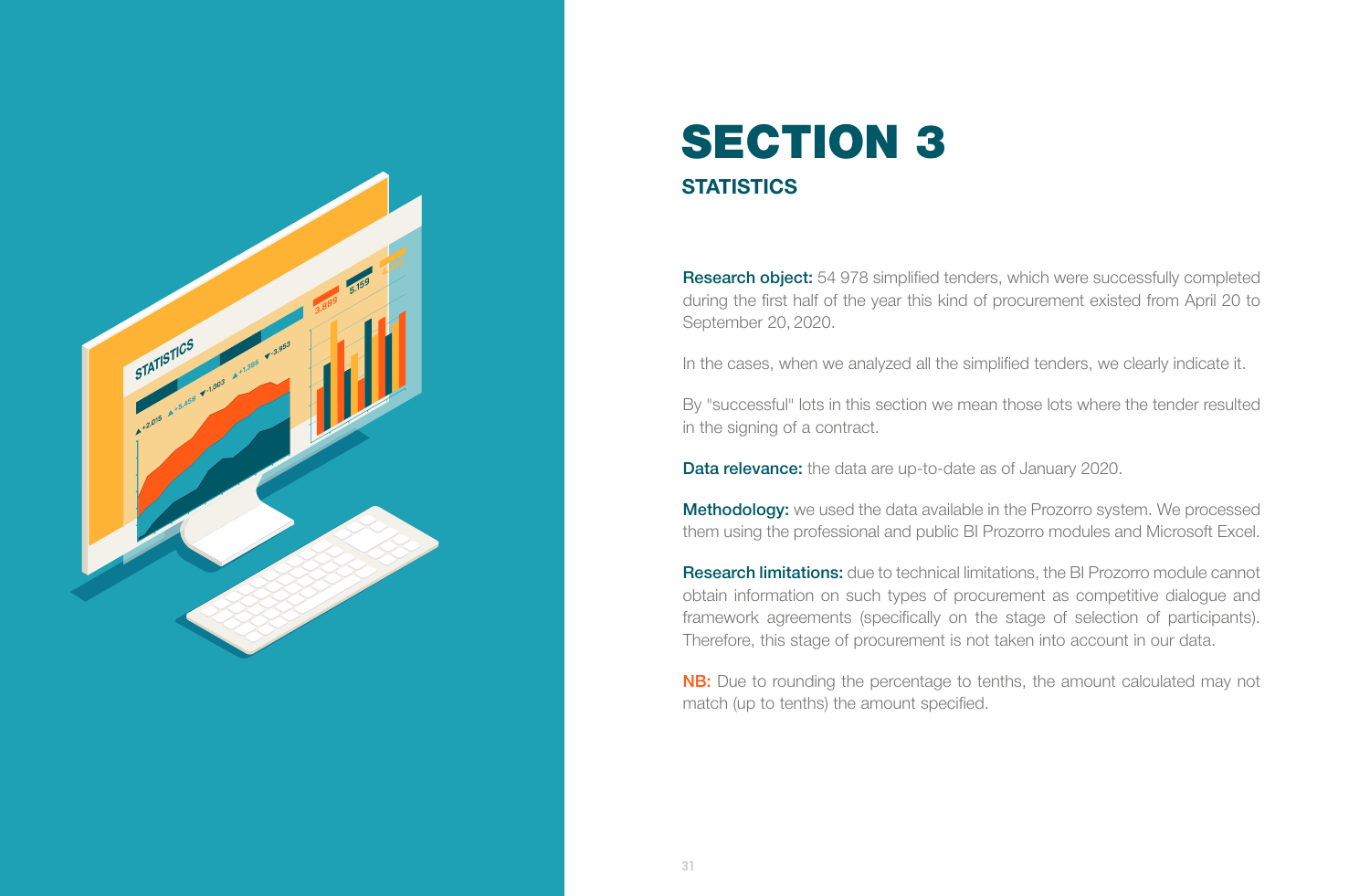#### GENERAL STATISTICS

#### The share of the simplified tenders among all the tenders



By understanding the share of the simplified tenders among all the tenders, the authorities may determine how much priority is given to the solution of the problems in this area in comparison to others in the absence of resources. If simplified tenders turn out insignificant in quantity and expected value, it may be more appropriate to focus on the solution of other problems.

To begin with, we will consider the position of simplified tenders among all the tenders in Prozorro (in terms of successfully completed lots).

#### All the tenders (successful lots) Simplified tenders (successful lots)

Given the limitation of the expected cost of the simplified tenders set by the law, it is not surprising that this type of procurement amounts to only 4.4% of the expected cost of all the tenders.

A small share of simplified tenders in quantity is also predictable, as usually in this indicator the reports on concluded agreements are in the lead. During the period of our study, they amounted to 87% of all the successful lots in total.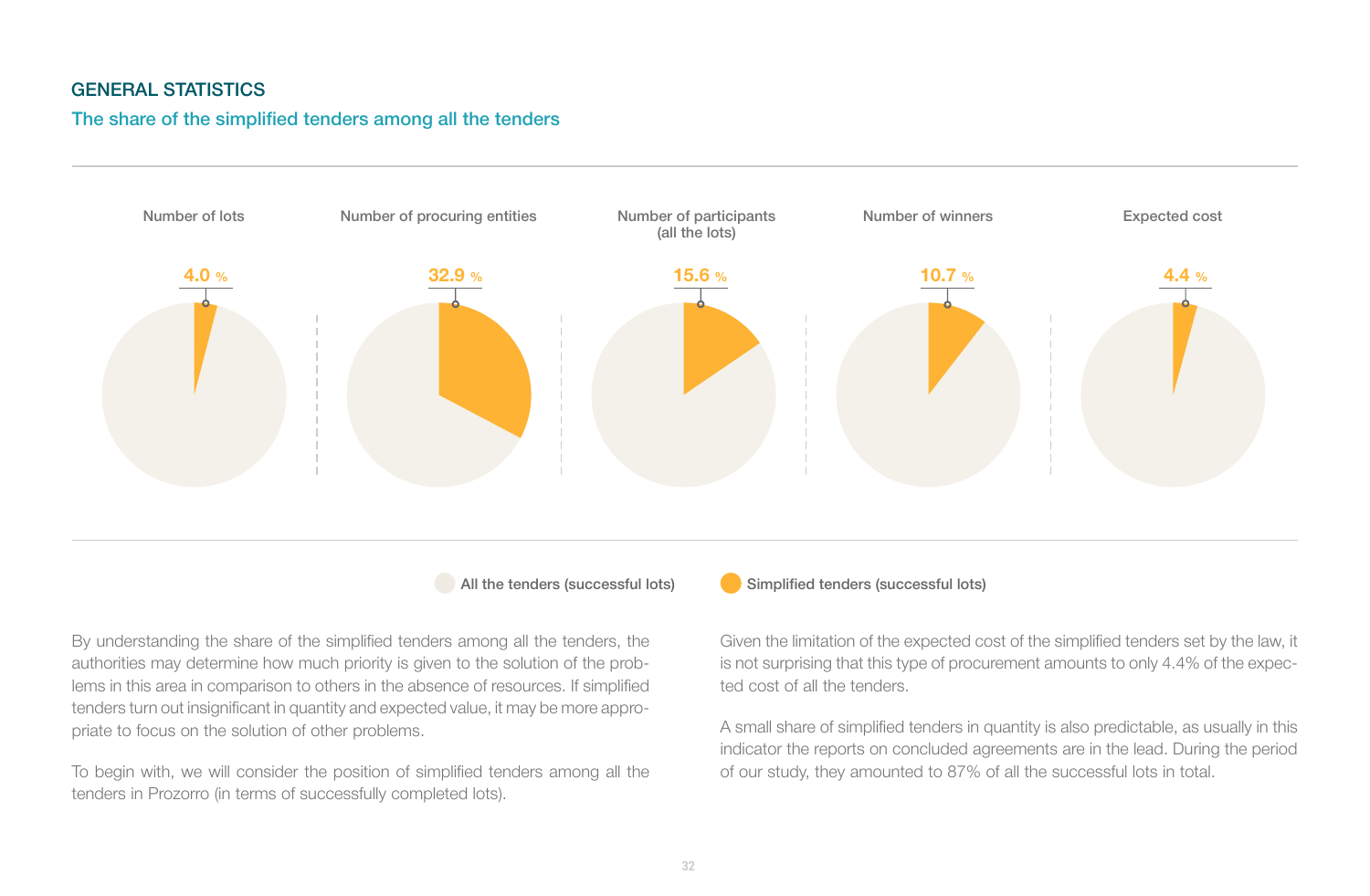

It should be noted though that every third procuring entity in Prozorro had successful simplified tenders. One in six participants took part in the simplified tender and every tenth won at least once.

Given that simplified tenders are a competitive kind of procurement, it is appropriate to compare them with other competitive tenders. To all the competitive tenders we included:

- open bidding:
- open bidding with publication in English;
- framework agreements;
- competitive dialogue;
- simplified procurement;
- pre-threshold tenders:

Apart from that, we also compared simplified tenders with open bidding.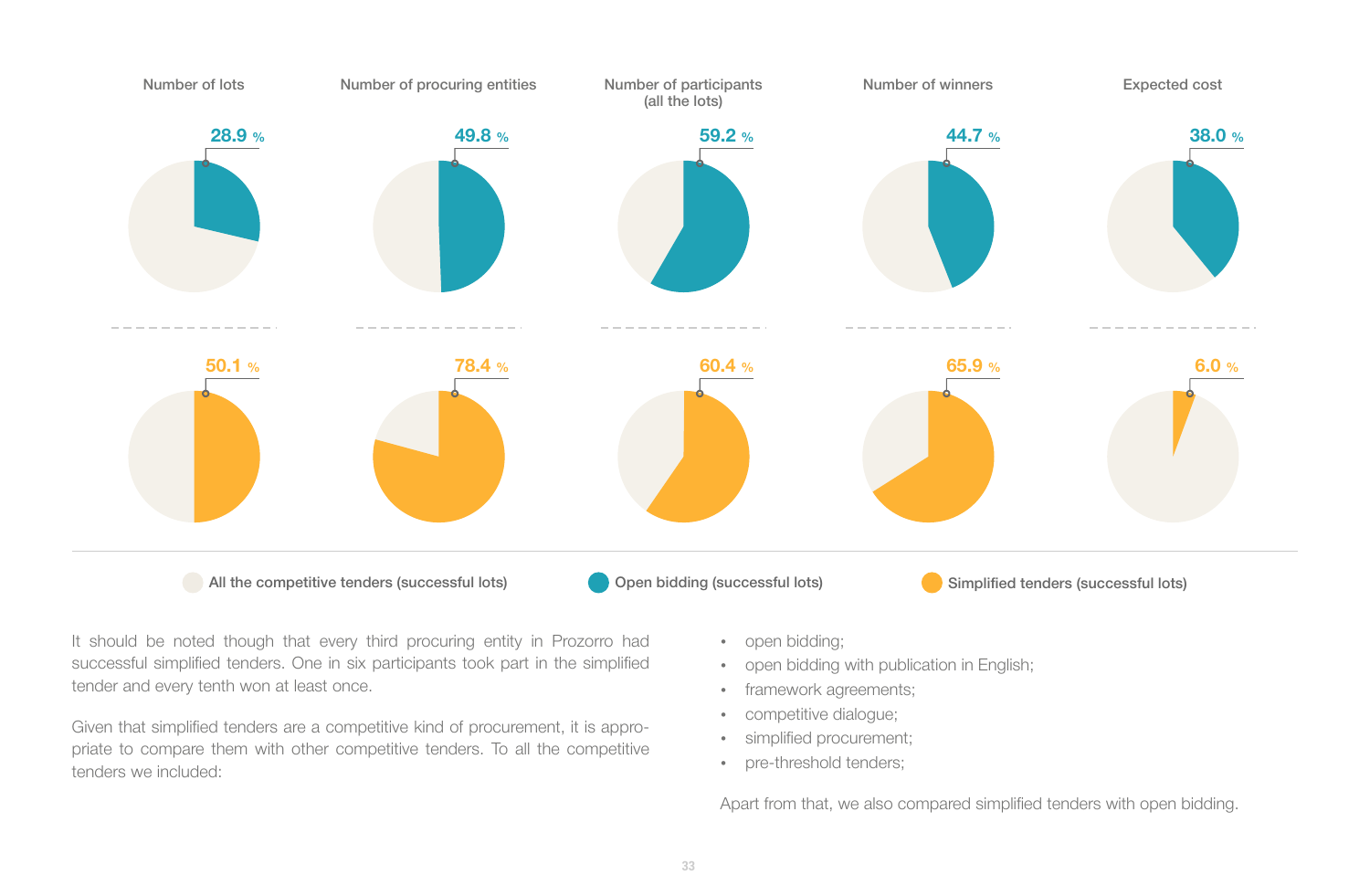For the reasons already mentioned, it is clear why simplified tenders amount to such an insignificant percentage at the expected cost (6%). However, by all other indicators they turned out to be an important component of Prozorro.

Simplified tenders amounted to half of all the successfully completed competitive lots.<sup>23</sup> At the same time, almost 80% of all the procuring entities in competitive tenders had at least one successful tender.

Both simplified tenders and open bidding involve the same share of business, around 60% among those taking part in competitive tenders. At the same time, more participants conclude agreements precisely in the simplified tenders (by 20%).

**Conclusion:** Simplified tenders by all indicators (except for the expected cost) is a significant component of competitive tenders in Prozorro. Respectively, problem solution in simplified tenders and their improvement can influence a significant number of both the procuring entities and businesses.

Simplified tenders amount to half of all the competitive tenders in quantity. This means that they will often be noticed by the participants. Thus, it can be assumed that the experience of partaking in simplified tenders may greatly influence the overall business experience in Prozorro.

#### Procurement items

We compared simplified tenders by quantity and expected cost in terms of goods, works and services, as well as CPV codes. Simplified tenders and open bidding generally have a similar CVP breakdown in both the expected value and quantity (as opposed to the negotiation procedure or reports on concluded agreements).

23. And 45% of all announced simplified tenders

However, there is a significant difference in procurement of works. This can be explained by the fact that works are purchased mainly for large amounts, which are more likely to go beyond simplified procurement.

Number of tenders



Similar conclusions can also be drawn by analyzing both types of procurement in terms of CPV codes by the second character. Only in sections 4-5 of the CPV out of a total of 46, we found significant differences in the proportions in which procuring entities spend money on the procurement of certain items.

In the infographic, those CPV codes where the difference between the values from 2% approached twice or more are highlighted in red.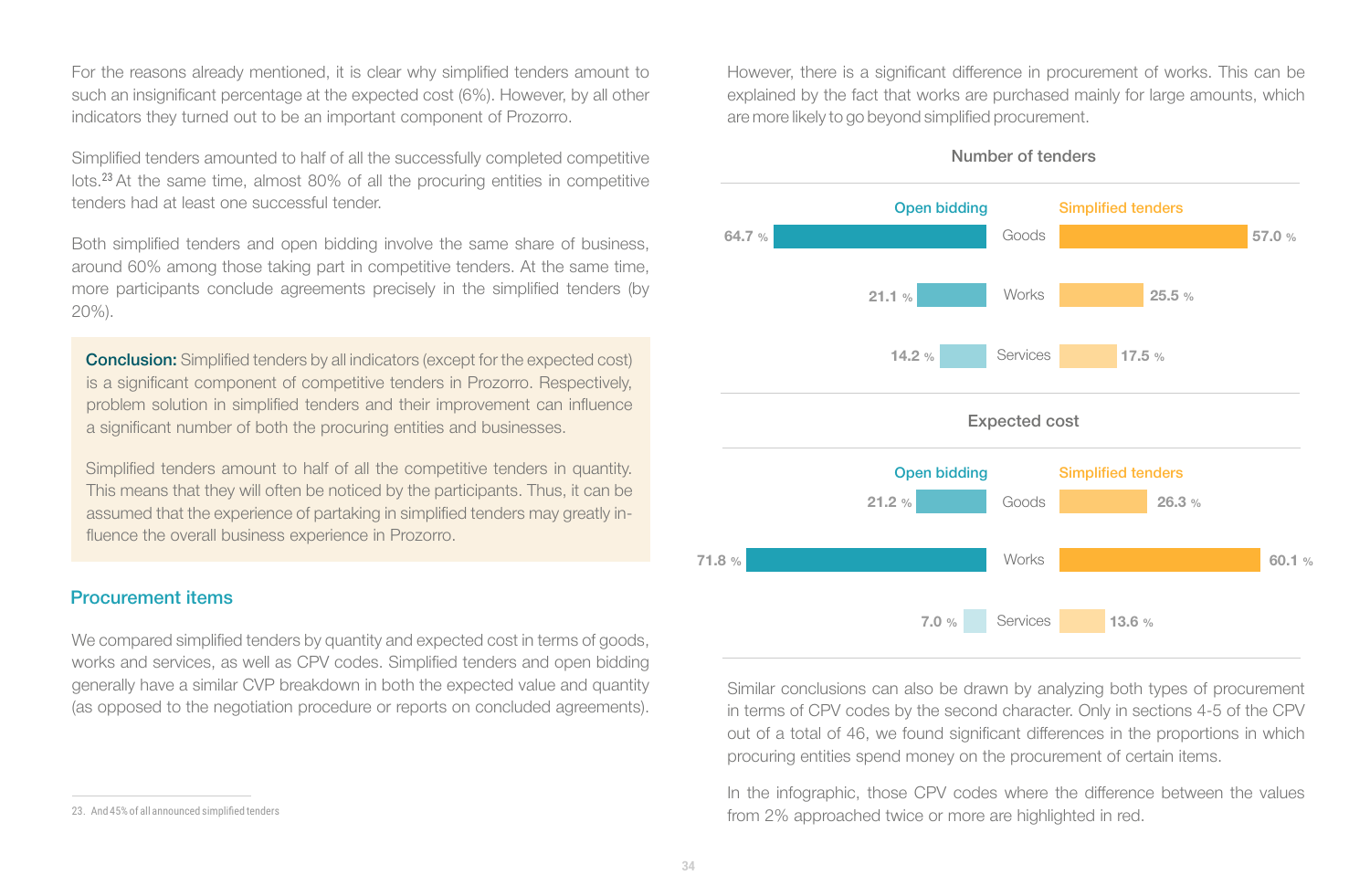|               | Open bidding CPV section by second character <sup>24</sup> Simplified tenders |           |
|---------------|-------------------------------------------------------------------------------|-----------|
| 2.9%          | 03 Agricultural and farming products                                          | 3.0%      |
| 5.8 %         | 09 Petroleum products and fuel                                                | 3.7%      |
| $0.6 \%$      | 14 Mining products                                                            | $0.6 \%$  |
| 3.4%          | 15 Food                                                                       | 5.0%      |
| $  0.3 \%$    | 16 Agricultural machinery                                                     | $0.3 \%$  |
| 1.4%          | 18 Clothing and footwear                                                      | 1.6%      |
| $0.2 \%$      | 19 Leather and textile materials                                              | $0.6\%$   |
| 0.7%          | 22 Printed and related products                                               | 1.5%      |
| 1.4%          | 24 Chemical products                                                          | 2.0%      |
| 5.4%          | 30 Office and computer equipment                                              | 5.8 %     |
| $1.6\%$       | 31 Electrical equipment and apparatus                                         | 2.4%      |
| 2.2%          | 32 Radio, television and related equipment 2.2 %                              |           |
|               | 20.4 % 33 Medical equipment and pharmaceuticals 6.7 %                         |           |
| 3.7%          | 34 Transport equipment                                                        | 1.5%      |
| $\vert$ 0.8 % | 35 Security and fire-fighting equipment                                       | $0.8\%$   |
|               | 0.9 % 37 Musical instruments and sporting goods 1.3 %                         |           |
|               | 1.8 % 38 Laboratory and high-precision equipment 1.5 %                        |           |
| 6.5%          | 39 Furniture and household appliances                                         | 7.3 %     |
| 0.01%         | 41 Rainwater collected and purified                                           | $0.02 \%$ |
| 1.5%          | 42 Industrial equipment                                                       | 2.2%      |
| $0.2 \%$      | 43 Mining and construction equipment                                          | $0.2 \%$  |
|               | 4.1 % 44 Constructions and construction materials 6.6 %                       |           |
| 19.7 %        | 45 Construction work and maintenance                                          | 25.1%     |
|               |                                                                               |           |

Number of tenders

#### Number of tenders

Open bidding CPV section by second character <sup>24</sup> Simplified tenders

| $\blacksquare$ 0.6 %  | 48 Software packages and<br>information systems                         | $0.6\%$   |
|-----------------------|-------------------------------------------------------------------------|-----------|
|                       | 4.3 % 50 Repair and technical maintenance services 4.6 %                |           |
| $0.5 \%$              | 51 Installation services                                                | $0.5 \%$  |
| $0.5 \%$              | 55 Hotel and restaurant services                                        | $0.4 \%$  |
| $0.3\%$               | 60 Transport services                                                   | $0.3 \%$  |
| $0.2 \%$              | 63 Additional and auxiliary transport services 0.1 %                    |           |
| $  0.1 \%$            | 64 Postal and telecommunication services                                | $0.1 \%$  |
| $0.02 \%$             | 65 Municipal services                                                   | $0.02 \%$ |
| $0.2 \%$              | 66 Financial and insurance services                                     | $0.6\%$   |
| 0.02 %                | 70 Real estate services                                                 | $0.1 \%$  |
| 2.4%                  | 71 Architectural, construction services                                 | 5.1%      |
| $0.8 \%$              | 72 Information technology services                                      | $0.9 \%$  |
| 0.3%                  | 73 RTD services                                                         | $0.1 \%$  |
| 0.1%                  | 75 Administrative and defense services                                  | $0.2 \%$  |
|                       | 0.003 % 76 Services related to the oil and gas industry 0.04 %          |           |
| $0.8 \%$              | 77 Agriculture services                                                 | $0.5 \%$  |
| 1.1%                  | 79 Business services                                                    | 1.0%      |
| 0.4%                  | 80 Education and training services                                      | $0.7 \%$  |
| $\vert 0.3\ \% \vert$ | 85 Health and social care services                                      | $0.4 \%$  |
| $1.0 \%$              | 90 Sewage and residuals<br>management services                          | 0.9%      |
| $  0.2 \%$            | 92 Recreation, culture and sporting services <b>0.3 %</b>               |           |
|                       | <b>0.2</b> % 98 Other public, social and personal services <b>0.5</b> % |           |
| 0.1%                  | 99 Not shown in other sections                                          | 0.1%      |

24. For full name, see in Annex 2. Full name of CPV codes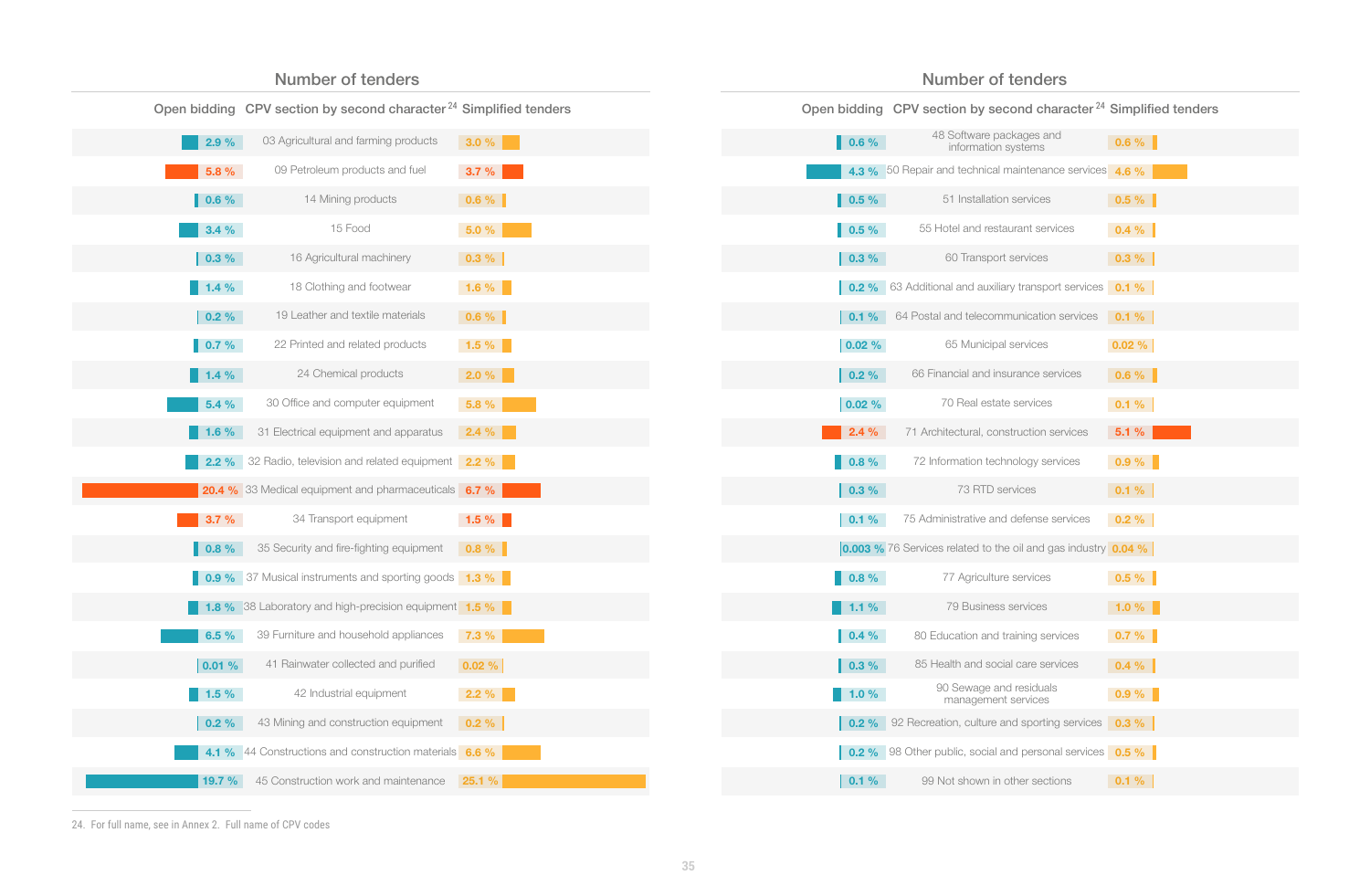#### Expected cost Expected cost

Open bidding CPV section by second character 25 Simplified tenders Open bidding CPV section by second character 25 Simplified tenders

| 0.7%                 | 03 Agricultural and farming products                                | $1.2 \%$ |
|----------------------|---------------------------------------------------------------------|----------|
| 2.2%                 | 09 Petroleum products and fuel                                      | 1.9 %    |
| $0.3\%$              | 14 Mining products                                                  | $0.5 \%$ |
| $0.6\%$              | 15 Food                                                             | 1.9%     |
| 0.1%                 | 16 Agricultural machinery                                           | $0.2 \%$ |
| $  0.4 \%$           | 18 Clothing and footwear                                            | $0.9 \%$ |
| 0.1%                 | 19 Leather and textile materials                                    | $0.3 \%$ |
| $0.1 \%$             | 22 Printed and related products                                     | $0.4 \%$ |
| $\vert 0.4 \% \vert$ | 24 Chemical products                                                | $0.9\%$  |
| $1.3 \%$             | 30 Office and computer equipment                                    | 2.3%     |
| $\vert 0.6 \% \vert$ | 31 Electrical equipment and apparatus                               | $1.4 \%$ |
| 0.7%                 | 32 Radio, television and related equipment                          | $1.2\%$  |
| 5.9%                 | 33 Medical equipment and pharmaceuticals 2.2 %                      |          |
| 2.0%                 | 34 Transport equipment                                              | 0.9%     |
| $  0.4 \%$           | 35 Security and fire-fighting equipment                             | $0.4 \%$ |
|                      | <b>0.2 %</b> 37 Musical instruments and sporting goods <b>0.8 %</b> |          |
|                      | 0.6 % 38 Laboratory and high-precision equipment 0.9 %              |          |
| 1.9%                 | 39 Furniture and household appliances                               | 3.4%     |
| 0.002%               | 41 Rainwater collected and purified                                 | 0.01%    |
| $0.8 \%$             | 42 Industrial equipment                                             | $1.3 \%$ |
| $0.2 \%$             | 43 Mining and construction equipment                                | $0.1 \%$ |
|                      | 1.7 % 44 Constructions and construction materials 3.3 %             |          |
| 71.8 %               | 45 Construction work and maintenance                                | 60.1 %   |
|                      |                                                                     |          |

| $0.3 \%$   | 48 Software packages and<br>information systems                            | $0.5 \%$  |
|------------|----------------------------------------------------------------------------|-----------|
|            | 1.3 % 50 Repair and technical maintenance services 2.2 %                   |           |
| 0.1%       | 51 Installation services                                                   | $0.4 \%$  |
| $0.2 \%$   | 55 Hotel and restaurant services                                           | $0.3 \%$  |
| 0.1%       | 60 Transport services                                                      | $0.2 \%$  |
| $  0.3 \%$ | 63 Additional and auxiliary transport services                             | $0.1 \%$  |
| 0.03%      | 64 Postal and telecommunication services                                   | $0.1 \%$  |
| 0.02 %     | 65 Municipal services                                                      | $0.02 \%$ |
| 0.04%      | 66 Financial and insurance services                                        | $0.2 \%$  |
| 0.01 %     | 70 Real estate services                                                    | 0.03%     |
| 2.6%       | 71 Architectural, construction services                                    | 6.3%      |
| $  0.4 \%$ | 72 Information technology services                                         | $0.5 \%$  |
| $  0.1 \%$ | 73 RTD services                                                            | $0.1 \%$  |
| 0.03 %     | 75 Administrative and defense services                                     | 0.1%      |
|            | <b>0.01 %</b> 76 Services related to the oil and gas industry <b>0.1 %</b> |           |
| $0.3 \%$   | 77 Agriculture services                                                    | $0.4 \%$  |
| $  0.4 \%$ | 79 Business services                                                       | $0.6\%$   |
| 0.1%       | 80 Education and training services                                         | $0.3 \%$  |
| $  0.1 \%$ | 85 Health and social care services                                         | $0.2 \%$  |
| $0.3 \%$   | 90 Sewage and residuals<br>management services                             | $0.6 \%$  |
| 0.1%       | 92 Recreation, culture and sporting services                               | $0.2 \%$  |
| $0.1 \%$   | 98 Other public, social and personal services   0.3 %                      |           |
| 0.1%       | 99 Not shown in other sections                                             | 0.1%      |

25. For full name, see in Annex 2. Full name of CPV codes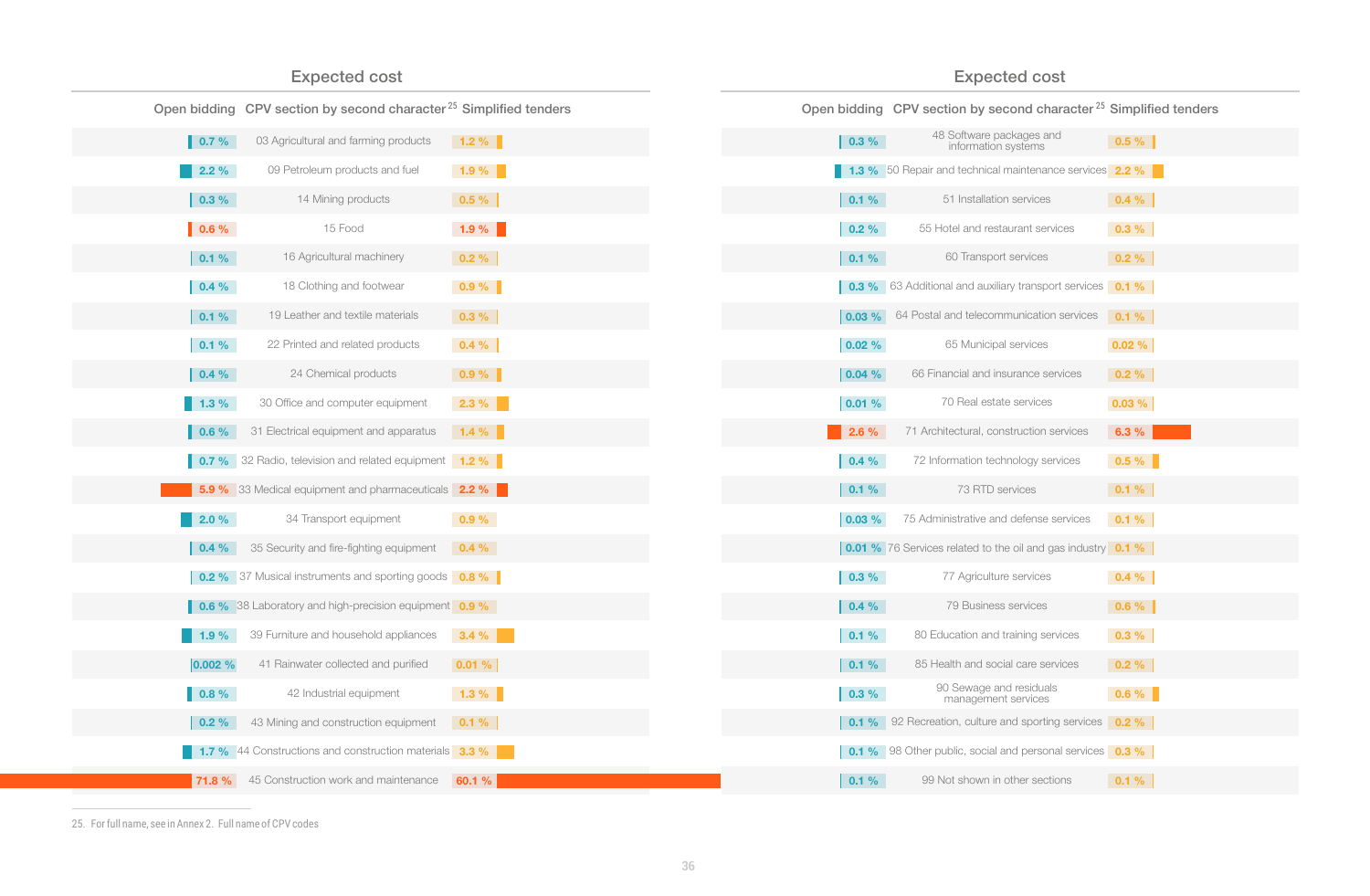**Conclusion:** if you compare the proportions in which procuring entities purchase a particular range of items, the differences will be insignificant. According to the nomenclature, simplified procurement with certain precaution can be called "open bidding for smaller amounts."

It can be assumed that there is a risk that certain procuring entities will try to purchase the same range of open tender nomenclature through simplified procurement in order to avoid control and sign a contract with the "favorable" supplier.

#### **PARTICIPANTS**

#### Business participation in simplified procurement

In the first six months of the existence of simplified procurement, it involved 60% of all businesses in Prozorro, which participate in competitive procurement. At the same time, the majority of those who tried to participate (90%) have only up to ten participations, 40% participated only once.

These results correlate with the responses about the participation experience that participants left in our online survey.

Here are the examples of ranges:

- 10 should be read as "up to 10 inclusive;"
- 20 should be read as "from 10 (not inclusive) up to 20 inclusive."

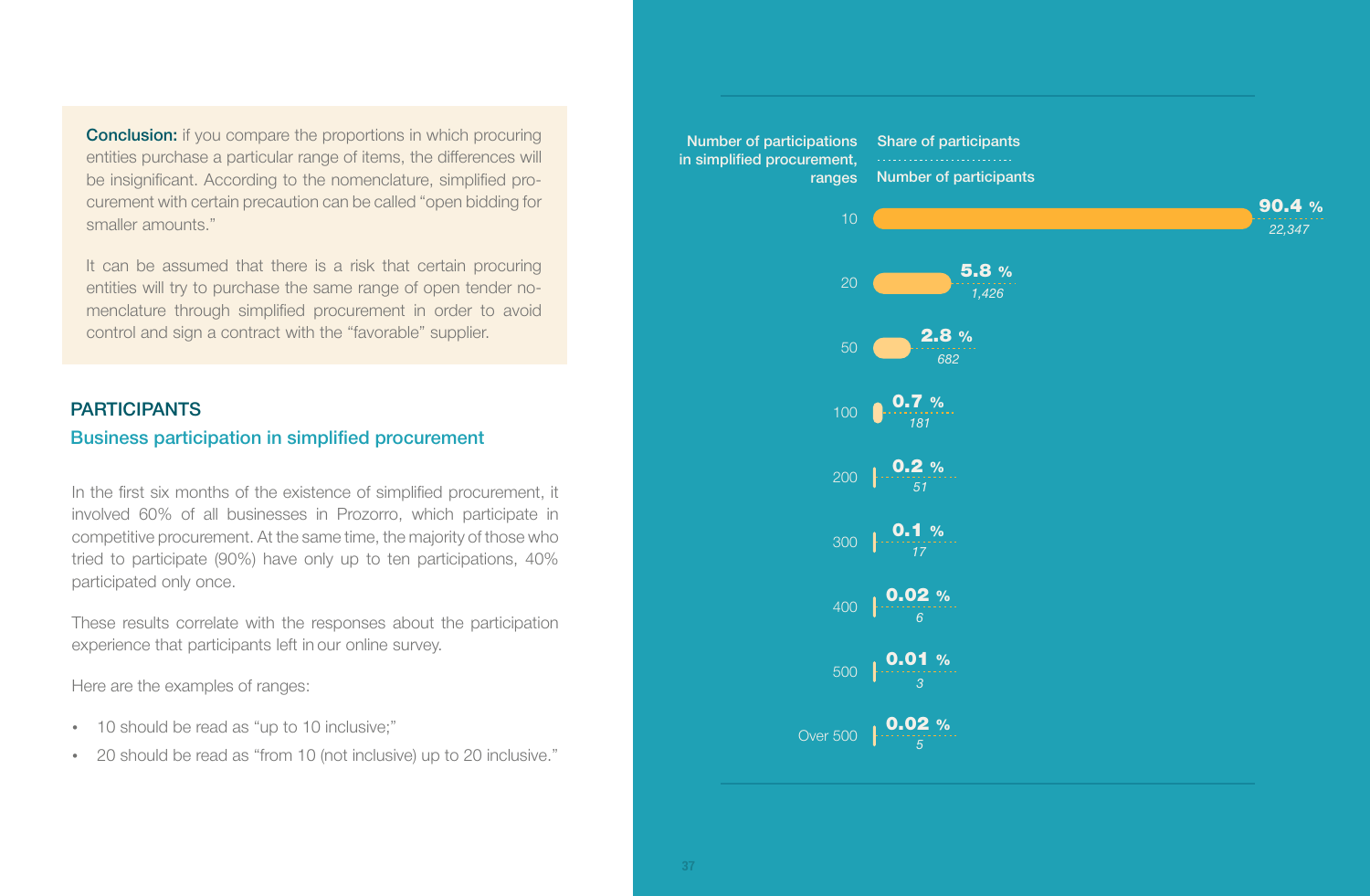It is also interesting that a business that had signed at least one contract in simplified procurement during the period under study, became a supplier by April 19, 2020, mostly by signing direct contracts. 26

Distribution of a certain type of procurement among all tenders of procuring entities (from January 1, 2019, to April 18, 2020) who have conducted at least one simplified tender



**Conclusion:** more than half of the participants (within the framework of competitive procurement) managed to participate in simplified procurement at least once in six months. However, most businesses still have little experience of participating in simplified procurement, up to ten tenders. 27

This can be explained by the fact that part of the tenders began to take place through the procurement of goods to fight the coronavirus. In addition, it is likely that some procuring entities have tried to conduct the maximum possible number of pre-threshold tenders or conclude direct contracts until April 19, 2020.

This indicator should be monitored and re-analyzed after 6-12 months. If it still remains low, it may indicate distrust of simplified procurement, misunderstanding of the rules, and so on.

26. From January 1, 2019, to November 18, 2020



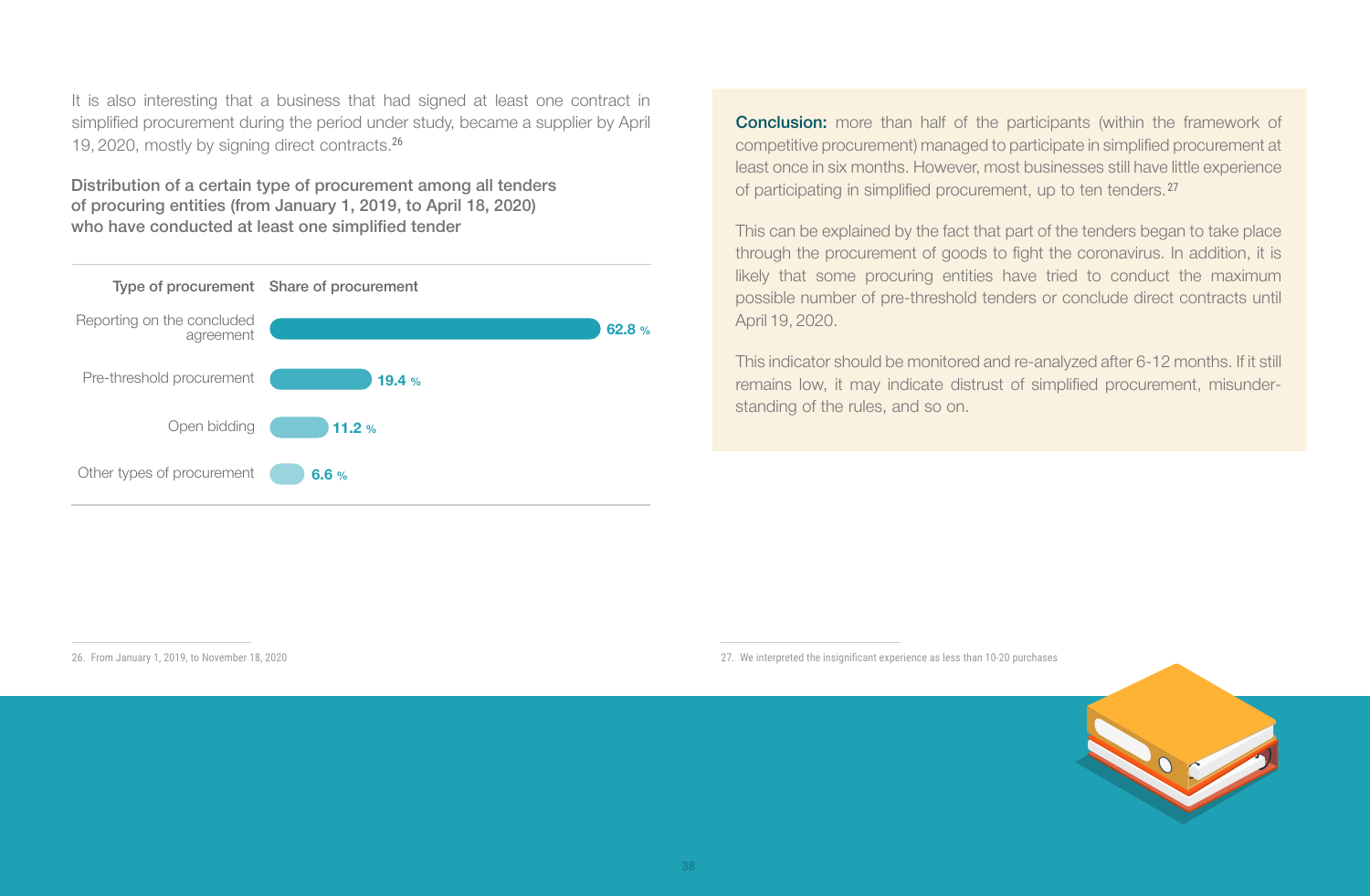#### How often do participants become winners

Slightly more than a third (36%) of simplified procurement participants have never been winners. This can be explained by the small number of business participations in general. In particular, 91.3% of those who never won, participated in only one, two or three lots.

A similar situation is observed with those who won in 100% of cases. Most of them participated in only one, two or three lots (92.2).

We did not find out a correlation between the number of participations and the share of wins (correlation -0.01). This figure is likely to change as businesses become more involved in simplified procurement.

Here are the examples of ranges:

- 0% should be read as "up to 0%;"
- 10% should be read as "from 0% (not inclusive) up to 10% inclusive."

#### All participants in simplified procurement

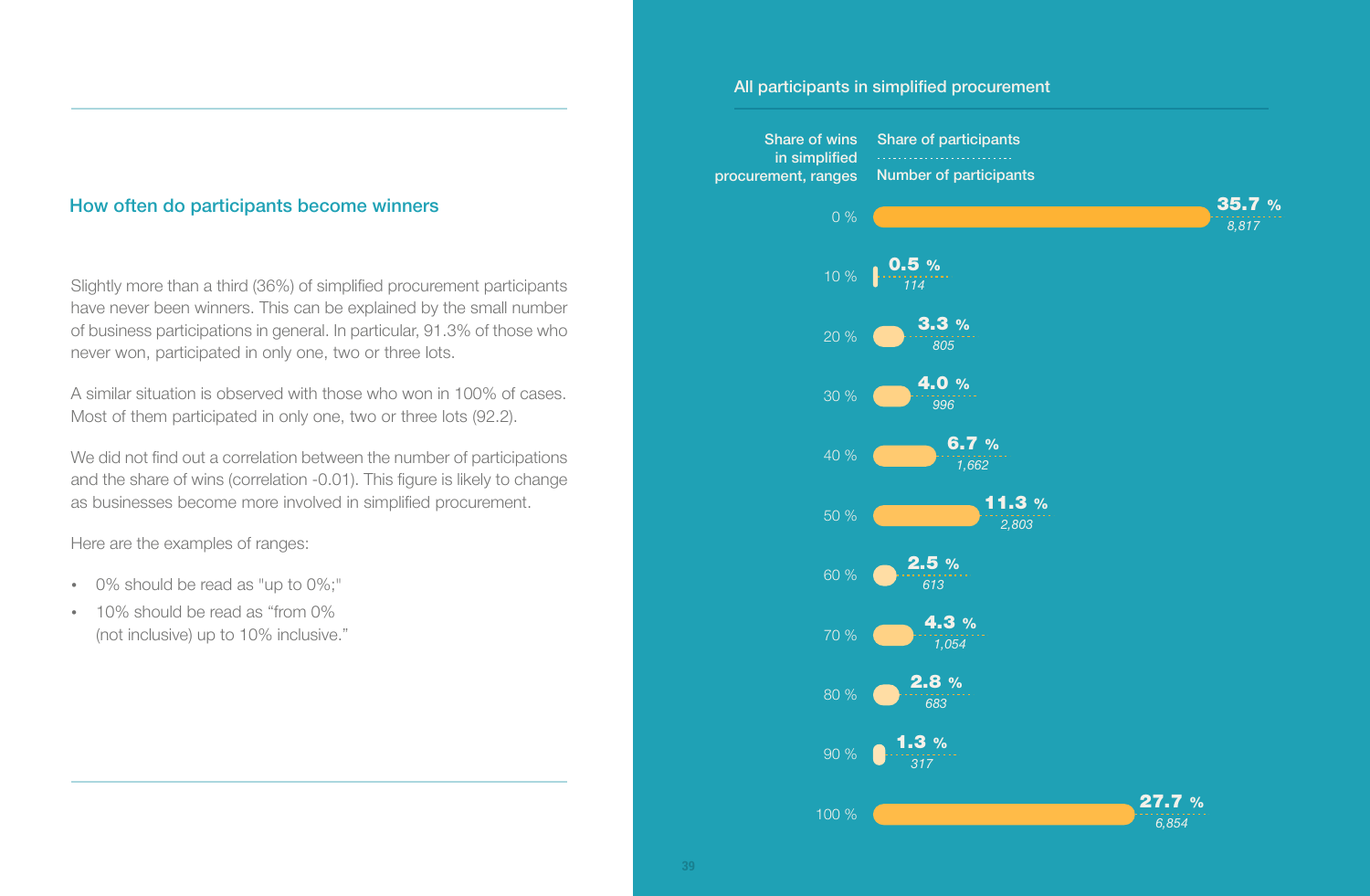We additionally analyzed only those participants who took part in simplified procurement ten or more times (2,661 participants, or 10.8%). 72% of them won 20-60% of all simplified tenders in which they participated.

If, by same principle, we analyze the participants who took part in simplified procurement 50 or 100 times, 85% of them have already won in 20-60% of all their simplified tenders.

Competition. If we compare successful open bidding and successful simplified procurement with two or more participants,<sup>28</sup> the latter will have slightly more competition (2.79 and 3.08 bidders per lot, respectively).

**Conclusion:** so far, it cannot be stated that the more businesses participate in simplified procurement, the more they will benefit. Perhaps the number of wins is more impacted by other factors.

These conclusions may change as more participants become more involved in simplified procurement.

Competition in simplified procurement with two or more bidders is slightly higher than in open bidding (2.79 and 3.08 bidders per lot, respectively).

#### Simplified procurement participants with 10 participations and more



<sup>28.</sup> In general, in all successful simplified tenders, regardless of the number of participants, the competition amounted to 2.03. For more information on why we compare it with simplified procurement with two or more participants, see the section "Simplified procurement with one participant"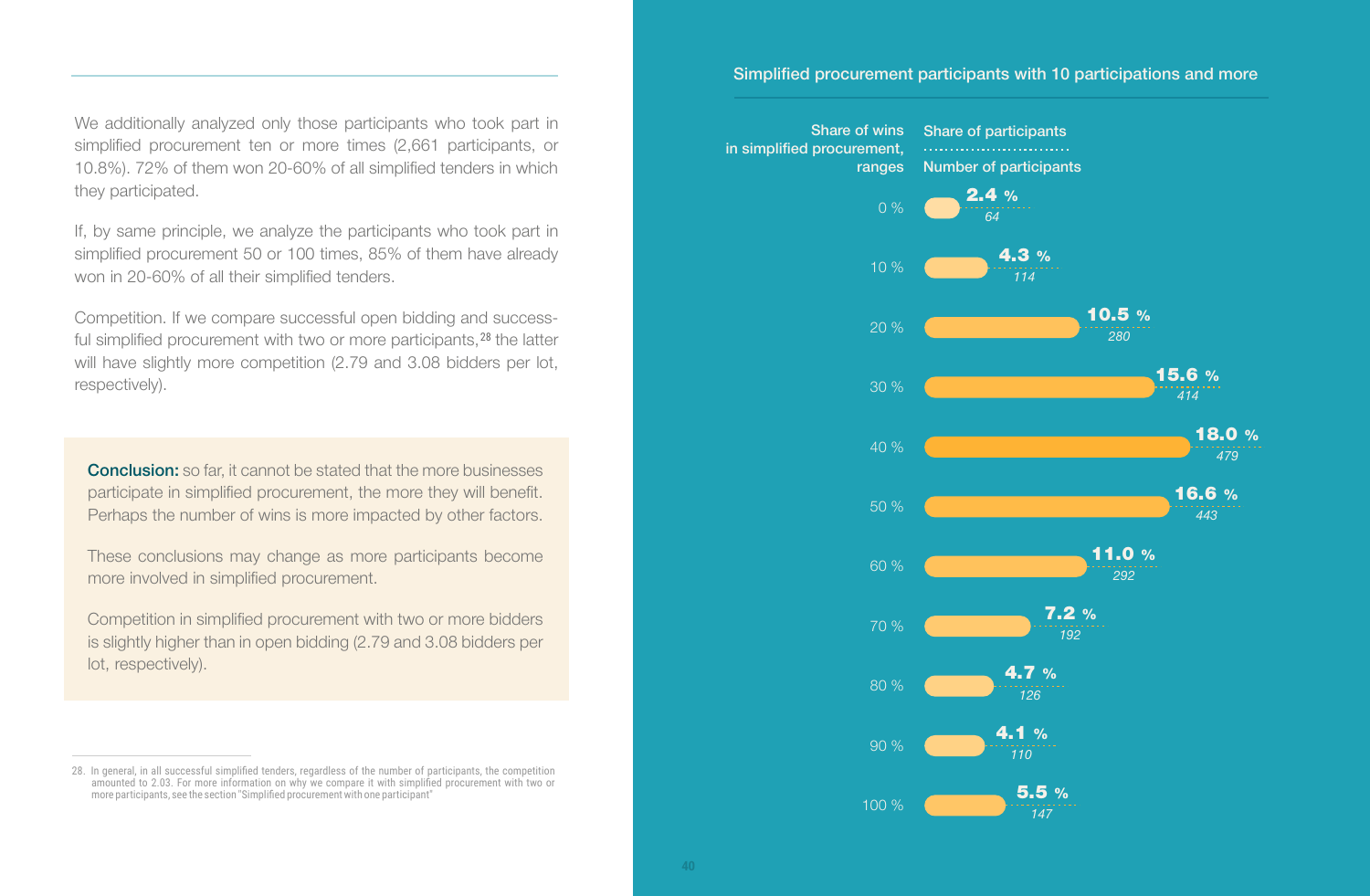#### PROCURING ENTITIES

#### How often procuring entities organized simplified purchases (in terms of successful ones)

The situation with procuring entities is similar to the one we observed with the participants. A large proportion of procuring entities (78%) that announced competitive procurement announced as well a simplified tender at least once in the first six months of its existence.

At the same time, the majority of such procuring entities (89%) had up to ten successful simplified tenders. The leader in terms of number for the first six months was municipal enterprise (ME) "Directorate for Capital Construction and Reconstruction 'Kyivbudrekonstruktsiya'," it conducted 731 successful simplified tenders. The next procuring entity in the ranking conducted only 340 simplified tenders.

Here are the examples of ranges:

- 10 should be read as "from 0 up to 10 inclusive;"
- \* 20 should be read as "from 10 (not inclusive) up to 20 inclusive."

**Conclusion:** Most procuring entities who use competitive tenders have little experience in simplified procurement (up to ten tenders in the first six months).

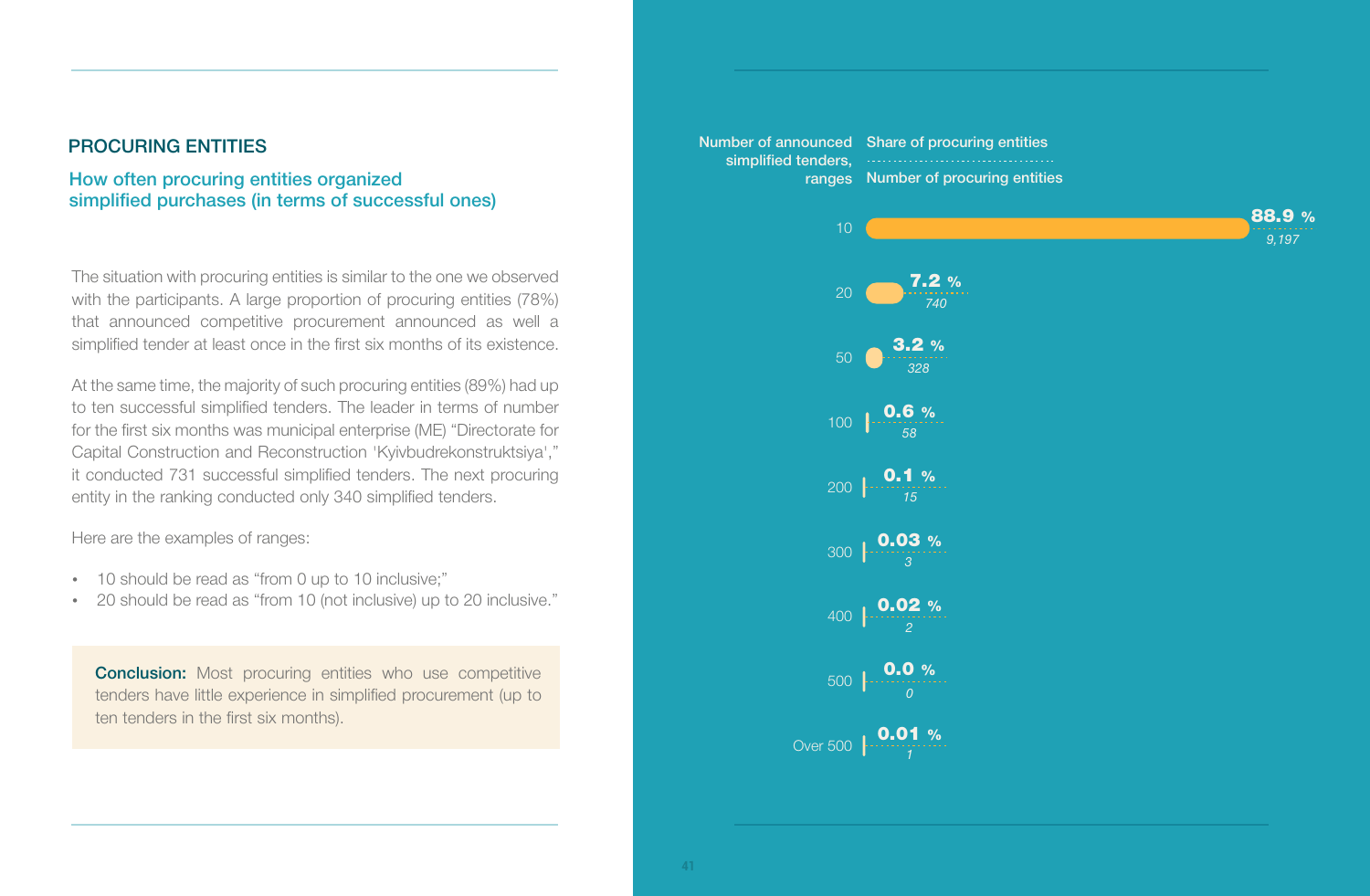#### Expected value in completed simplified tenders

72% of completed simplified tenders had an expected value of up to UAH 200,000. At the same time, in every third case (35%, or 19,136 lots), the expected value was also less than UAH 50,000. It is likely that, at least in some of these cases, procuring entities could legitimately sign a direct contract with the supplier and upload a report to Prozorro or conduct a pre-threshold tender.

For example, Cherniatyn College of Vinnytsia National Agrarian University purchased brake fluid for UAH 80, having spent 18 days on it. 29

The reasons for simplified procurement for such amounts should be further investigated, as some procuring entities mentioned during the survey and interview the duration of simplified tenders and their complexity. At the same time, a third of all lots could be omitted.

The explanations for this situation may be that before April 19, 2020, procuring entities managed to conduct separate tenders through direct contracts or prethreshold procurement, and therefore were forced to conduct the next tender of the same nomenclature through simplified procurement.



29. UA-2020-06-05-002285-b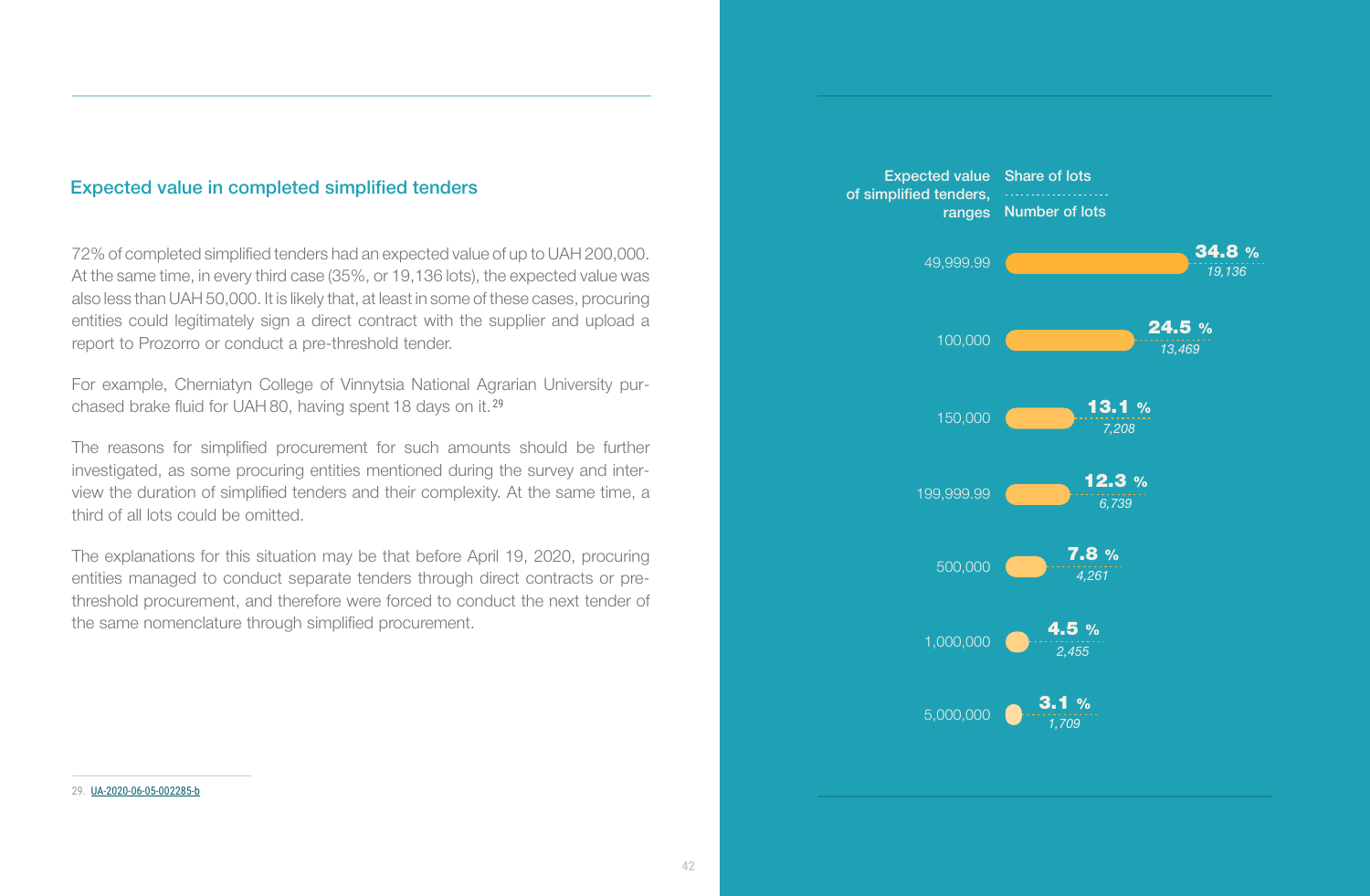to set a threshold of less than UAH 50,000 for pre-threshold procurement.<sup>30</sup> One of the explanations may be the decision of local authorities in certain regions However, it turned out that such tenders occurred in all regions of Ukraine. The largest number is in Kyiv oblast (and Kyiv) — 4,573, Dnipropetrovsk oblast — 2,273, Zaporizhia oblast — 1,150 and Chernihiv oblast — 1,040.

At the same time, simplified tenders with an expected value of less than UAH 50,000 were conducted by 40.3% of all procuring entities who conducted simplified tenders (4,166 out of 10,339).

Another explanation may be that not all customers are well aware of the requirements of the law for simplified procurement, and therefore announce them for amounts less than UAH 50,000. In addition, such lots could be part of a multilot tender with a total expected value of more than UAH 50,000.

Here are the examples of ranges:

- 49,999.99 should be read as "up to 49,999.99 inclusive;"
- 100,000 should be read as "from 49,999.99 (not inclusive) up to 100,000 inclusive;"

**Conclusion:** Legally, part of the simplified tenders could not take place at all, as their expected value was less than UAH 50,000. The reasons for this need further study.

Half of all simplified tenders had an expected value in the range of UAH 50- 200,000.

#### 30. For example, the Mariupol City Council made it obligatory to use the Prozorro system in tenders with expected cost of UAH 3,000 or more

#### Procuring entities that conducted only pre-threshold tenders (successful lots)

We assume that simplified procurement will help to implement at least some control over those procuring entities that previously conducted tenders only for amounts less than UAH 200,000. Under such procurement we mean tenders through e-catalog, pre-threshold tenders, simplified procurement, and reports on the procurement contract.<sup>31</sup>

Such procuring entities for the period of January 1, 2019, to September 20, 2020 (1 year and 9 months) turned out to be half of all procuring entities in Prozorro who had conducted tenders.

Tenders for less than UAH 200,000 cannot be the subject of a complaint to the AMCU Board or monitoring by the State Audit Office. These tenders can be controlled only by either the Accounting Chamber of Ukraine or the State Audit Office through audits and inspections. That is, only those types of control are envisaged, which will mainly be carried out after the implementation of the contract. In addition, they occur infrequently.

As a result, the introduction of simplified procurement has hardly helped to cope with this task. Simplified procurement in the first half of the year was organized by only 10% of all procuring entities, that previously had conducted only pre-threshold tenders. At the same time, it is possible that this figure will increase over time.



31. As defined by the order No 10 of the SOE "Prozorro," of March 19, 2019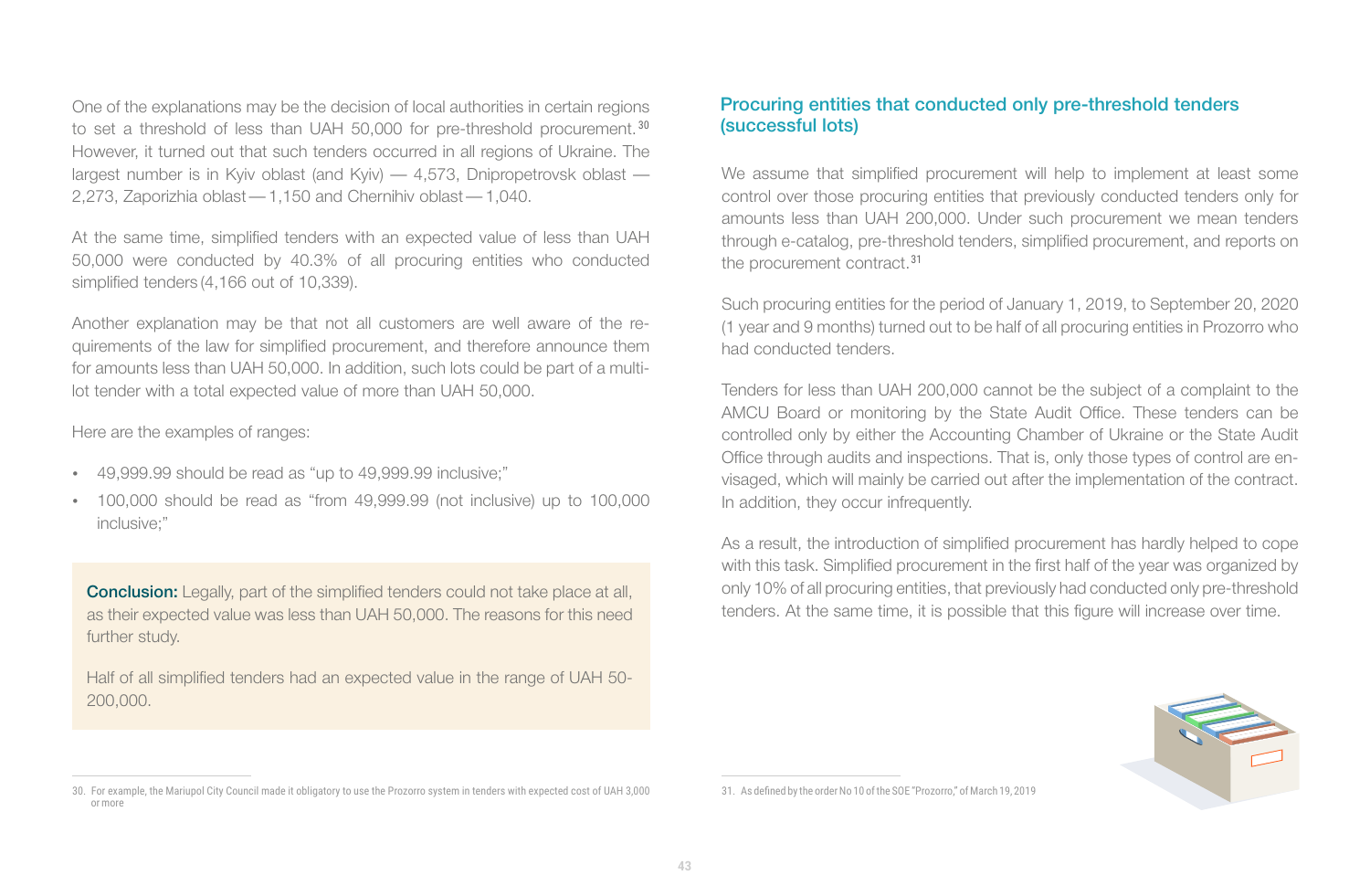

Procuring entities that conducted only pre-threshold tenders

Procuring entities that have conducted at least one simplified tender

**Conclusion:** If it is decided to introduce any kind of control of simplified procurement (monitoring or review of complaints), it is unlikely to significantly increase control over the actions of "only pre-threshold procuring entities."

#### Duration of simplified procurement

Both in the interviews and in the survey, some procuring entities indicated that after the introduction of simplified procurement, the time between the need and its satisfaction increased compared to pre-threshold procurement. In addition, they sometimes noted that simplified procurement could be closer in duration to open bidding. According to some respondents, this undermines the very idea of simplified procurement as "simpler and faster."

*Simplified procurement takes almost as long as competitive procedures (slightly less).* 32

*They are not much different from open bidding. The period of concluding the contract is the same as in open bidding, but it is impossible to extend the period of consideration of bids up to 20 working days. At heavy workload it is essential. Therefore, it is better to conduct procedures by open bidding.* 33

We compared the duration of simplified procurement (from April 20 to September 20, 2020) with open bidding for the same period. As a result, simplified procurement took on average 17 days fewer than open bidding. The above opinion of individual procuring entities can be explained by the fact that simplified tenders take too long only with some of them, which does not greatly affect the overall statistics. For example, due to the fact that there are different interpretations of the correctness of period calculations, certain procuring entities may allocate the maximum number of days for all stages of simplified procurement to make sure they abode by the deadlines defined by law.

The duration of the procurement is calculated in calendar days as the difference between the date of signing the contract and the date of publication of the announcement.





It should be taken into account that we represent average values. That is, the duration of simplified procurement for certain procuring entities could be both longer and shorter. For example, the duration of the two fastest simplified tenders

<sup>32.</sup> Quote from one of the respondents (procuring entities) from the online survey

<sup>33.</sup> Quote from one of the respondents (procuring entities) from the online survey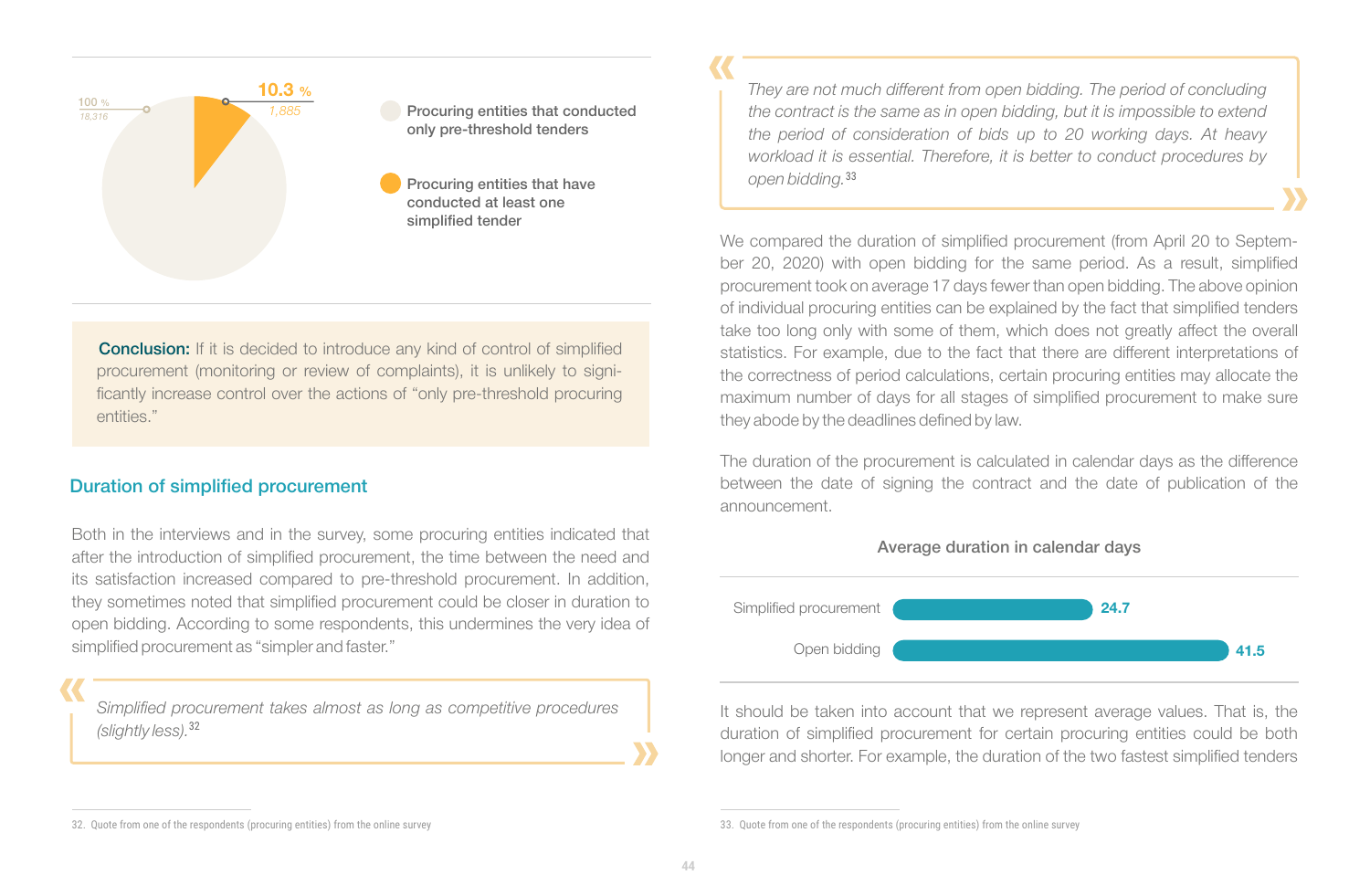comprised 8.4 calendar days.<sup>34</sup> Within the first one, a municipal enterprise purchased services for the transportation of household waste, and within the second one, another municipal enterprise purchased services for the inspection of the technical and operational condition of medical equipment and machinery.<sup>35, 36</sup>

At the same time, the longest simplified tender turned out to be the purchase of electricity by the Transcarpathian Regional Laboratory Center of the Ministry of Healthcare of Ukraine.<sup>37</sup> It lasted 118.5 calendar days, the signing of the contract took 103 out of the total number (which violates the Law on the need to sign the contract within 20 days).

Our data show that only half of all simplified tenders (52%) lasted up to 25 days inclusive. Other tenders could indeed approach the duration of open bidding. For example, almost one in four simplified tenders (24%) lasted more than 30 days.

Here are the examples of ranges:

- 10 should be read as "10 inclusive;"
- 15 should be read as "from 10 (not inclusive) up to 15 inclusive."

**Conclusion:** simplified procurement took on average 17 days fewer than open bidding.

The problem of long duration of simplified procurement is quite viable. Approximately one in four simplified tenders lasted more than 30 days.

### of simplified procurement

Duration Share of simplified tendersin calendar days, ranges Number of simplified tenders



<sup>34.</sup> Both tenders had only one participant. In tenders with two or more participants, the longer duration was 10.1 days

<sup>35.</sup> UA-2020-07-29-006265-c

<sup>36.</sup> UA-2020-08-12-002843-b

<sup>37.</sup> UA-2020-04-29-000322-c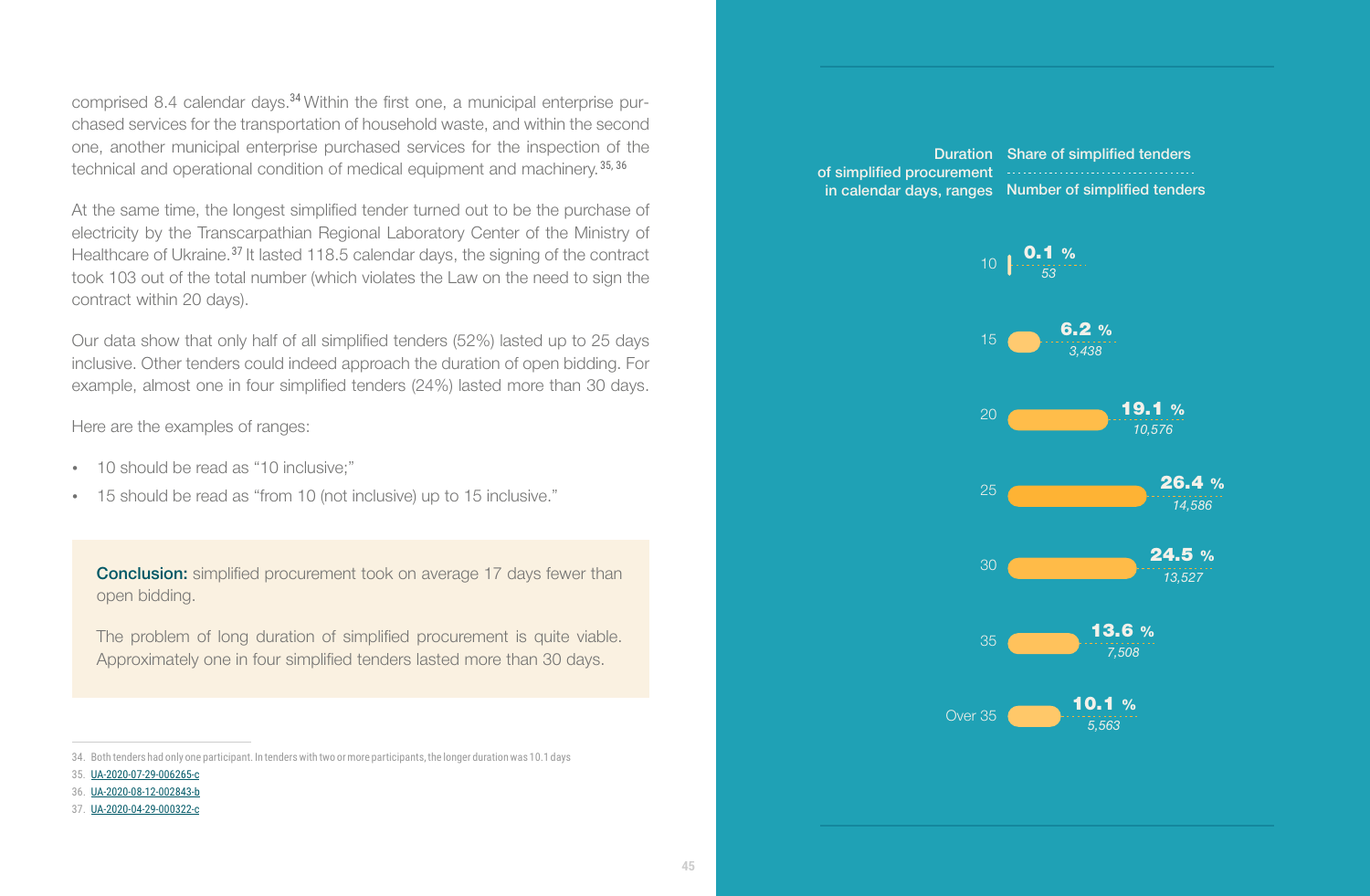#### Duration of individual stages of simplified tenders

As some respondents indicated the need to make simplified procurement faster, we decided to analyze the duration of their individual stages and find out precisely where tenders are "delayed." It also helped to understand whether procuring entities violate the deadlines set by law.

Clarification stage. According to the Law, the length of the clarification period cannot be less than three working days. Prozorro will not allow to establish a shorter period. Only in a third of all tenders this period lasted exactly three working days. In most (60%) of them, the clarification stage covered four working days. An explanation for this may be that Prozorro has adjusted the periods of tenders to the Civil Code of Ukraine.<sup>38</sup> And now the period begins from the day after the particular event (for example, the publication of a simplified tender announcement).

In general, procuring entities tried to set a minimum time limit for clarification.

Here are the examples of ranges:

- 3 should be read as "up to 3 inclusive;"
- џ 4 should be read as "from 3 (not inclusive) up to 4 inclusive;"



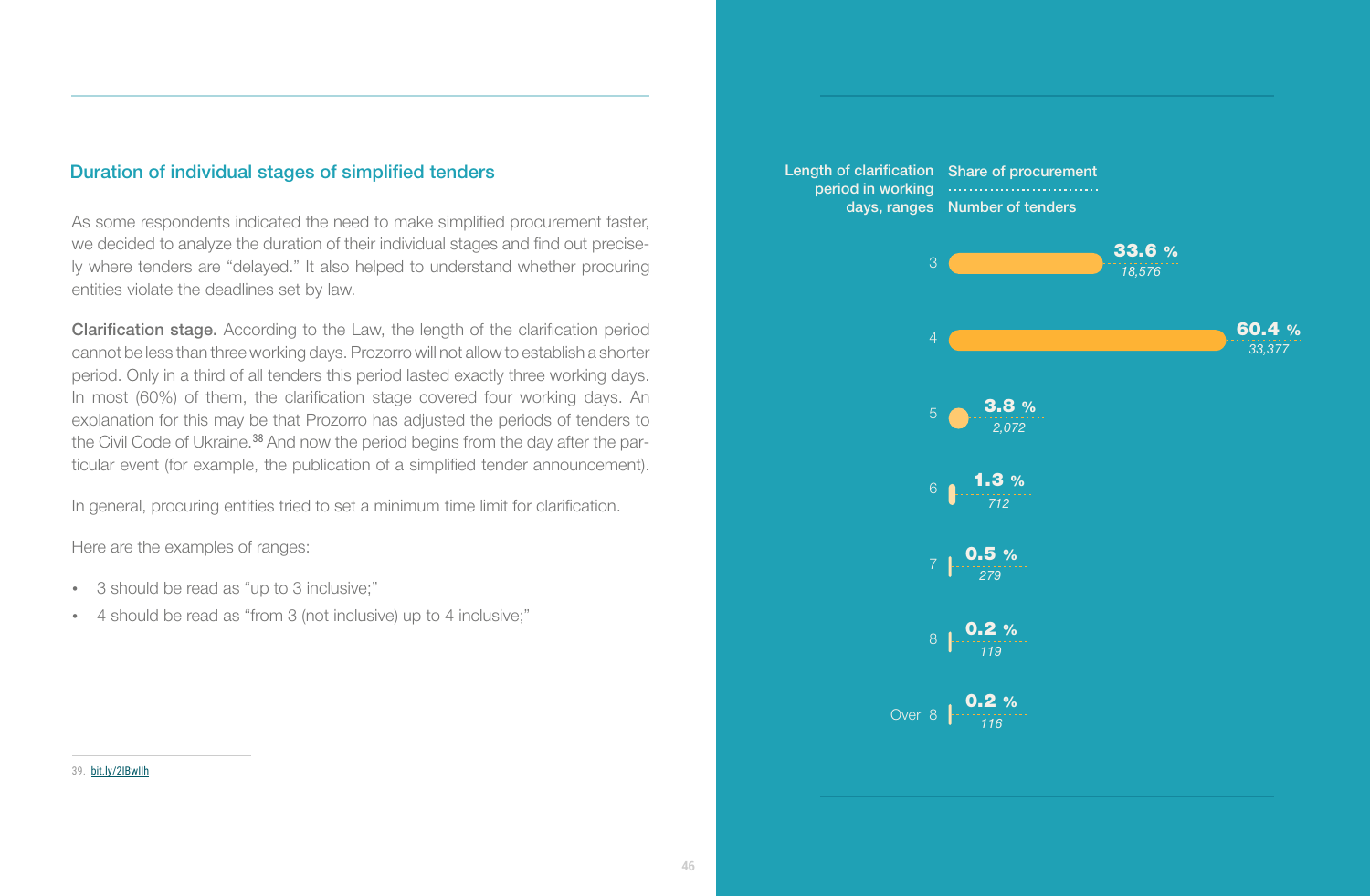Pending submission of bids. In almost all simplified tenders, procuring entities did not wait long and started the bid submission stage within one day after the clarification stage was completed. However, sometimes procuring entities added a few more working days of a "break." It is possible that they set this period at the stage of procurement planning as days on which it will be necessary to extend the clarification stage in case of changes to the announcement. One in ten simplified tenders had one or more "break" days.



Number of working days Share of procurementbetween stages of clarification and submission of bids, ranges Number of tenders

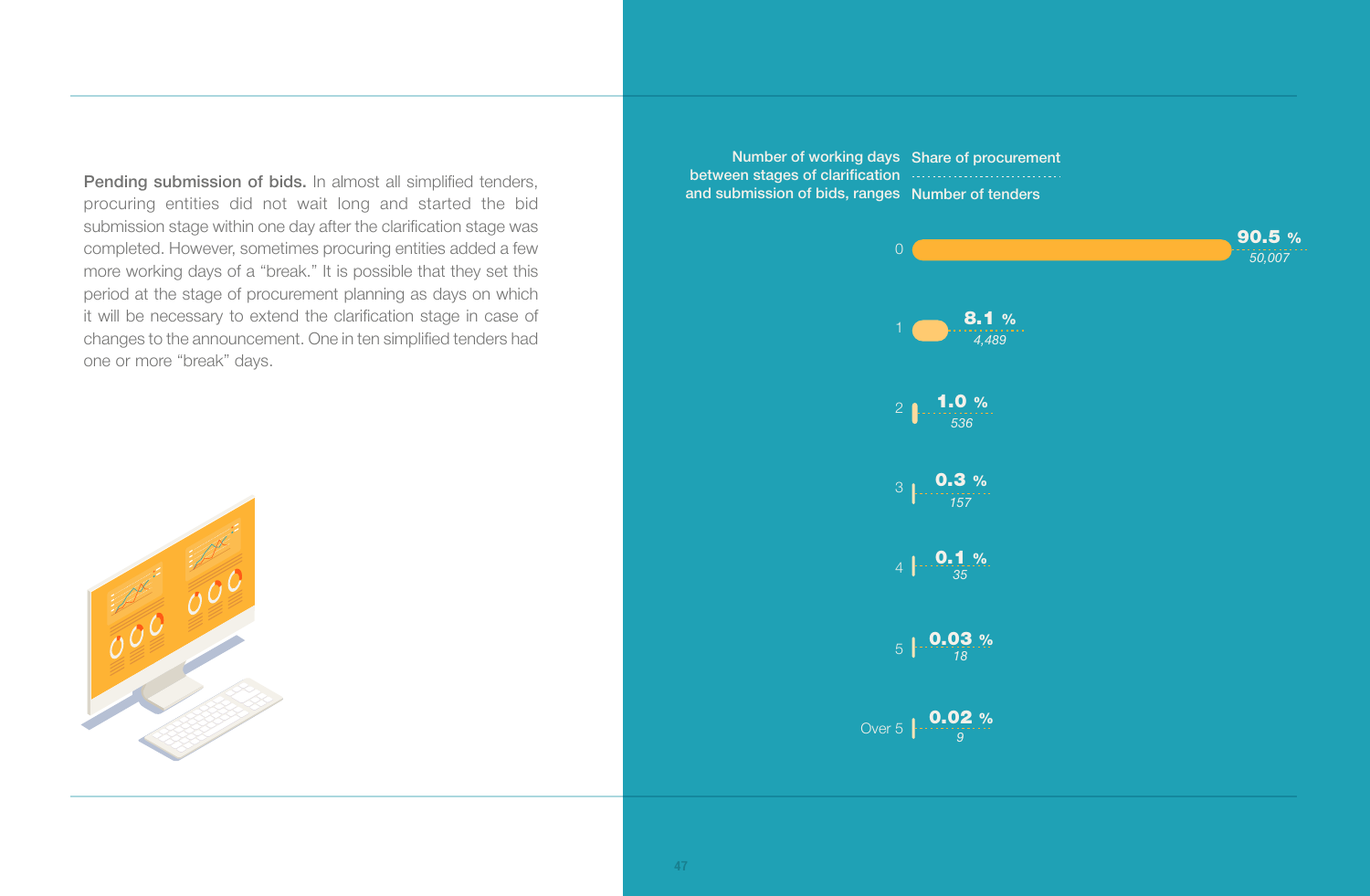Submission of bids. In 11 cases, the bidding period lasted only one working day. At the same time in all of them, the clarification stage covered four working days (five altogether). The period of clarification and the period of bid submission, based on the official explanation of the Ministry of Economic Development, must together last at least six working days.<sup>39, 40</sup>

It is controversial whether these cases should be considered a violation, as the Law can be interpreted differently. For example, procuring entities have different options for how to calculate this total period correctly: three working days for clarification and three working days for submission of bids, or three and two working days, respectively, or three and five working days, and so on.

However, Prozorro allowed (or allows) to fit this period in five working days, while the Ministry of Economic Development in its explanations indicates six working days.

Note that procuring entities were more adjustable in establishing the duration of the bid submission stage compared to the clarification stage. A possible explanation for this may be the vagueness and ambiguity of the interpretation of the requirements of the Law to the duration of this stage.

In 65% of all tenders, participants had up to three business days to submit bids.

Length of the bid Share of procurementsubmission period in working days, ranges Number of tenders



39. bit.ly/2IwCNWi

40. Art. 10, part 1, clause 2 of the Law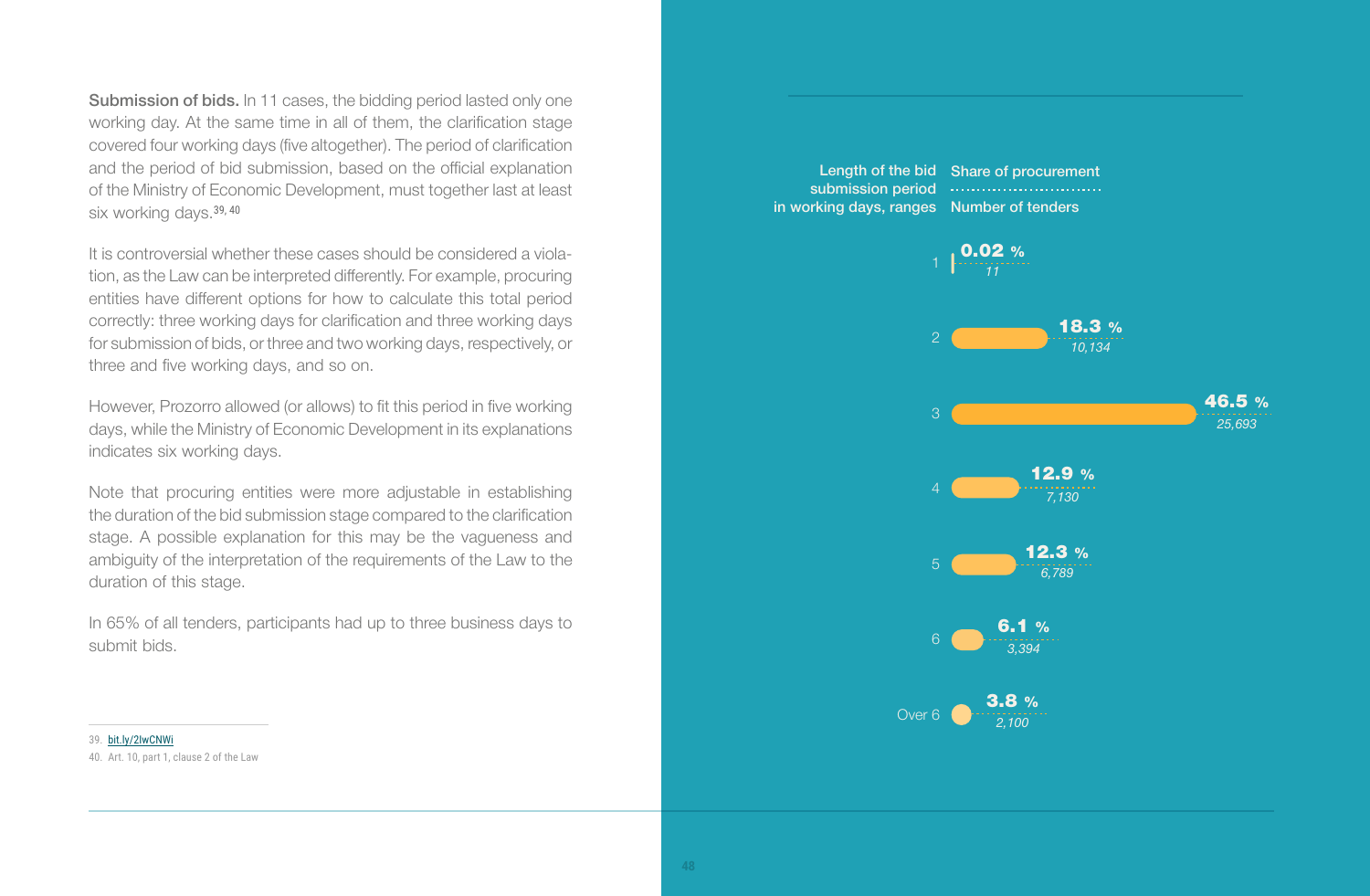The expectation of the auction in most cases was minimal. In almost 60% of tenders, there was either no auction (due to the presence of only one participant) or it was scheduled immediately after the completion of the bid submission stage. In another 40% of cases, procuring entities waited one working day, and only occasionally two working days.

Number of working days between Share of procurement the bid submission stage and the start of the auction, ranges Number of tenders



Auction. In half of the cases there was no auction (duration 0 minutes in the infographic). Almost every fourth auction lasted from 21 to 22 minutes (23%). Almost 42% of the auctions lasted from 21 to 35 minutes).

However, in some cases they lasted more than four hours (110 auctions).



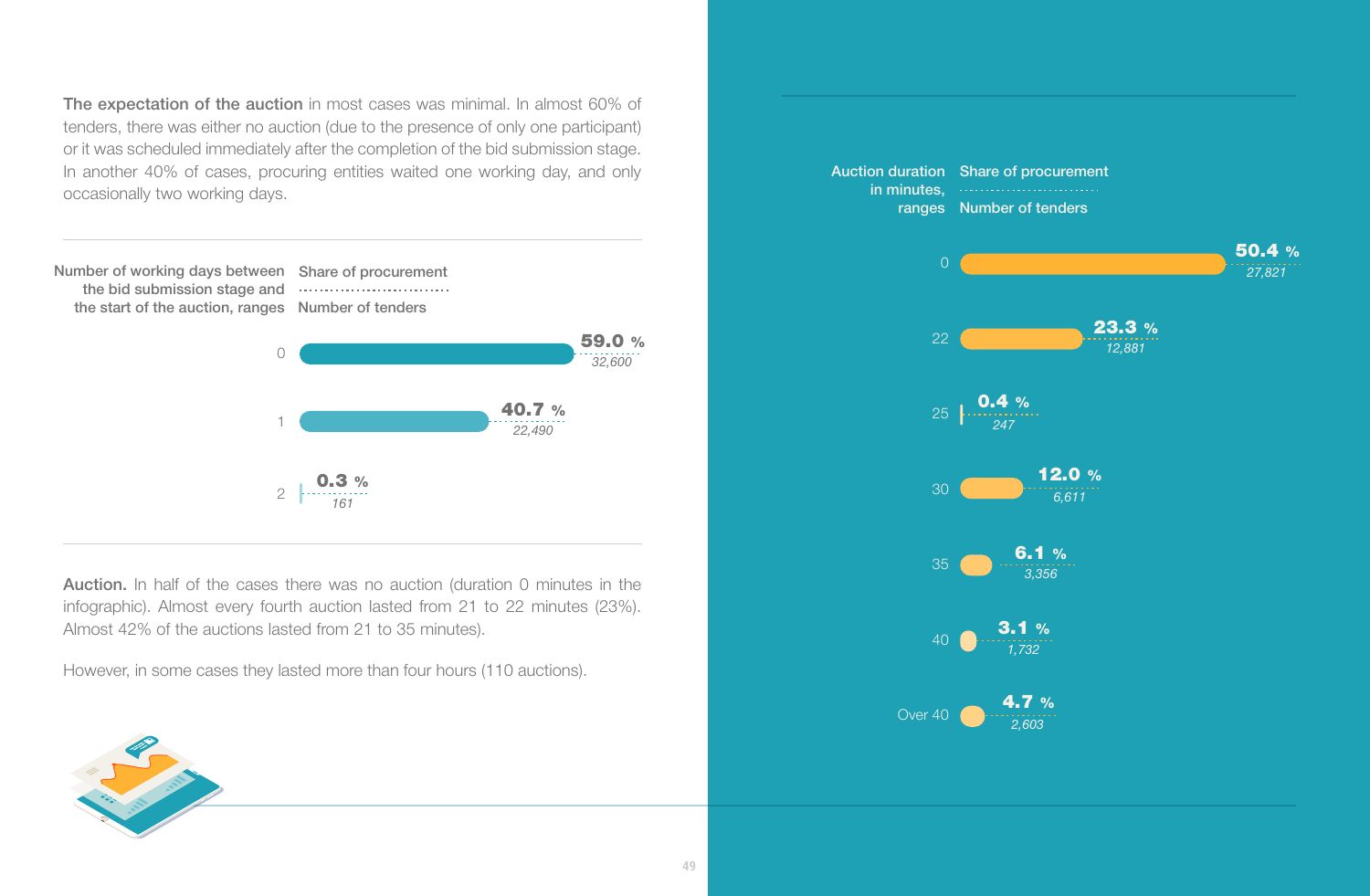Expectation of the award stage. The award stage began almost always immediately after the end of the auction: from 0 to 5 minutes in 98% of cases. We do not provide a separate infographic about it.

Consideration of bids. Qualification of participants according to the Law must last no more than five working days. Regardless of the number of participants, in 94% of cases the entire stage of bid consideration lasted up to five working days inclusive.

If we analyze simplified tenders with only one participant, then in 99% of cases participants also had time to consider bids up to five working days inclusive. According to the new approaches to calculating the duration of the stages (in concordance with the Civil Code of Ukraine), 185 cases of bid consideration, which lasted seven working days or more, can be considered a violation.

10 Over 10 44.5 % 20.7 % 13.6 % 9.8 % 5.7 % 4.6 % 1.2 % *24,561 11,426 7,511 5,387 3,168 2,531 667* Duration of clarification Share of procurementstage in working days, ranges Number of tenders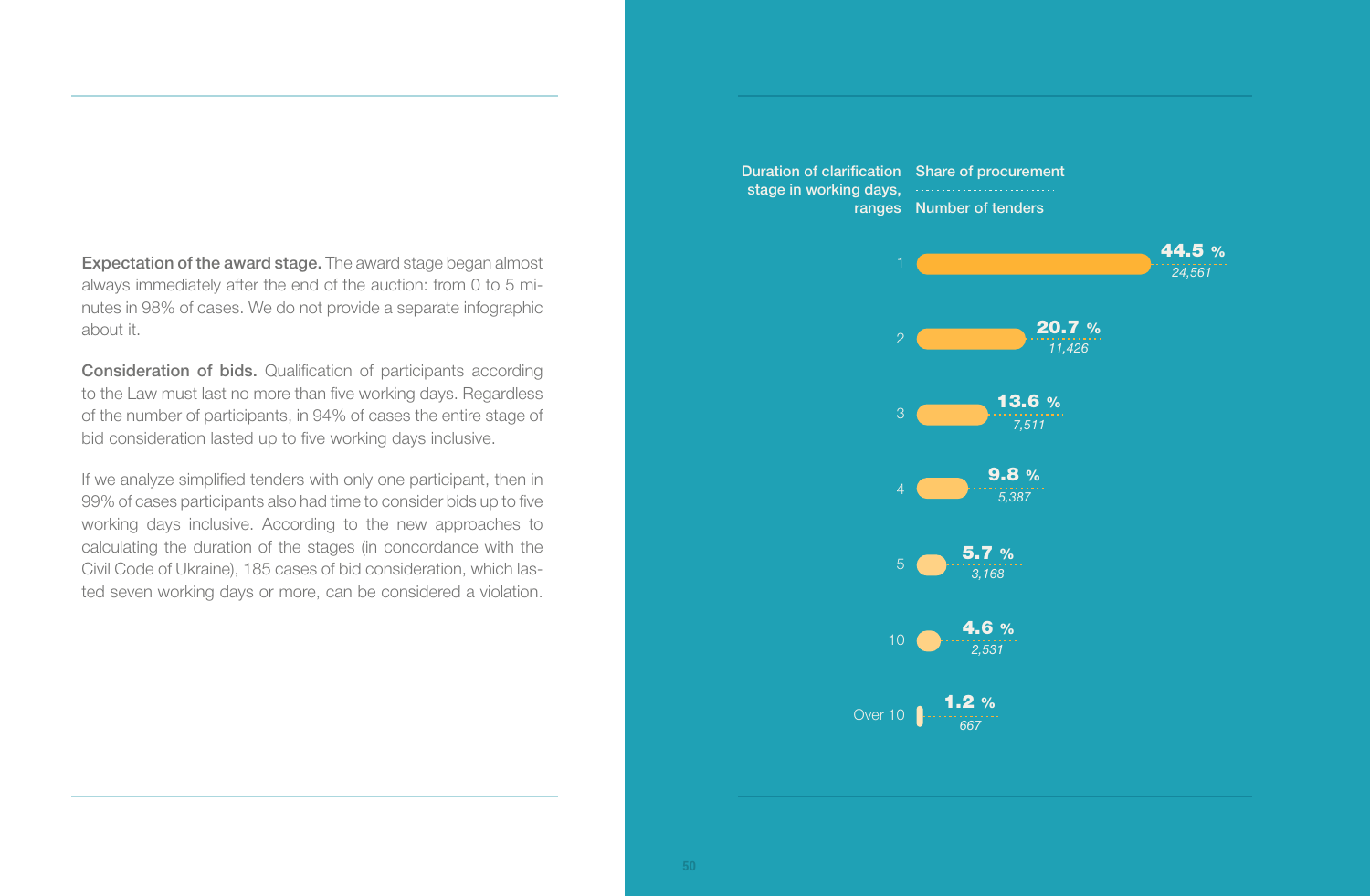Signing of agreement. Although, according to the explanation of the Ministry of Economic Development, procuring entities can sign the contract immediately after the award, the majority waited a few more days.<sup>41</sup> Within one day after the award, the contract was signed in only 169 tenders. In half of the cases (50.5%) procuring entities waited up to 10 days (inclusive). The other half on the contrary — from 10 days and more. It is possible that this situation is due to the requirement of the Law to conclude a procurement contract not earlier than 10 days from the date of the award to ensure the possibility of contesting (even taking into account that contesting in simplified tenders is not possible).

In another 450 tenders, procuring entities violated the law and signed the contract later than in 21 days.

9.99 21 Over 21 4.6 % 17.5 % 27.6 % 34.0 % 14.7 % 0.8 %  $0.9%$ *485 2,537 9,642 15,253 18,766 8,118 450* Duration Share of procurementof the contract signing period **CONCO** in calendar days, ranges Number of tenders

41. bit.ly/2IwCNWi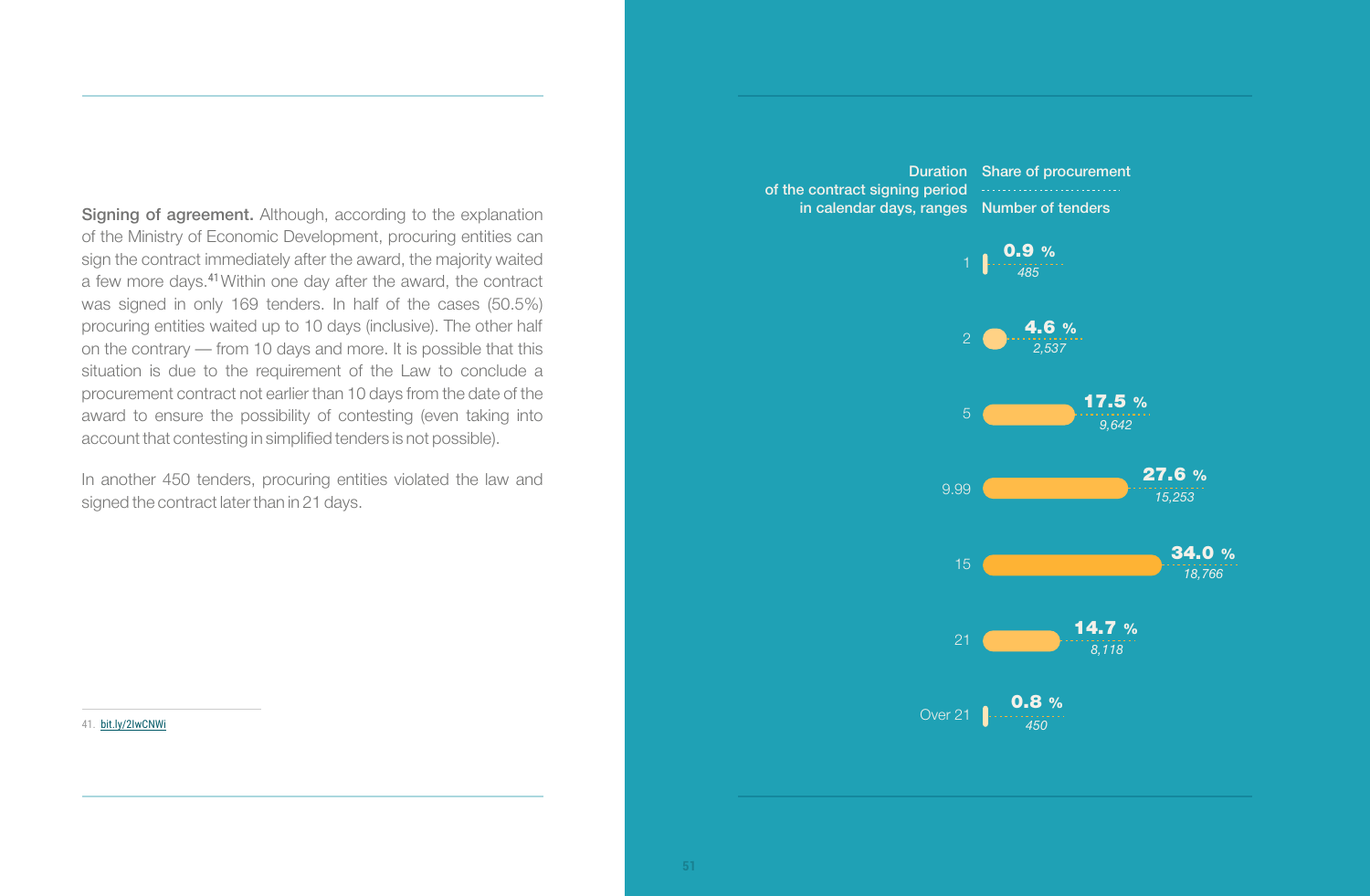

Procurement duration in total. In general, simplified tenders took on average 2.5 weeks in working days. 3.5 weeks in calendar days.

The biggest chunk of time in the simplified procurement took the signing of the contract — almost 10 days. This confirms the opinion of some procuring entities that took part in our survey that this stage should be shortened so that the contract can be signed immediately after the publication of the notice of intent to sign the contract.

In second place in terms of duration are the stages of clarification and bid submission. This also correlates with the desire of individual procuring entities in the survey to shorten these stages as well.

**Conclusion:** in most cases, procuring entities tried to shorten the stages of simplified procurement. The most time was spent on signing the contract (on average 10 calendar days).

When individual procuring entities claim that a simplified tender is not fast enough, the situation can be partly explained by the weekends, which on average prolong the entire tender by seven days. In addition, the peculiarities of the period calculation (according to the Civil Code of Ukraine) can sometimes extend the stages of simplified procurement for one working day.

Cases of simplified procurement in 8-9 days are possible, although very rare.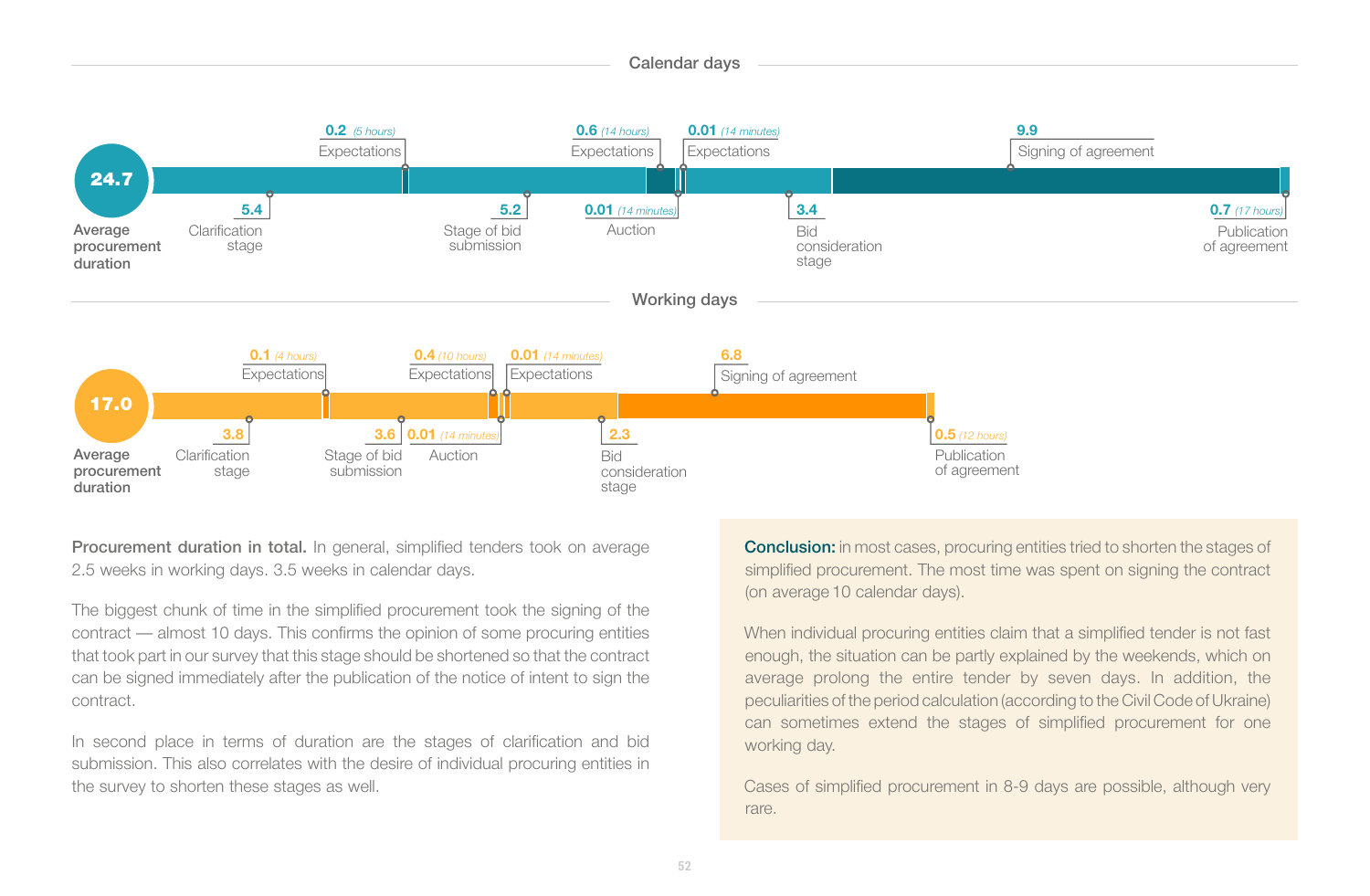

#### Unsuccessful simplified tenders due to insufficient number of participants

In the interviews and surveys, individual procuring entities mentioned the problem of a small number of participants in simplified tenders.

Although there were fewer unsuccessful lots due to the insufficient number of participants in simplified tenders than in open bidding, this problem occurred in every fourth announced lot.<sup>42</sup> In addition, at least once every second procuring entity had an insufficient number of participants in the simplified tender (50.6%, or 5,235).<sup>43</sup>

Based on the same data, it can be stated that the probability of successful simplified procurement is slightly higher compared to open bidding.

42. Insufficient number of participants for simplified procurement is 0 participant. For open procedure - 0 and 1 participant. 43. During the same period, 71.4% of all open bidding buyers faced this problem

Some procuring entities claimed that few participants take part in simplified tenders due to the low expected cost. After testing this hypothesis, we found out that such an explanation is likely to be close to be true.

Lots with an expected value of up to UAH 50,000 account for more than half of all unsuccessful tenders due to the lack of participants. An explanation for this may be that the low expected cost and the problems that businesses mentioned during the survey do significantly reduce the interest of participants in this segment of simplified procurement.

In some cases, it may be a multi-lot tender, where individual lots have an expected value of less than UAH 50,000, but the entire tender meets the established thresholds. However, we found out that there were not many multi-lot simplified tenders among all unsuccessful simplified ones (1,958, or 9.5%) to explain such a concentration of unsuccessful lots in this price range.

Here are the examples of ranges:

- 10,000 should be read as "up to 10,000 inclusive;"
- 49,999.99 should be read as "from 10,000 (not inclusive) up to 49,999.99 inclusive."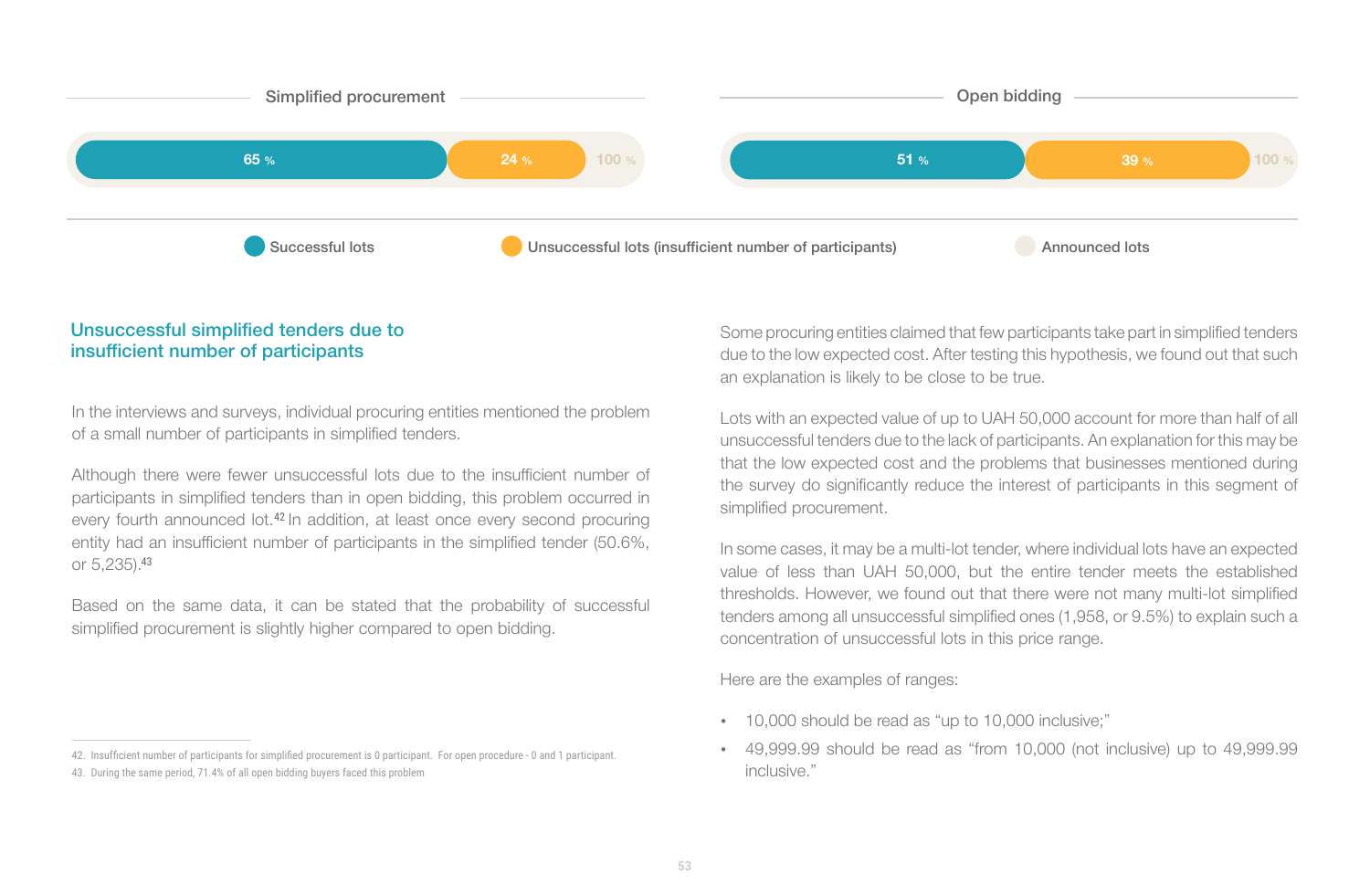

Proportion of unsuccessful tenders (absence of participants) depending on the expected value range

In the range of up to UAH 50,000, not only the largest number of unsuccessful simplified tenders is concentrated (due to the lack of participants). In general, the lower the expected cost, the more likely it was that participants would be absent.

Here are the examples of ranges:

- 10,000 should be read as "up to 10,000 inclusive;"
- 49,999.99 should be read as "from 10,000 (not inclusive) up to 49,999.99 inclusive."

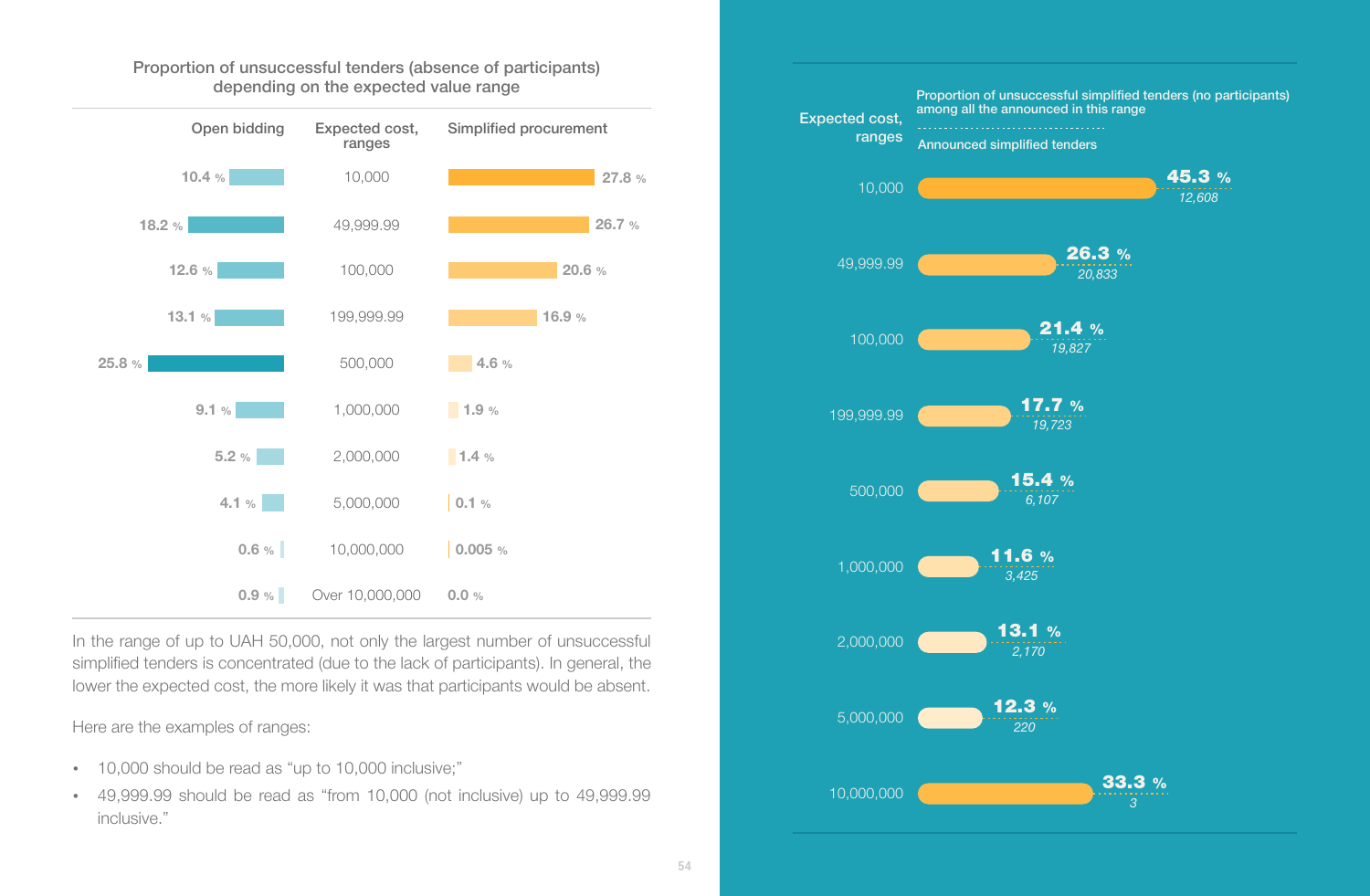Interestingly, simplified procurement and open bidding also have common features in which CPV codes unsuccessful procurement is concentrated the most (share of total). Such codes for both types of procurement include in particular:

- џ 45000000-7 Construction work and maintenance
- џ 44000000-0 Constructions and construction materials
- 33000000-0 Medical equipment and pharmaceuticals
- 39000000-2 Furniture and household appliances
- 50000000-5 Repair and technical maintenance services

**Conclusion:** the probability that no participant will take part in the simplified procurement is lower compared to open bidding. Probably, it can be also explained by the fact that the auction will take place even with one bid.

Evidence suggests that fewer participants take part simplified tenders with a lower expected cost and that procurement is more likely to fail. At the same time, a half of all such unsuccessful tenders had an expected value of less than UAH 50,000. That is, the procuring entity had to conduct a pre-threshold tender instead or conclude a direct contract or conduct a tender through e-catalogs.

#### Simplified procurement with one participant

One of the features of simplified procurement compared to open bidding is that the procurement will take place even with one participant. In this case, the system will skip the auction stage and immediately proceed to the bid consideration stage.

Simplified tenders with one participant turned out to be a much more important component of simplified procurement than we had expected. They accounted for a half of both the expected cost and quantity. Almost 3/4 of all procuring entities conducted at least one successful tender with one participant. Moreover, 66% of all suppliers in simplified procurement concluded at least one contract precisely due to simplified procurement with one participant.



<sup>45.</sup> Business with at least one participation in simplified procurement 44. Procuring entities with at least one announced simplified procurement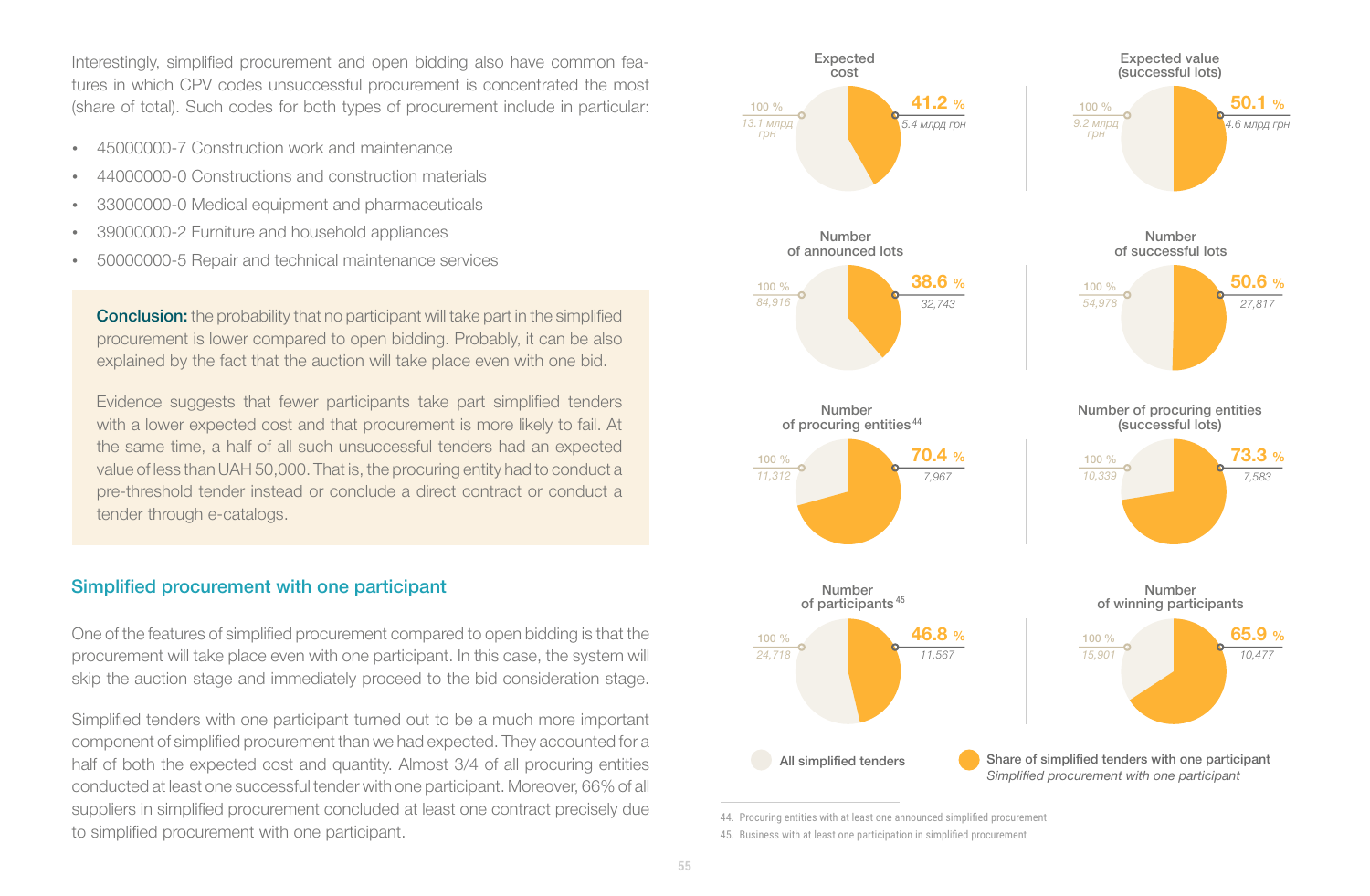It is important to understand the reasons for the lack of competition in half of all simplified tenders (where there was only one participant). Successful simplified procurement actually ceases to be competitive and instead becomes "complicated by direct contracts."

In addition, in successful simplified procurement with one participant there is no auction stage. Therefore, the contract with the participant is signed at the price they offered as the initial bid. This can nullify the economic feasibility of such tenders, as the procuring entity's costs for their implementation may be incomparable with the savings at least due to this factor. It should be borne in mind that individual procuring entities may even slightly overestimate the expected tender cost to make it more cost-effective for participants and increase competition.

This may indicate, for example, that participants are uninterested in such tenders due to potentially low profits or that the demand in a particular market may significantly outweigh the supply.

In the worst-case scenario, this situation may indicate that individual procuring entities outline requirements in such a way that only favorable participants can participate in the tender. At the same time, procuring entities may not only not consider the equivalents of goods (in simplified procurement, the law allows it), but also envisage other discriminatory conditions.

It can be assumed that most likely there was no collusion in those cases when simplified tenders with one participant failed. That is, the procuring entity for some reason disqualified the participant or canceled the procurement due to lack of funding. These were 14.8% of all simplified tenders with one participant.

It can also be assumed that simplified procurement with one participant was systematic in only 6% of procuring entities, those were the only ones with 10 or more such successful tenders. The expected value was UAH 2.6 bln, or 28.3% of all announced simplified ones. Moreover, on average, successful simplified tenders with one participant accounted for 88% of all their successful simplified tenders. That is, not only did they have more than 10 simplified tenders, but only one participant regularly took part in them.

The leader in terms of number for the first six months was municipal enterprise (ME) "Directorate for Capital Construction and Reconstruction 'Kyivbudrekonstruktsiya'," it conducted 730<sup>46</sup> successful simplified tenders. In total, this procuring entity conducted 731 successful simplified tenders of works for the installation of sport-/playgrounds. At the same time, the second procuring entity according to this indicator conducted only 322<sup>47</sup> such tenders.

In almost all simplified tenders with one participant of Kyivbudrekonstruktsiya, the winners were three suppliers, each being a manufacturer of sport-/playgrounds (or part of a group of companies). The announcements of the simplified procurement were identical in all cases, and only the technical tasks changed depending on the types of sport- or playgrounds.

According to the simplified procurement announcement, participant had to provide more than 40 different documents, certificates and letters. In fact, the qualification requirements for participants duplicated the qualification requirements of Article 16 of the Law (employees, material and technical base, similar contract, financial capacity, etc.). The item of all these tenders was the installation of a sport- /playground, which is not a complex construction that requires special machinery, equipment and highly qualified workers. In our opinion, some of these requirements were excessive (not only for simplified procurement, but also for open bidding). It can be assumed that they "scared off" potential participants.<sup>48</sup>

<sup>47.</sup> And 45% of all the announced tenders.

<sup>48.</sup> ME "Management Company for Housing Maintenance of Darnytskyi District of Kyiv"

<sup>49.</sup> Procurement analysis was prepared by Yaroslav Pylypenko, Public Procurement Specialist, Transparency International Ukraine Innovative Projects Program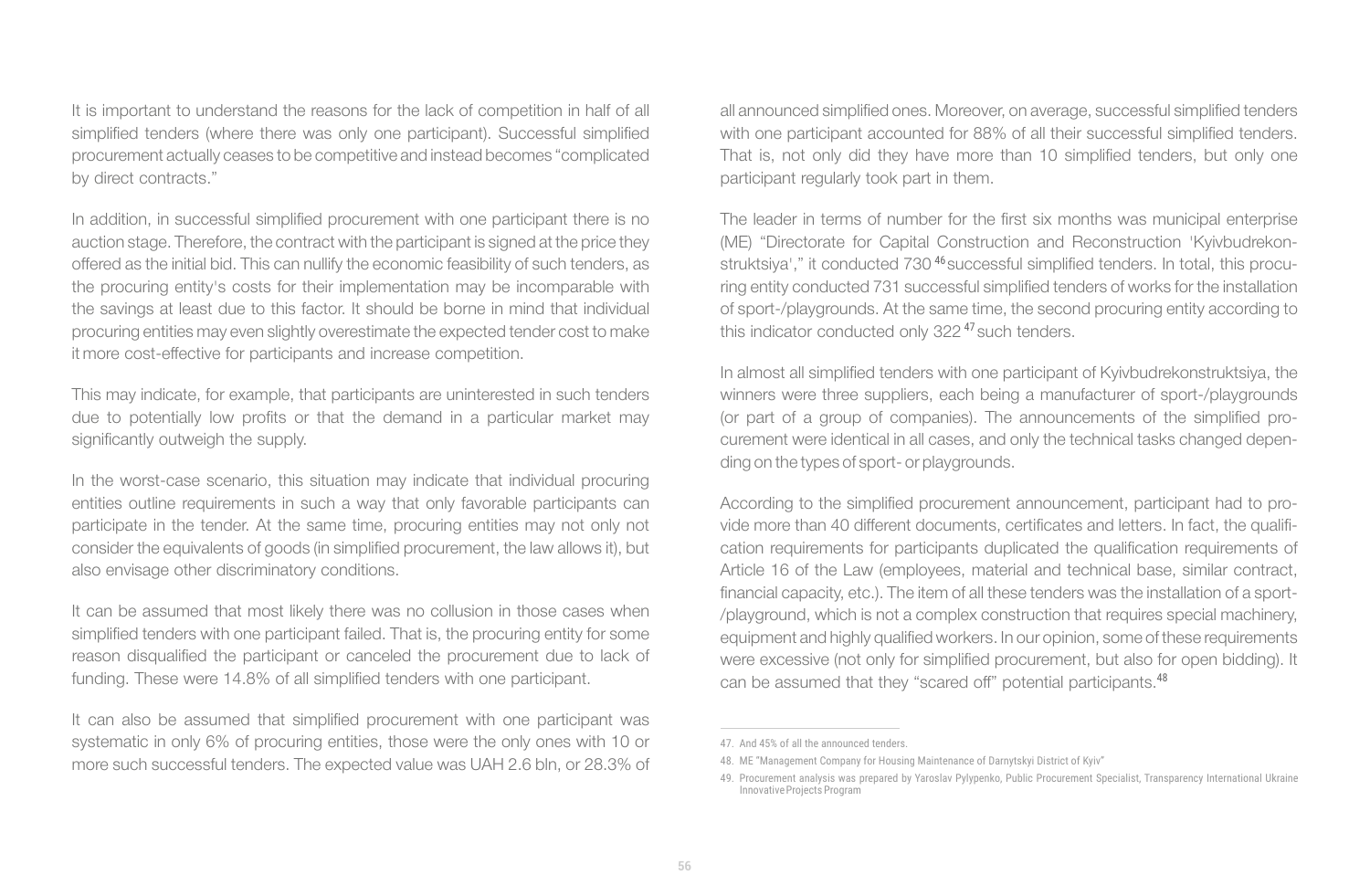The largest number of successful simplified procurement with one participant was in Kyiv region (26.3%). Therefore, it is unlikely that this situation can be explained by the small number of potential performers, although the risk still remains.

According to the classifier code, the highest number of successful simplified tenders with one participant was in the procurement of construction works and repairs.<sup>49</sup> In general, every sixth successful simplified procurement was a procurement of construction works and repairs with one participant (16%).

It can be assumed that this situation is due to the small number of participants who could perform these types of works. However, during the period under study, only in simplified procurement, 4,651 suppliers signed contracts for works under this code. A total of 7,143 enterprises participated in the tenders.

According to the classifier code, the highest number of successful simplified tenders with one participant was in the procurement of services.

Classifier code by second character<br>Number of successful simplified tenders Share of simplified tenders with one participant 65 Municipal services

92 %



50. Research and technological development

49. Construction work and maintenance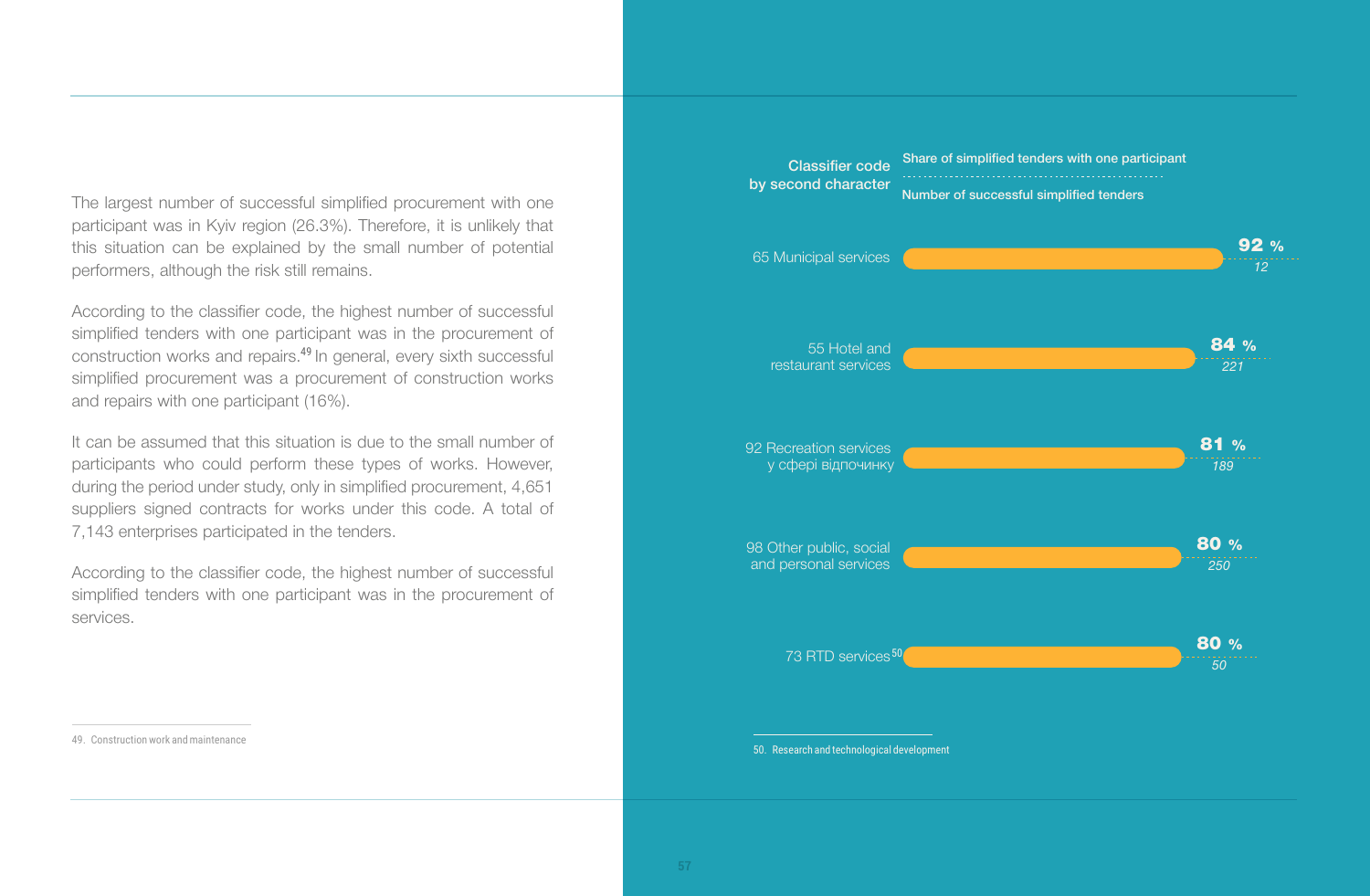Interestingly, if simplified tenders with one participant were automatically canceled by the system in the same way as open bidding with one participant, the total share of simplified unsuccessful procurement due to insufficient number of participants would be 63% (53.3 thousand lots) instead of 24%.<sup>51</sup>

**Conclusion:** Although simplified procurement is considered competitive, de facto it is only partially so. Simplified tenders, where the auction did not take place, account for half of all funds and lots.

In the worst-case scenario, the existence of such tenders may indicate a collusion between the participant and the procuring entity.

#### Savings in simplified procurement depending on the number of participants

Although Prozorro's savings ratio is controversial, it demonstrates well the differences between successful simplified tenders with one or more participants.

In almost every fifth (18.6%) successful lot with one participant, there were no savings. Savings constituted from 0% to 1% in almost every second lot (48.2%). The corresponding percentage for simplified procurement with two or more participants were 2.6% and 9.1%. The difference is seven and five times, respectively.

In almost half (46.3%) successful lots with one participant, savings accounted for UAH 500.

Such high price offers in simplified tenders with one participant (which are equal to or almost equal to the expected value) the businesses could offer for various reasons. This could be part of the strategy of winning the auction, due to little experience or so little potential profitability.

Another explanation is the possible collusion between the procuring entity and the participant. In this case, the participant knew in advance about the absence of competitors and therefore offered the maximum possible price or a price that is almost no different from the expected value.

5,182 lots with no economy could potentially indicate a collusion and need further verification.

Here are the examples of ranges:

- $\cdot$  0% should be read as "0%;"
- 1% should be read as "from 0% (not inclusive) up to 1% inclusive."



<sup>52.</sup> See part "Unsuccessful Simplified Procurement" in Section 3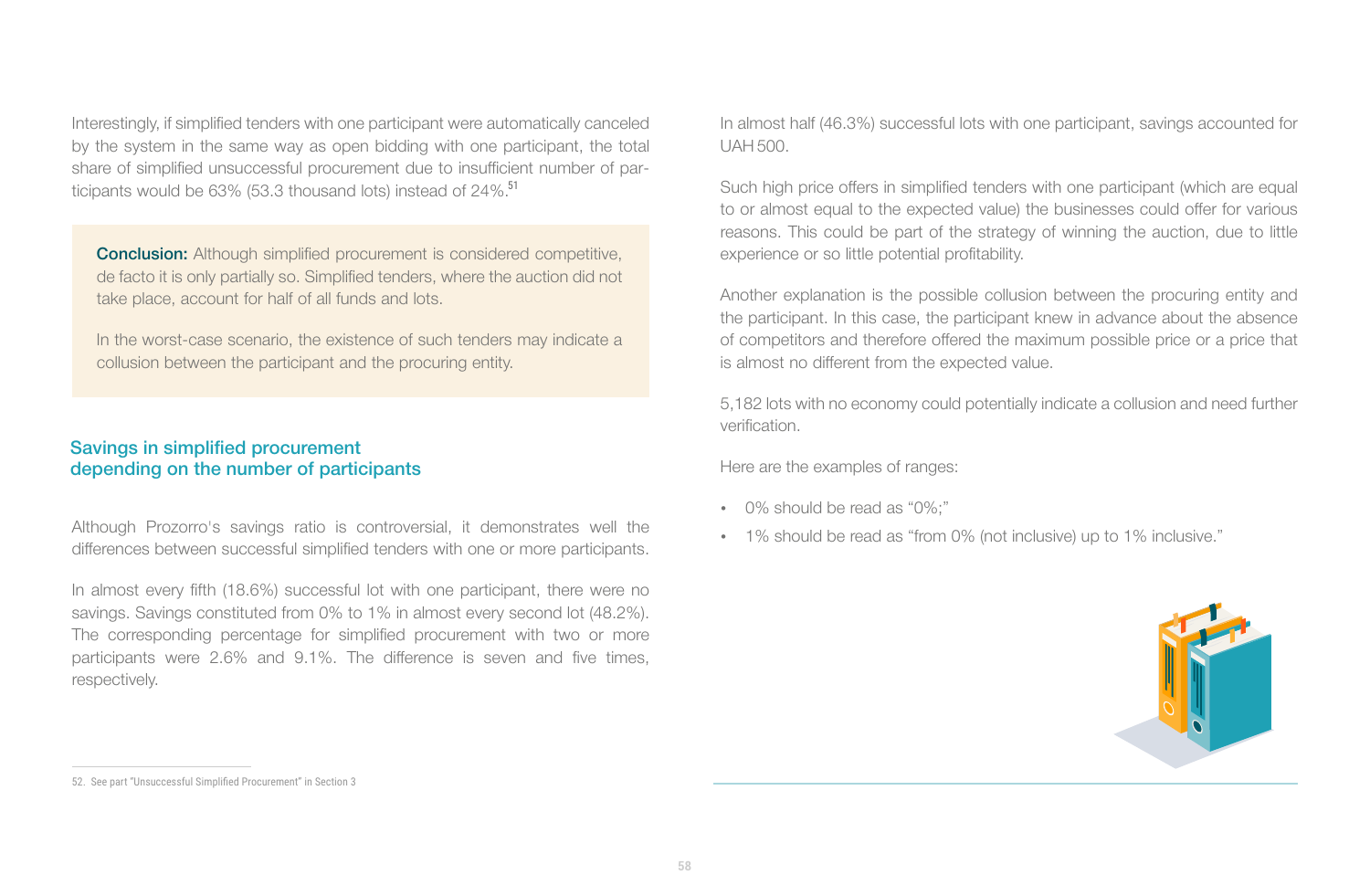

**Conclusion:** successful lots with one participant have much less savings compared to the rest of simplified tenders. Almost in half of them there were no savings or only 1% of the expected value.

This does not directly indicate the existence of collusion, but it is worth considering such a possibility at least as a potential corruption risk.

The introduction of simplified procurement has given businesses the opportunity to participate in more auctions. However, it can be assumed that conducting at least some of them in the current format is hardly economically justified. This does not mean that it is necessary to return to the practice of signing direct contracts. However, the focus should be on maximizing the economic impact of existing simplified procurement.

#### Speed of contracts' implementation

During one of the interviews, the participant noted that the advantage of simplified procurement is not only shorter deadlines, but also the ability to quickly fulfill the contract. We decided to test this hypothesis and selected  $8,827<sup>52</sup>$  already implemented simplified tenders and open bidding, announced from April 20 to September 20, 2020.

The general dynamics of contracts' implementation in simplified procurement and open bidding in the days almost did not differ (the correlation between them was strong and amounted to 0.9277). However, we also found minor differences. In the first 15 days after signing the contract, procuring entities reported on the implementation of the contract in 25.6% of all simplified tenders. For open bidding, this figure comprised 16.5%.

52. This sample included 12% of simplified tenders and 7% of open bidding (of all successfully completed during the study period)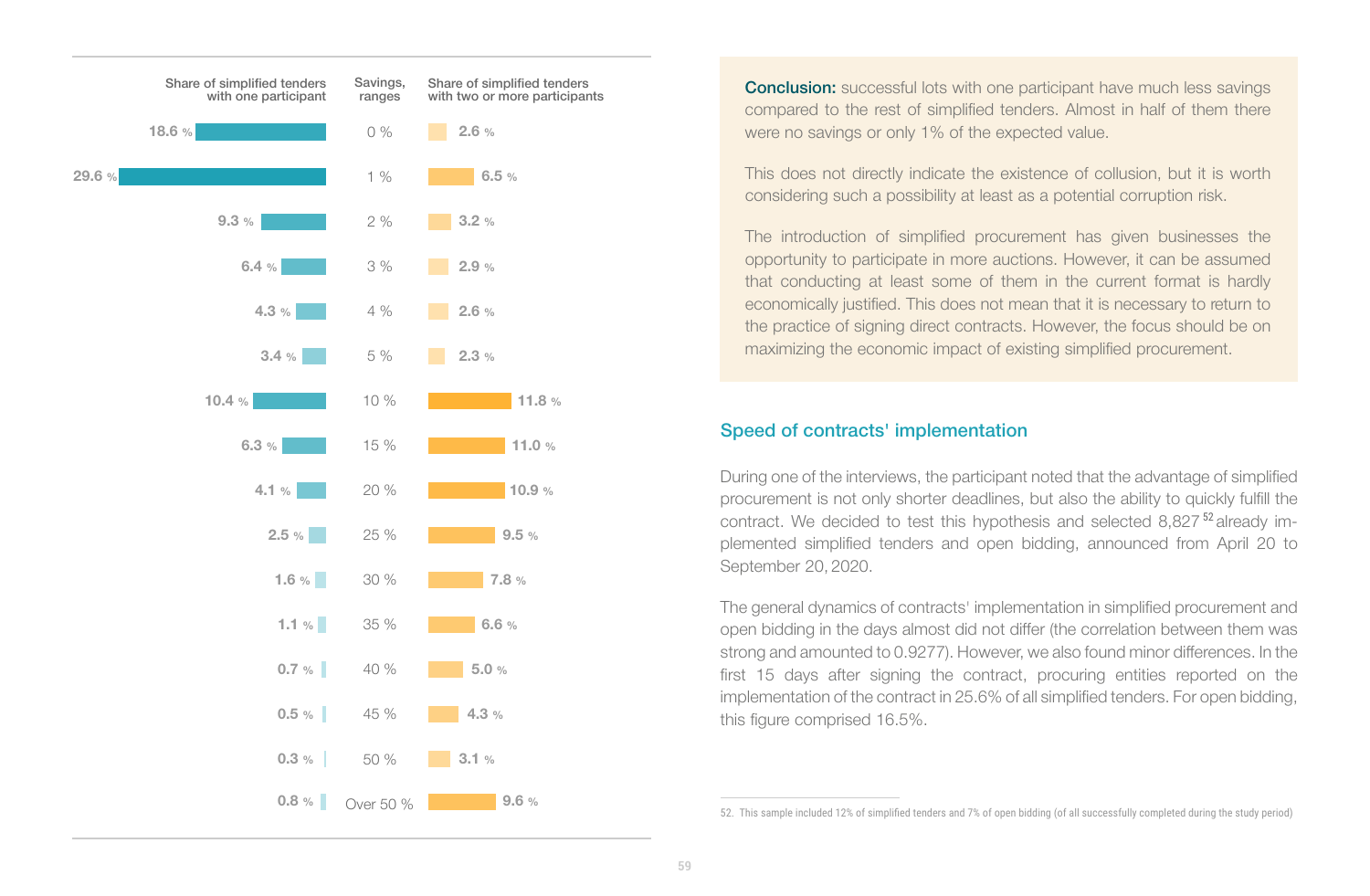

The difference in days between signing the contract and publishing a report on its implementation, ranges

It should be borne in mind that procuring entities may report on the implementation of the contract later than they actually implemented it (for example, postpone reporting until the end of the contract).

Here are the examples of ranges:

- 1 should be read as "up to 1 inclusive";
- џ 5 should be read as "from 1 (not inclusive) up to 5 inclusive."

In terms of CPV codes, the general trend persists. At the same time, in at least four of them the reporting period in simplified procurement is equal to or exceeds the same period for open bidding. It is about:

- $\cdot$  food (15000000-8);
- Transport equipment (34000000-7);
- laboratory and other equipment (38000000-5);
- џ Business services (79000000-4)

**Conclusion:** in simplified procurement, procuring entities and participants do implement contracts slightly faster than in open bidding, although no significant difference was found. This may be due to lower number of tenders.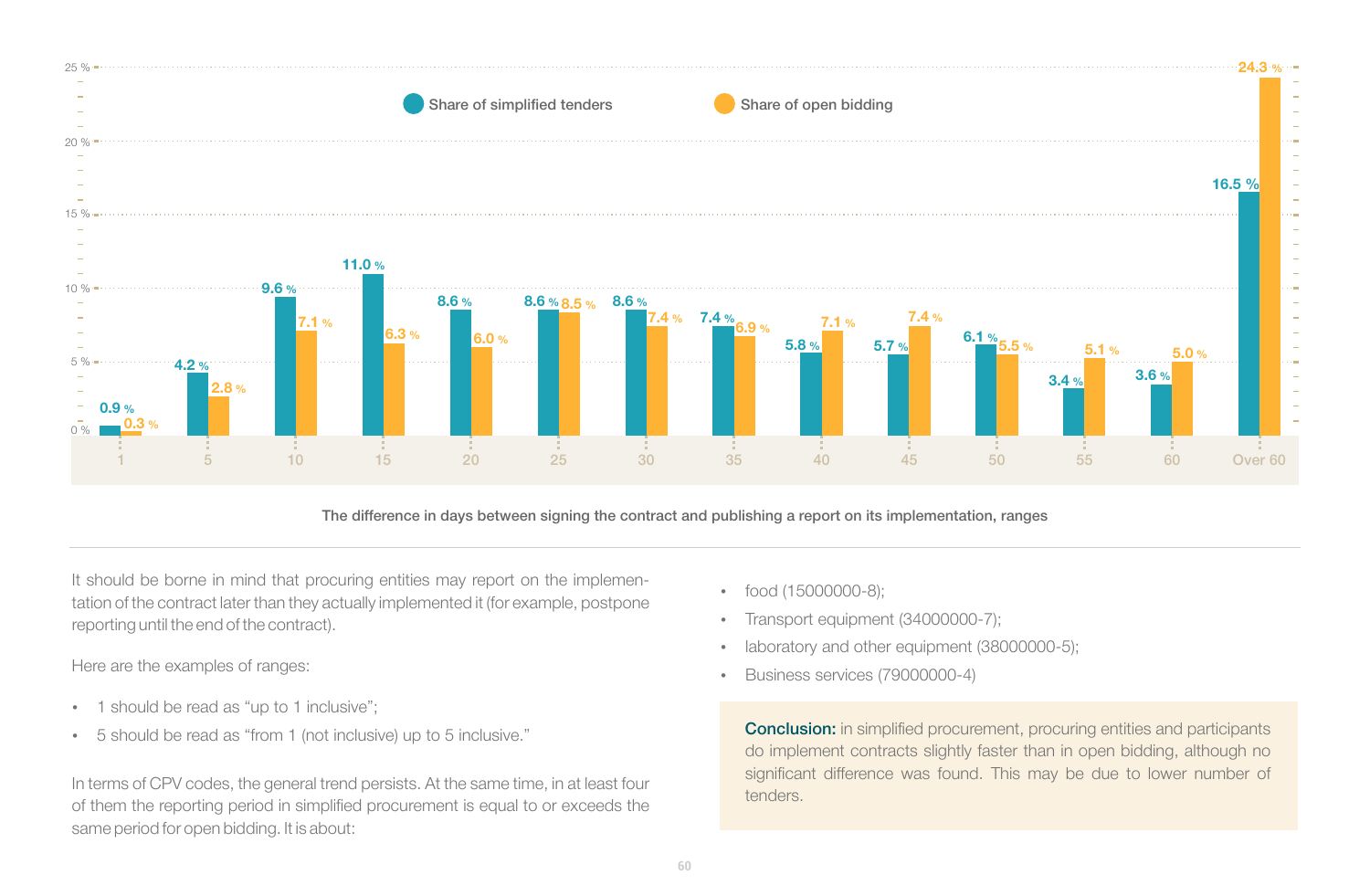#### Disqualification of participants

It is not easy to investigate disqualifications, as each case must be considered separately. The procuring entity may legally reject ten participants or only one, but with violation. Given this limitation, we decided to quantify disqualifications in simplified procurement.

The feature of simplified procurement is that unscrupulous procuring entities may de facto disqualify participants and commit other violations with minimal risk of being punished. The hypothesis is that if this opportunity is used, disqualifications in simplified procurement should occur more often than in open bidding.

One lot of successful simplified procurement in our sample accounted for 0.23 disqualifications. For open bidding, this figure comprised 0.34%.

We decided that we would get more accurate data if we limited the sample with:

- procuring entities that have conducted at least 10 successful simplified tenders/open bidding (experienced buyers);
- successful simplified procurement with two or more participants.

Under such conditions, the indicator for open bidding remained almost unchanged  $(0.32)$ , but the result for simplified procurement increased significantly  $-0.45$ . That is, almost every second tender was disqualified.

The previous figure (0.23) is probably distorted due to the large number of successful simplified tenders with one participant.



**Conclusion:** the answer to the question of wide-spread disqualification of participants in simplified procurement largely depends on the calculation method.

It can be argued that disqualifications in simplified procurement do occur more often than in open bidding. However, this result is justified provided that the tenders of procuring entities that systematically conduct and successfully complete simplified tender (from two participants) and open bidding are analyzed.

It is important to note that on the basis of these data we cannot draw conclusions about the legitimacy of such disqualifications.

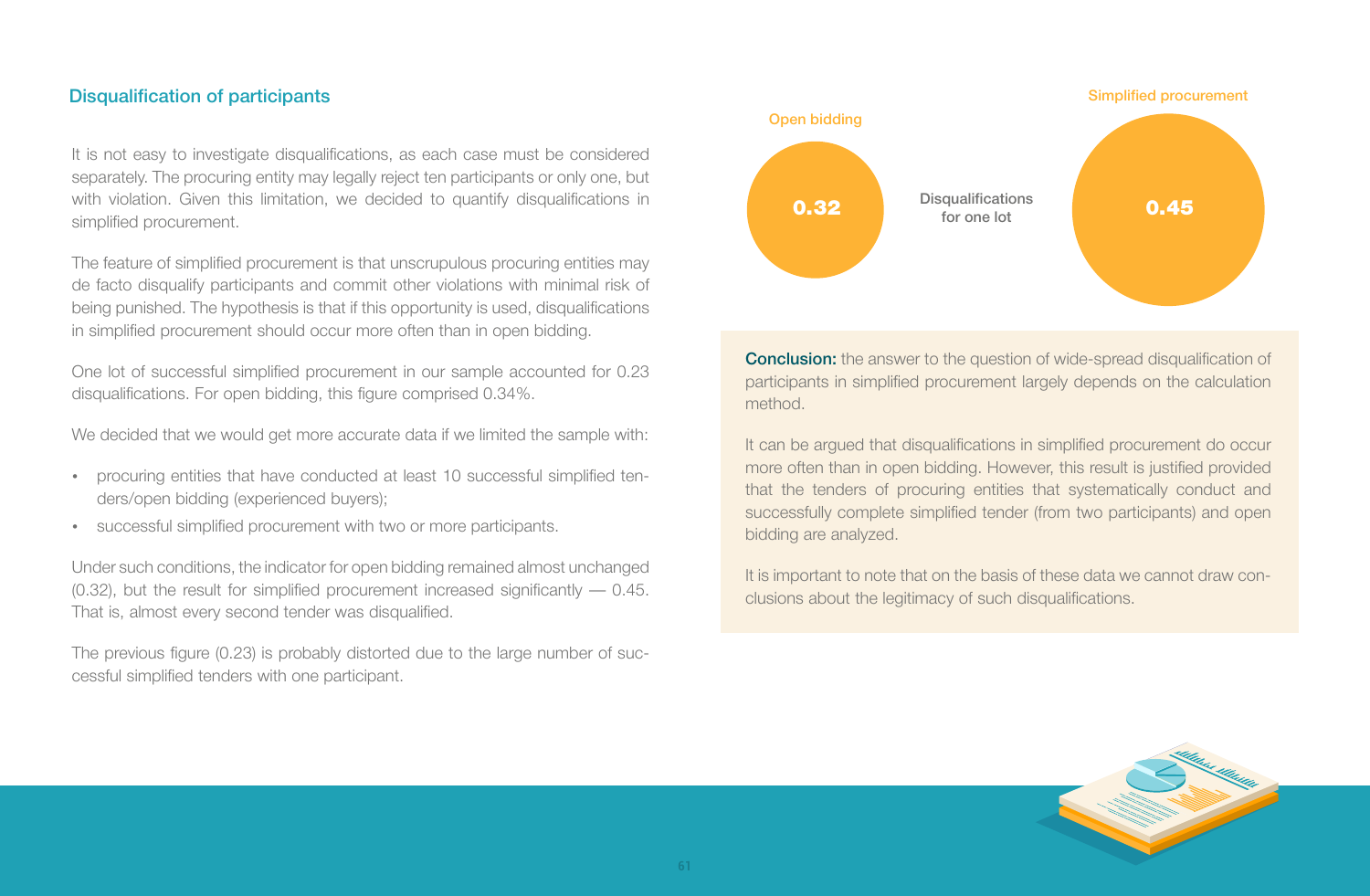### **CONCLUSIONS:**

#### **short version**

Both procuring entities and participants are mostly satisfied with their experience in simplified procurement. However, the level of business satisfaction was lower.

First of all, procuring entities would like to clearly understand the requirements of the Law on the periods of simplified procurement, to conduct simplified procurement in a shorter time, to raise the lower threshold of expected value and to strengthen their own protection against unscrupulous suppliers. First of all, businesses would like to be able to protect their rights and force procuring entities to comply with the Law, as well as to speed up and facilitate their preparation for participation in simplified procurement.

Existing mechanisms to protect the rights of participants are unlikely to be effective. And given how many simplified tenders are announced in Prozorro, the business experience with this type of procurement can have an important impact on their perception of Prozorro in general. Some procuring entities commit violations (in particular, not meeting the deadlines). However, it is unlikely to stimulate them to carry out the stages of simplified procurement in a timely manner, as well as to comply with other requirements of the Law, without the introduction of effective forms of control and influence

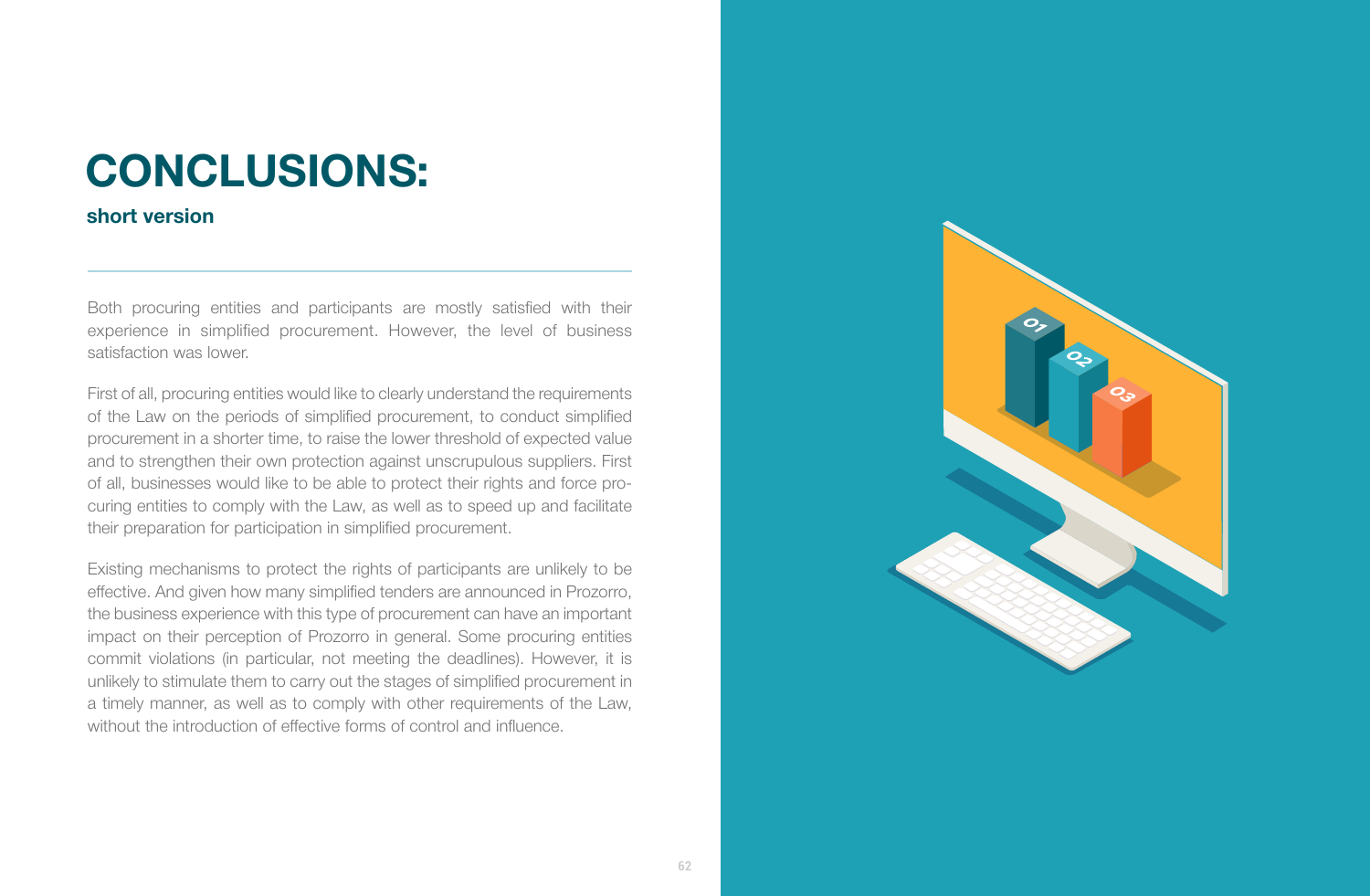# **CONCLUSIONS:**

**long version**

#### Share of simplified tenders in Prozorro

Simplified tenders amounted to *half of all the competitive tenders* and their improvement can influence a significant number of both the procuring entities (minimum of 78%) and businesses (minimum of 60%). Under the optimistic scenario, this will have a significant positive effect on competition, speed of procurement and overall confidence in Prozorro.

At the same time, such an improvement is likely to have a *smaller effect on cost savings* compared to open bidding, as simplified procurement takes place in small amounts (6% of the expected value of competitive procurement).

#### Expected cost

Simplified procurement in the amount of less than UAH 50,000 creates a number of problems. In particular, *businesses are less interested* in participating in such procurement (2.82 participants per lot compared to 3.12 in other simplified procurement). Many simplified tenders up to UAH 50,000 become unsuccessful, and procuring entities are forced to re-announce them, which takes time to meet the need.

#### Experience of procuring entities and businesses in simplified procurement

The majority of both procuring entities and businesses have *little experience* in conducting and participating in simplified procurement (≈90% conducted up to 10 simplified tenders). In some cases, this significantly affects the results of the analysis, so such a study should be repeated after some time.

#### Satisfaction with simplified procurement

*Procuring entities are more satisfied with simplified tenders* than participants (63% vs. 50%). Conversely, business representatives are much more likely to indicate their dissatisfaction (39% vs. 20%).

#### Economic effect of simplified tenders

Half of the surveyed procuring entities agreed that the *savings in simplified tenders are comparable to the costs* of their implementation. 33% disagreed with this statement.

In practice, the situation turned out to be as ambiguous. In a third of all successful lots (35%) savings amounted to UAH 1,000. Another third (33%) — from UAH 50,000 and more.

Although simplified procurement is considered competitive, de facto it is only partially so. Simplified tenders with one participant, where *the auction did not take place, account for half of all funds and lots*. Such lots have much less savings, there were no savings or only 1% of the expected value.

However, it can be assumed that conducting at least some of the tenders in the current format is hardly *economically justified.*

#### Unsuccessful procurement

The share of *unsuccessful simplified procurement is smaller* compared to open bidding.

The lower the expected tender price, the more often it becomes unsuccessful. At the same time, a half of all such tenders had the expected value of less than UAH 50,000, i.e., the procuring entity at least in part of them at all should not have carried out the very tender as a simplified one.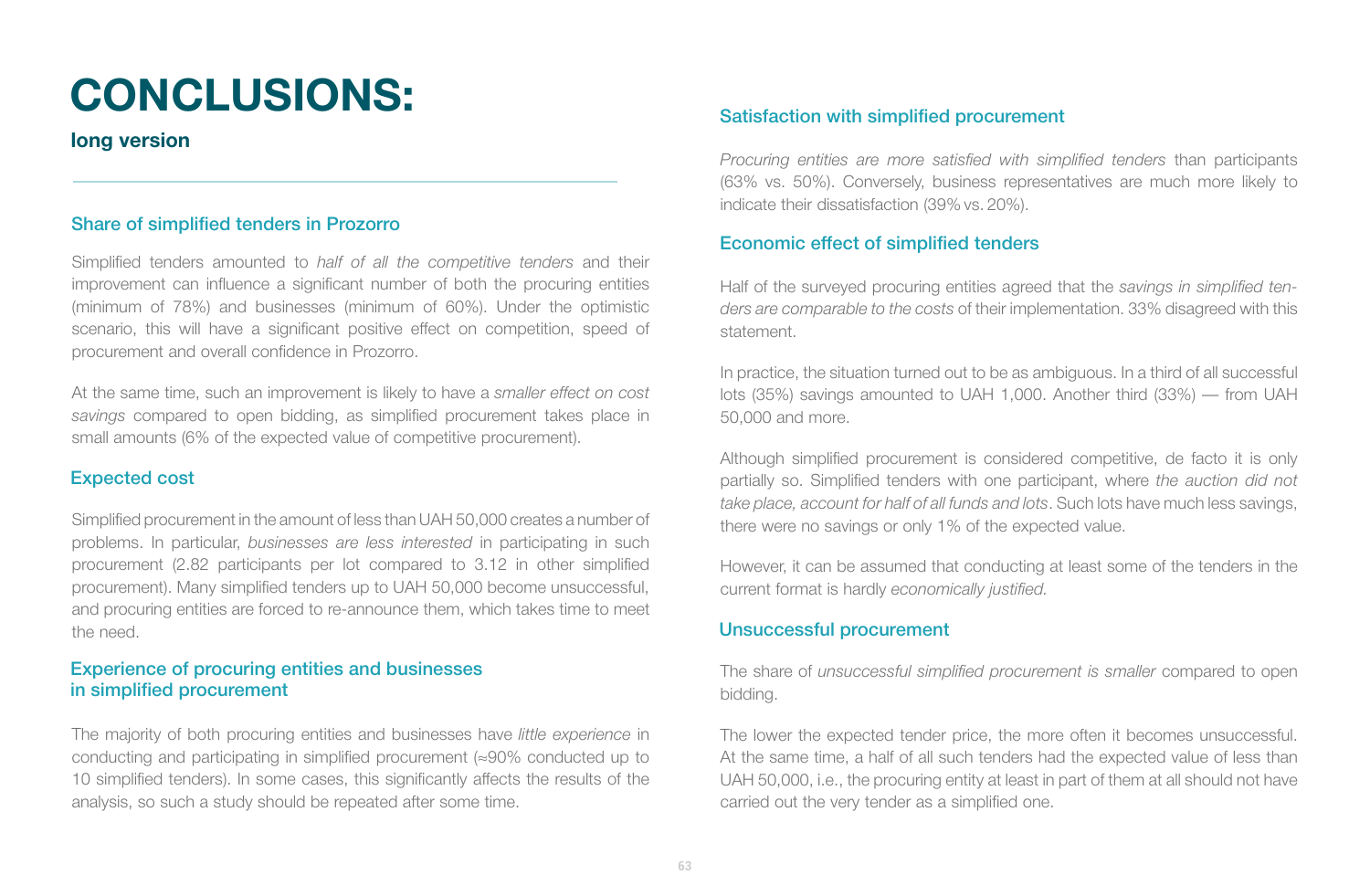#### Insufficient legal regulation of simplified procurement

Business representatives are more likely to believe that the Law has blind spots than procuring entities (47% vs. 29%).

Procuring entities mostly complain about inaccuracies in the Law, failure to understand the time frame of simplified procurement, and stalling. Participants mostly point to the impossibility of appealing simplified procurement, collusion, discrimination and excessive demands.

#### Periods in simplified procurement

About half of the surveyed procuring entities (48%) *did not support the idea of revising the periods.* At the same time, slightly more than a third (35%), on the contrary, would like to reduce them.

The highest number of procuring entities supporting the revision of deadlines believe that it is necessary to reduce the periods of i*nformation clarification, bid submission, and the conclusion of the contract.*

Simplified procurement takes on average 17 days fewer than open bidding. However, the issue of delaying is real: approximately every forth simplified tenders lasted more than 30 days.

#### Preparation period for simplified procurement

Most participants *spend as much time preparing as in open bidding*, or even more (52%). An explanation for this may be that particular procuring entities do demand a great amount of documentation.

#### Speed of contracts' implementation

In simplified procurement, procuring entities and participants do *implement contracts slightly faster* than in open bidding, although no significant difference was found. This may be due to lower amounts and, respectively, number of tenders.

#### Disqualification of participants

Experienced procuring entities more often *disqualified participants in simplified procurement* than in open bidding (0.45 та 0.32 disqualifications per lot, respectively).

#### Contesting simplified tenders

Business mostly supports introducing the option to contest simplified procurement (65% voted in favor). At the same time, only 21% would be willing to pay a certain amount for such an opportunity. This amount would most likely be 1% of the expected value of the procurement item.

If contesting is introduced, it is likely to have a positive impact not so much on cost savings as on participants' perceptions of fairness in simplified procurement. As some of them do not distinguish well between different tender types/procedures, and simplified ones are announced relatively often, the introduction of contesting can have a positive effect on their satisfaction with Prozorro in general.

It is also worth noting that if it is decided to introduce any kind of control of simplified procurement (monitoring or review of complaints), it is unlikely to significantly increase control over the actions "solely of pre-threshold procuring entities." Simplified tenders were conducted at least once by only 10.3% of them.

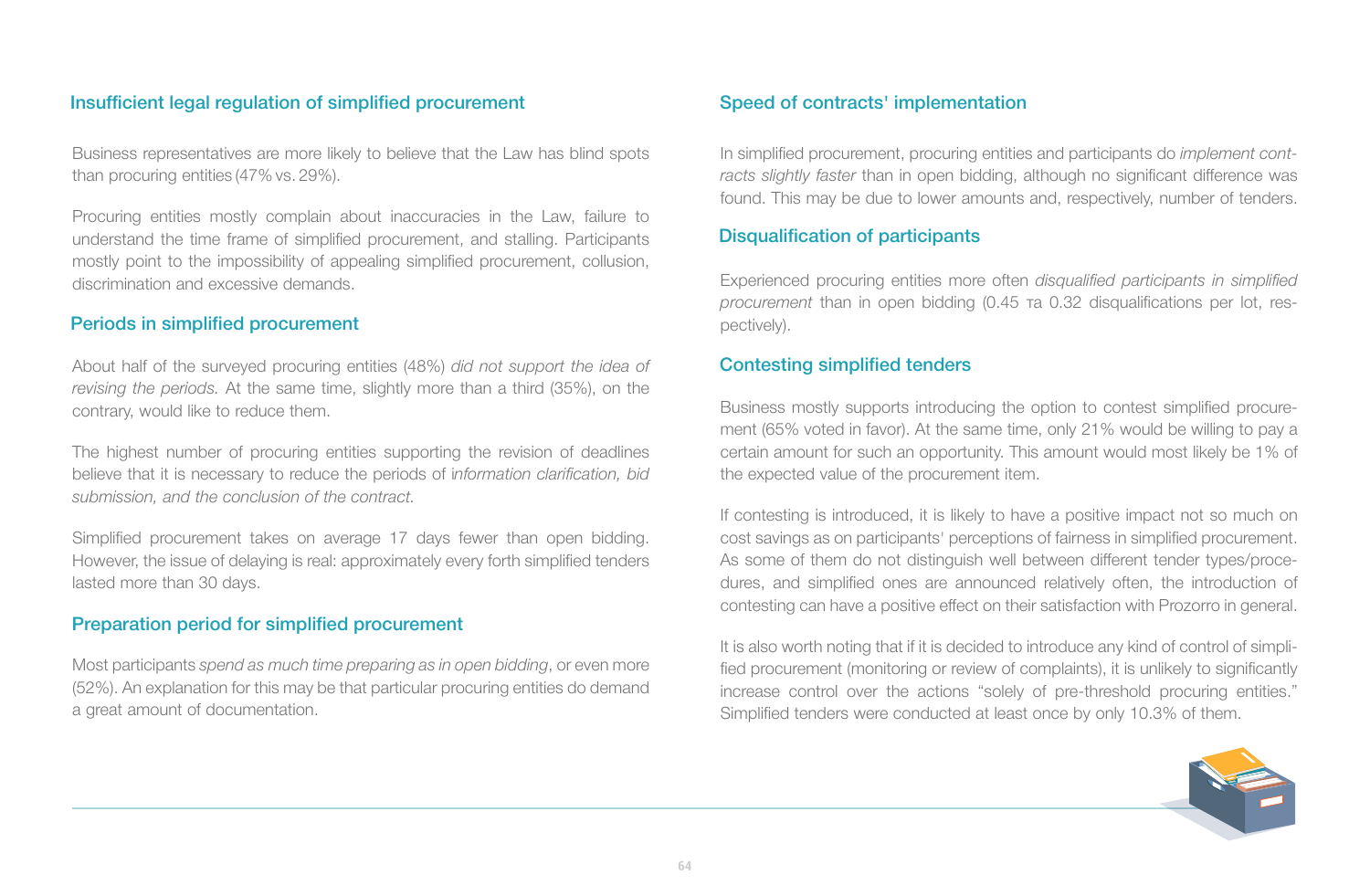## **APPENDIX 1**

### **Some inconsistencies in the Law and implementation in Prozorro regarding simplified procurement**

#### 1. Disclosure of bids

Article 14 "Simplified Procurement," part 10:

*Bids shall be disclosed in accordance with the procedure envisaged in the first and second paragraphs of Article 28, part 1 of this Law.*

Article 28 is called "Disclosure of Tender Bids/Bids" and is part of Section IV "Open Bidding."

In this case, the word "bids" (and not "tender bids"), which refers to simplified procurement, occurs in all four parts of this article (except for part 1, paragraph 3), and not only in the first and second paragraphs of the first part.

#### 2. Bidding period

Article 14 "Simplified Procurement," part 3, clause 9:

*...the period for submission of bids may not be less than five working days from the date of publication of the announcement of a simplified tender in the electronic procurement system.*

According to Article 14, part 2, the stage of bid submission by participants takes place after the completion of the stage of information clarification. Accordingly, its duration cannot be counted from the date of publication of the procurement notice.

If five working days are counted for the bidding stage, starting from the date of publication of the procurement notice, its duration may be two working days, as the other at least three working days in accordance with Article 14, part 3, paragraph 8 must be allocated for the clarification stage:

...clarification period of procurement information (not less than **three wor***king days).*

In this case, the total duration of the information clarification and the bid submission stages is five working days. At the same time, in accordance with Article 10 "Disclosure of Procurement Information," part 1, paragraph 2:

*The procuring entity independently and free of charge through the authorized electronic platforms publishes… the announcement of a simplified tender and the draft procurement contract, no later than six working days before the deadline for submission of bids.*

### 3. Prohibition to demand documents in paper form

Article 12 "Electronic Procurement System," part 3:

*Submission of information during a procurement/simplified procurement procedure is conducted electronically through the electronic procurement system. Procuring entities are prohibited from demanding that participants submit the information in paper form provided by them during the procurement/simplified procurement procedure.*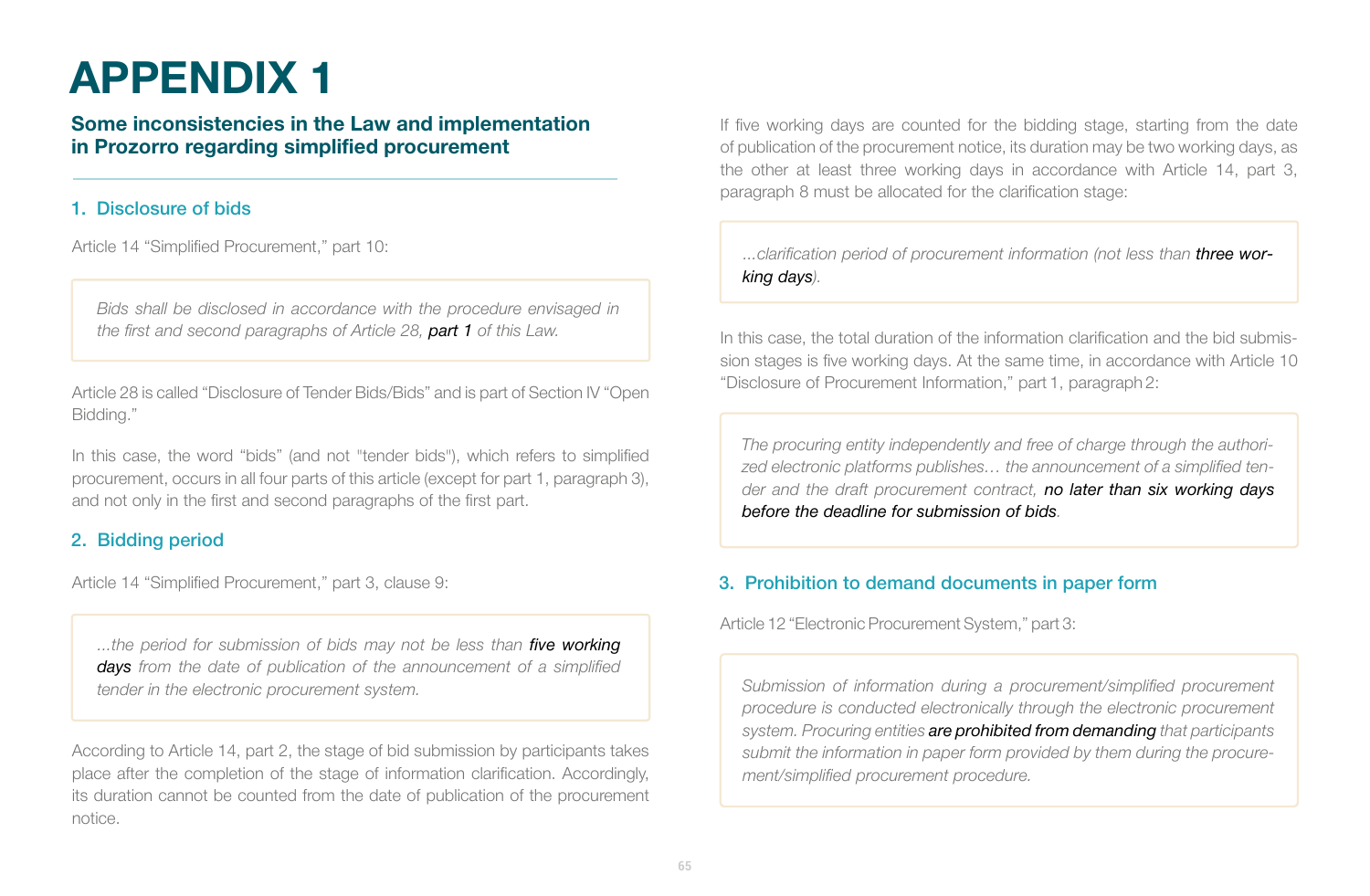This prohibition is also partially duplicated in Article 22 "Tender Documentation," part 5. However, it applies only to tender documentation, but not to announcements and requirements to the item of simplified procurement:

*Procuring entities are prohibited from demanding that participants certify the documents (materials and information) submitted as part of the tender bid, the seal and signature of the authorized person, if such documents (materials and information) are provided in electronic form through the electronic procurement system with a qualified electronic signature.*

It is possible that this wording forces individual procuring entities to demand that the winner provide documents in paper form. 53

#### 4. Prohibition of discrimination against participants

In accordance with Article 14 "Simplified Procurement," part 4, paragraph 2, the procuring entity may, at their own discretion, determine whether they will consider equivalent goods:

*In the requirements to the procurement item, which contain references to a specific trademark or company, patent, design or type of the procurement item, its source or manufacturer, the procuring entity may indicate which analogues and/or equivalents are accepted in the bids.*

Though in part 5 of the same article it is stated:

*Simplified procurement notices and requirements to the procurement item must not contain requirements that restrict competition and discriminate against participants.*

Thus, in one part the Law prohibits discrimination against participants, while in another it allows to envisage a certain type of discrimination in the requirements to the procurement item.

#### 5. Period of consideration of the most economically advantageous bid

According to Article 14 "Simplified Procurement," part 11, paragraph 2:

*The period for consideration of the most cost-effective bid should not exceed five working days from the day of completion of the electronic auction.*

In this case, in accordance with Article 29 "Consideration and Evaluation of Tender Bids/Bids," part 10, the provisions of which are also applicable to simplified procurement:

*The period for consideration of the most cost-effective tender bid/bid should not exceed five working days from the day of determining the most costeffective bid.*

If the procuring entity awards the first participant out of several, then both rules are equivalent. However, if the procuring entity rejects the first participant's bid and starts considering the second (as well as all subsequent ones), both articles will require different periods.

<sup>53.</sup> See the last paragraph of Appendix 2 to the procurement announcement UA-2020-09-30-001182-a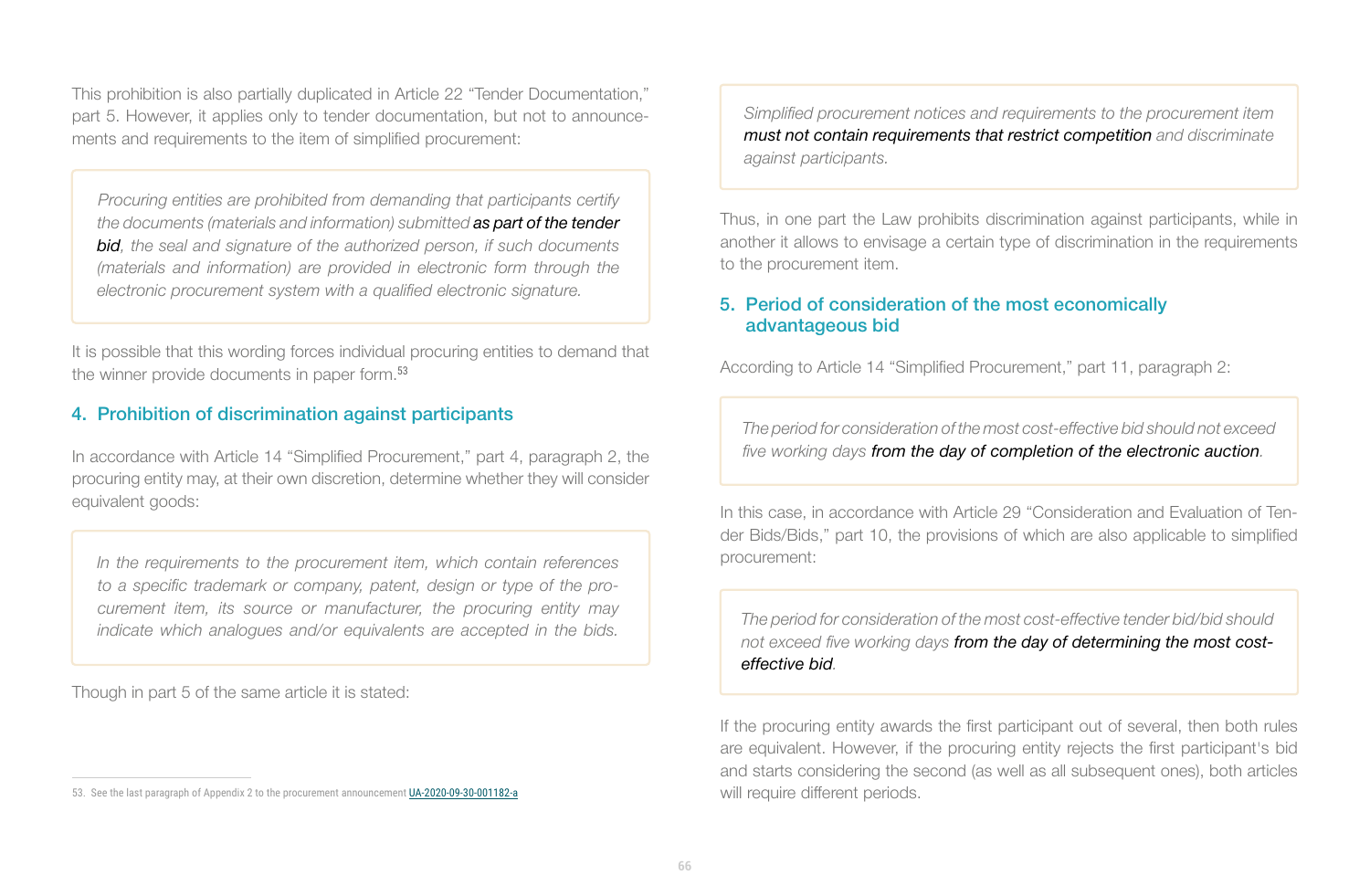If guided by Article 29, part 10, the procuring entity will have five working days to consider each of the most cost-effective bids separately.

According to Article 14, part 11, paragraph 2, the consideration of the second participant, whose bid is considered the next most cost-effective, must also take place within five working days from the date of completion of the electronic auction. Accordingly, the procuring entity cannot spend five working days on the first participant as well.

#### 6. The minimum term for contract signing

The law does not envisage the possibility of contesting simplified procurement. At the same time, in accordance with Article 33 "Decision on the Intention to Enter into a Procurement Contract," part 5, which also applies to simplified procurement:

*In order to ensure the right to contest the decisions of the procuring entity, the procurement contract cannot be concluded earlier than 10 days from the date of publication in the electronic procurement system of the notice of intent to conclude a procurement contract.*

In addition, in its explanation<sup>54</sup>, the Ministry of Economic Development states that procuring entities can sign the contract immediately after the publication of the notice of intent to sign the contract.

#### 7. Unification of the use of terminology

According to Article 14 "Simplified Procurement," part 17, paragraph 3:

*The procuring entity cancels the simplified tender in case of... reduction of expenses for the purchase of goods, works and services.*

In accordance with Article 32 "Cancellation of the Tender or Recognition of the Tender as Not Having Taken Place," paragraph 2, part 5, in open bidding, the procuring entity has the right to:

*...to recognize the tender as not having taken place, in case of… reduction of expenses for procurement of goods, works or services.*

In addition, within simplified procurement in accordance with Article 14 "Simplified Procurement," paragraph 4, part 19, a "*notice of cancellation*" is published automatically; within open bidding in accordance with Article 32 "Cancellation of the Tender or Recognition of the Tender as Not Having Taken Place," paragraph 2, part 7, "*information on cancellation*" is published automatically.

#### 8. Entities of request for explanation

In accordance with Article 14 "Simplified Procurement," part 7:

*During the period of information clarification, the participants of the simplified procurement have the right to appeal to the procuring entity through the electronic procurement system for clarification of the information…*

In accordance with Article 1 "Definition of Basic Terms," paragraph 37, part 1:

*Participant of the procurement/simplified procurement procedure (hereinafter — the participant) — a natural person, individual entrepreneur or legal entity, resident or non-resident, including the association of participants who submitted a tender bid/bid...*

Thus, only those who have submitted a proposal can clarify the information in simplified procurement. However, bids can only be submitted after the clarification stage has been completed.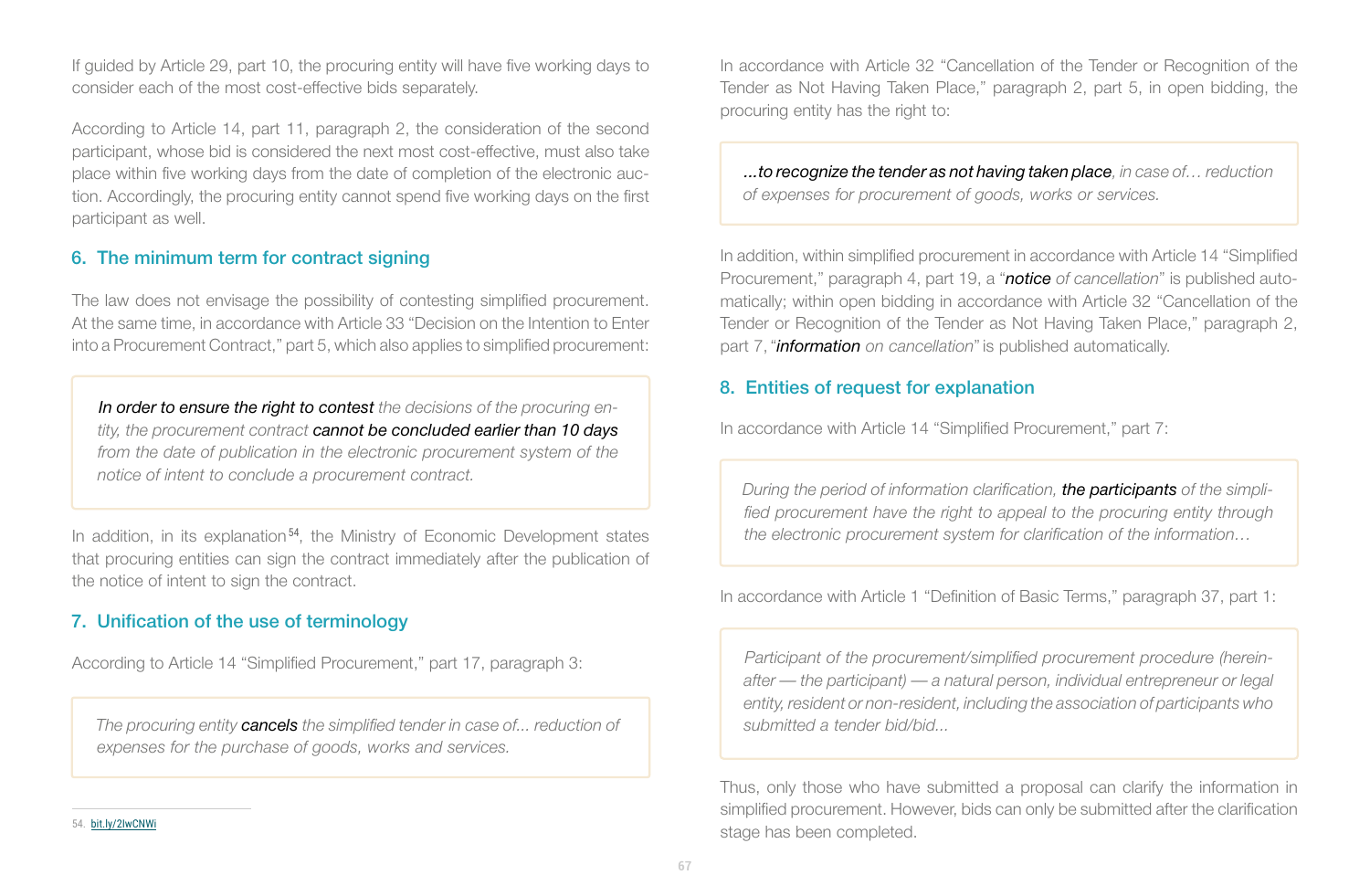In this case, in accordance with Article 24 "Clarification of Tender Documents and Amendments Thereto," part 1, a similar rule for open bidding allows for clarification for all natural persons and legal entities, regardless of whether they have submitted a bid.

#### 9. Obligation to provide clarification

According to Article 14 "Simplified Procurement," part 7, paragraph 3:

*Within one working day from the date of their publication, the procuring entity is obliged to provide clarification on the appeals of the participants of the simplified procurement, which are published in the electronic procurement system, and/or amend the announcement of the simplified procurement and/or requirements to the item of the procurement.*

The "or" part of the wording of this paragraph actually indicates that the procuring entity may not provide clarification on the participants' appeals, but instead only make changes. In this case, judging by the wording of this rule, the procuring entity will comply with the requirements of the Law, making any changes.

In addition, the Prozorro system will block the buyer's ability to publish the contract, provided that there is at least one claim in the procurement with a certain status ("claim"). However, the Law does not envisage this.

#### 10. Extension of the term in case of changes

According to Article 14 "Simplified Procurement," part 7, paragraph 5, the procuring entity may amend both the announcement of the simplified tender and the requirements to the procurement item.

In this case, in accordance with part 7, paragraph 4 of the same article, the procuring entity must extend the period for bid submission for at least two working days only in the case of amendments of the simplified procurement announcement, but not in the case of amendments of the requirements to the procurement item.

*In case of amending the announcement of a simplified procurement, the period for bid submission is extended by the procuring entity in the electronic procurement system for not less than two working days.*

In addition, the legislator should clearly define in the Law that the requirements to the procurement item and the announcement of a simplified procurement are two different objects. Or, conversely, clearly define that the requirements are part of the announcement.

#### 11. Extension of period of bid submission

According to Article 14 "Simplified Procurement," part 7, paragraph 4:

*In case of amending the announcement of a simplified procurement, the period for bid submission is extended by the procuring entity in the electronic procurement system for at least two working days.*

In our opinion, this norm is not fully thought through, and the benefit of extending the period for bid submission in case amendments to the announcement is doubtful. The stage of bid submission does not begin simultaneously with the stage of explanations, as in open bidding, but after it. That is, there can be no situations when the participant submitted their bid, and the procuring entity amended the announcement right after it.

It is possible that this norm was mistakenly transferred to simplified procurement from open bidding, not taking into account that the stages of clarification and bid submission in simplified procurement do not begin simultaneously, but sequentially.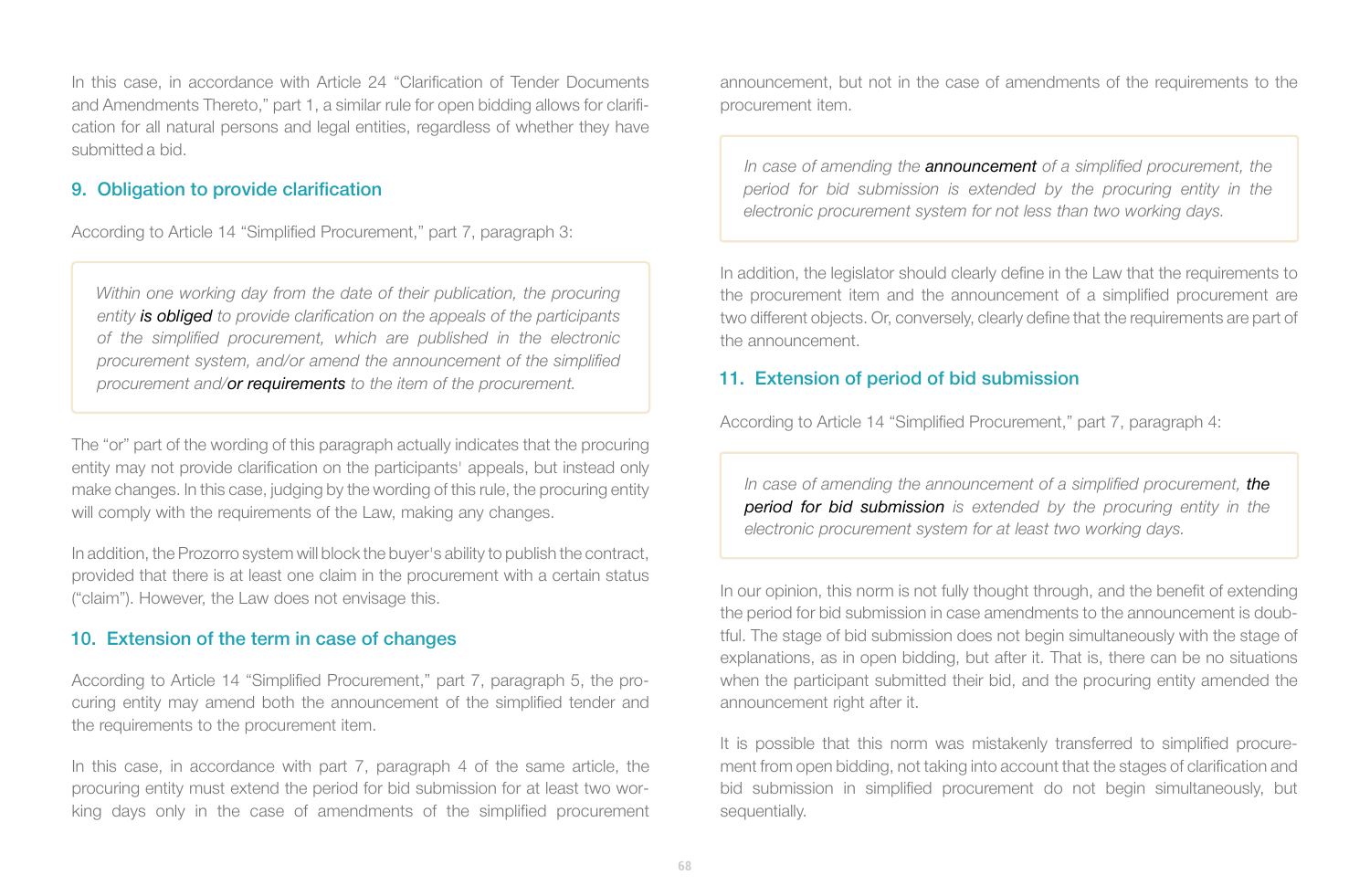#### 12. Deadline for amendments

According to Article 14 "Simplified Procurement," part 7, paragraph 5:

*The procuring entity has the right on its own initiative to amend the announcement of a simplified procurement and/or requirements to the procurement item, but before the deadline for bid submission...*

The Law does not require that the bidding stage begin immediately after the clarification stage. Therefore, this feature is implemented in Prozorro in the same way: the procuring entity can set an unlimited number of days of a "break" between the stages of clarification and bid submission. For example, in our sample, this "break" lasted from one day or more in 755 simplified tenders. At the same time, during these "break" days, the procuring entity in practice can no longer amend the announcement and requirements to the procurement item, as required by the Law. Therefore, it would be more logical to limit the right of a procuring entity to make changes not at the beginning of the period for bid submission, but at the end of the clarification stage.

#### 13. Initiator of amendments to the notice

According to Article 14 "Simplified Procurement," part 7, paragraph 5:

*The procuring entity has the right on its own initiative to amend the announcement of a simplified procurement ...*

In this case, Article 14 "Simplified Procurement," part 7, defines that participants may appeal to the procuring entity, and the procuring entity may then amend the announcement and requirements to the procurement item.

Thus, in terms of logic, changes can be made at the initiative of the participants. However, part 7, paragraph 5 of this article, mentions only the buyer's own initiative. Although in fact the functionality of Prozorro allows you to make changes before the period for bid submission begins also at the initiative of the participant.

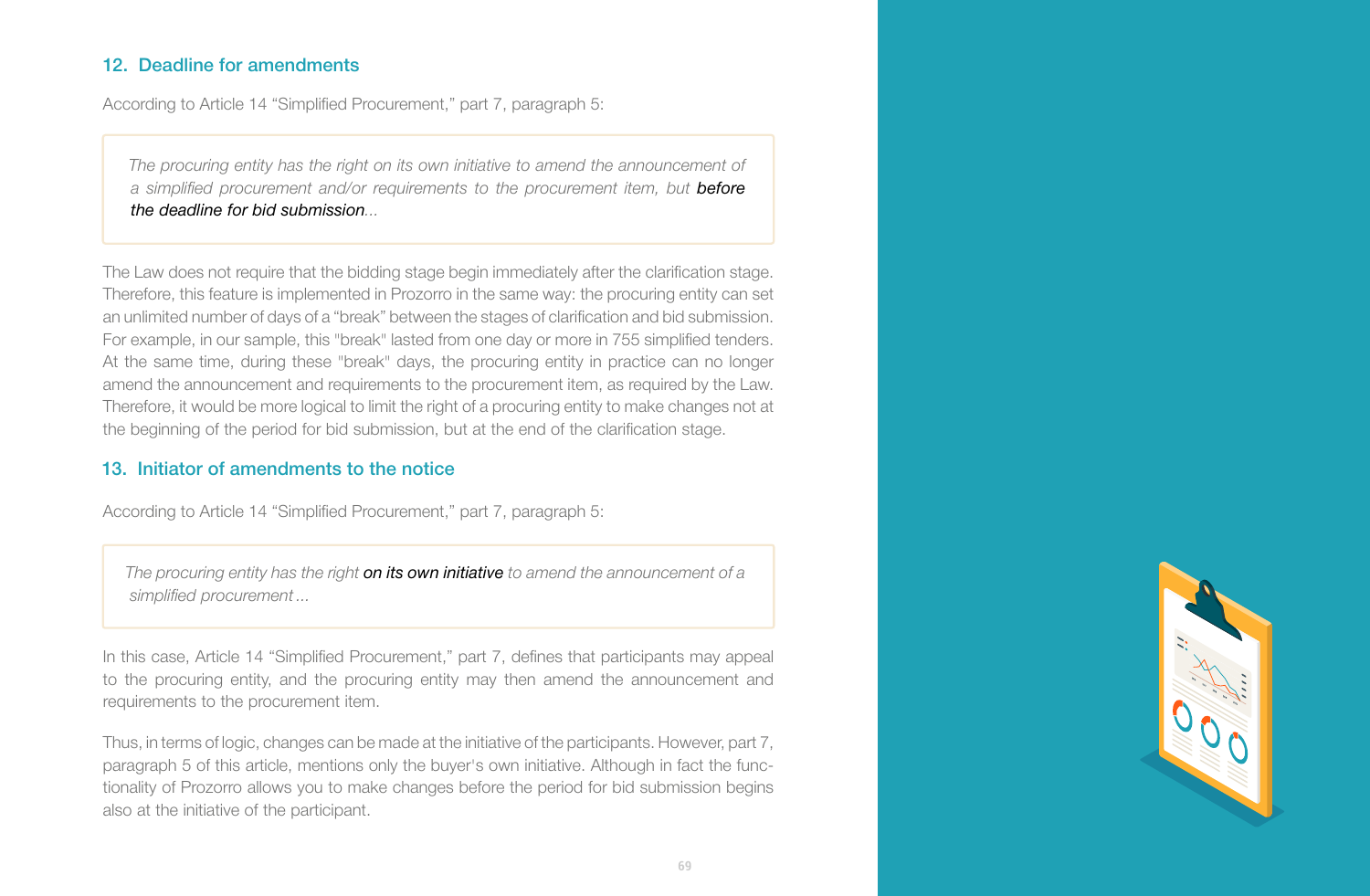### **APPENDIX 2**

### **Full name of CPV codes**

- 03000000-1 Agricultural, farming, fishery, forestry and related products
- 09000000-3 Petroleum products, fuel, electricity, and other energy sources
- 14000000-1 Mining, base metals and related products
- 15000000-8 Food, beverages, tobacco and related products
- 16000000-5 Agricultural machinery
- 18000000-9 Clothing, footwear, bags and accessories
- 19000000-6 Leather and textile, plastic and rubber materials
- 22000000-0 Printed and related products
- 24000000-4 Chemical products
- 30000000-9 Office and computer machinery, equipment and appliances, except furniture and software packages
- 31000000-6 Electrical equipment, apparatus, equipment and materials; lighting equipment
- 32000000-3 Radio, television, communication, telecommunication, and related apparatus and equipment
- 33000000-0 Medical equipment and pharmaceuticals
- 34000000-7 Transport equipment and accessories therefor
- 35000000-4 Security, fire-fighting, police and defense equipment
- 37000000-8 Musical instruments, sporting goods, games, toys, handicrafts, artistic materials and accessories
- 38000000-5 Laboratory, optical and high-precision equipment
- 39000000-2 Furniture (incl. office furniture), decorative articles, household appliances (excl. lighting equipment) and cleaning products
- 41000000-9 Rainwater collected and purified
- 42000000-6 Industrial equipment
- 43000000-3 Mining and construction equipment
- 44000000-0 Constructions and construction materials; auxiliary construction products (excl. electrical equipment)
- 45000000-7 Construction work and maintenance
- 48000000-8 Software packages and information systems
- 50000000-5 Repair and technical maintenance services
- 51000000-9 Installation services (excl. software)
- 55000000-0 Hotel, restaurant, and retail trade services
- 60000000-8 Transport services (except waste transportation)
- 63000000-9 Additional and auxiliary transport services; travel agency services
- 64000000-6 Postal and telecommunication services
- 65000000-3 Municipal services
- 66000000-0 Financial and insurance services
- 70000000-1 Real estate services
- 71000000-8 Architectural, construction, engineering, and inspection services
- 72000000-5 Information technology services: consulting, software development, Internet services and support services
- 73000000-2 RTD and related consultancy services
- 75000000-6 Administrative, defense, and social protection services
- 76000000-3 Services related to the oil and gas industry
- 77000000-0 Services in the field of agriculture, forestry, crop production, water management, and beekeeping
- 79000000-4 Business services: legal, marketing, consulting, personnel, printing, and security
- 80000000-4 Education and training services
- 85000000-9 Health and social care services
- 90000000-7 Sewage and residuals management services, sanitation and environmental protection services
- 92000000-1 Recreation, culture, and sporting services
- 98000000-3 Other public, social, and personal services
- 99999999-9 Not shown in other sections